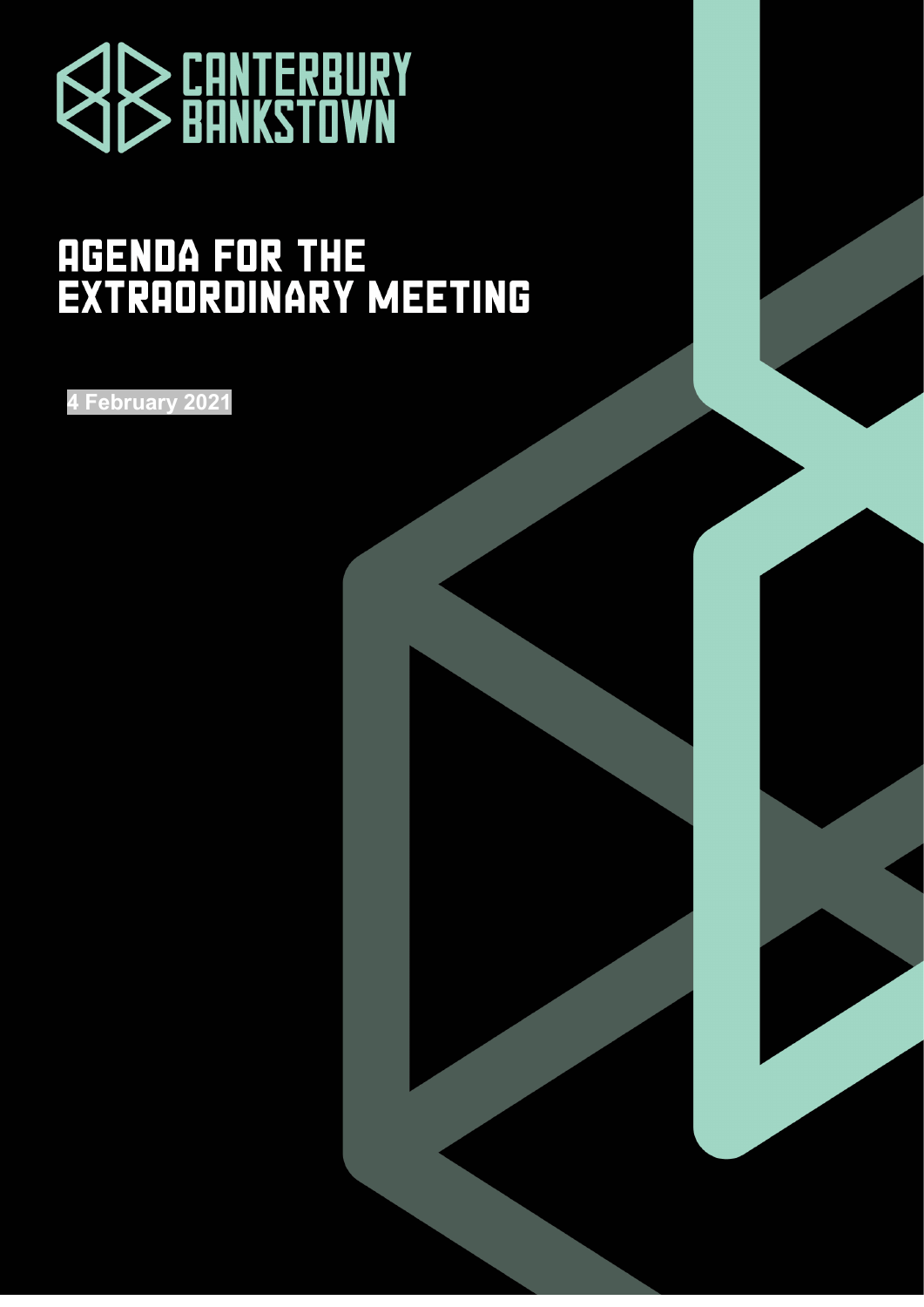# **EXTRAORDINARY MEETING OF COUNCIL**

The following items are submitted for consideration -

|  | 1.1 Revised Delivery Program 2018-2022         |    |
|--|------------------------------------------------|----|
|  | Rates Harmonisation & Financial Sustainability | 11 |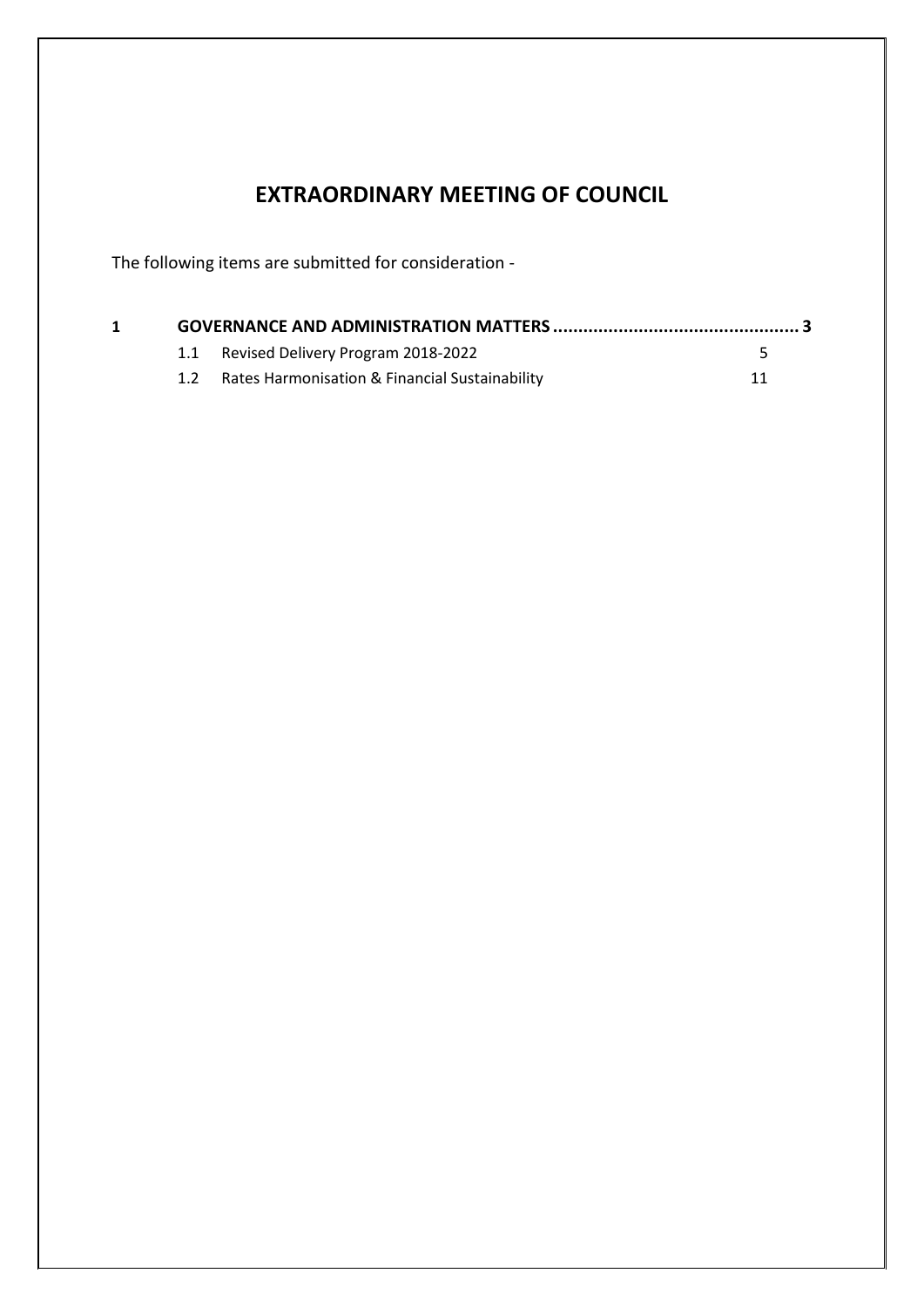# <span id="page-2-0"></span>**1 GOVERNANCE AND ADMINISTRATION MATTERS**

The following items are submitted for consideration -

| 1.1 | Revised Delivery Program 2018-2022             |    |
|-----|------------------------------------------------|----|
| 1.2 | Rates Harmonisation & Financial Sustainability | 11 |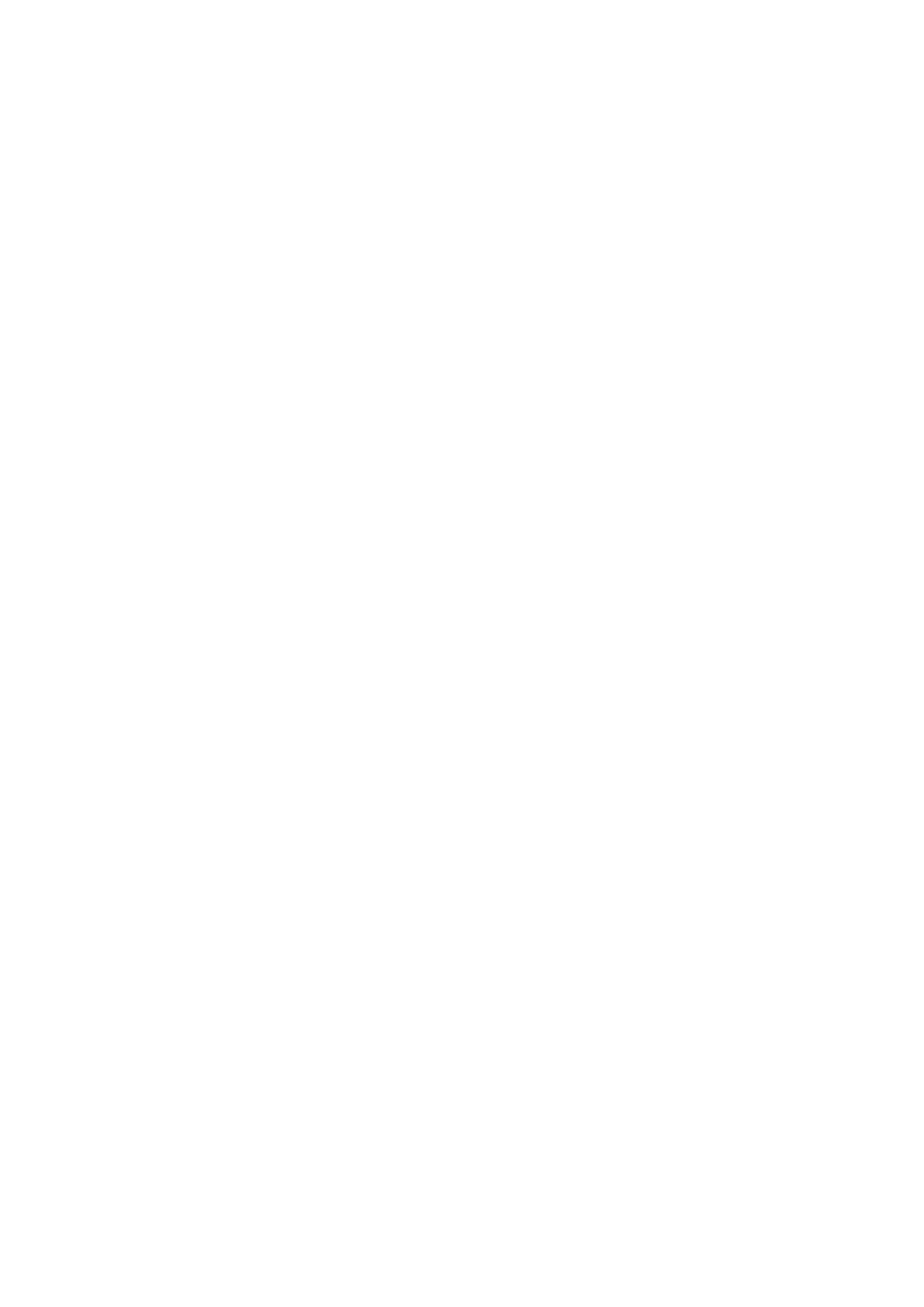# **Governance and Administration Matters** - **04 February 2021**

# <span id="page-4-0"></span>**ITEM 1.1 Revised Delivery Program 2018-2022**

# **AUTHOR City Future**

# **PURPOSE AND BACKGROUND**

At its meeting held on 24 November 2020, in conjunction with a related report on Rates Harmonisation and Financial Sustainability, Council resolved to exhibit the revised 2018-2022 Delivery Program to reflect priorities and resourcing associated with that proposal.

The purpose of this report is to detail the outcomes of the community engagement and to adopt the revised 2018-2022 Delivery Program.

# **ISSUE**

Council prepares a Delivery Program to align with the electoral term. The Delivery Program is effectively where Council takes ownership of the Community Strategic Plan (CBCity 2028) objectives that are within its area of responsibility and, with the associated resourcing strategies, outlines the priorities and broad strategies to achieve the required outcomes.

The forced rates harmonisation was not meant to be dealt in the current Council term, nor current Delivery Program, however, following the onset of COVID-19, the NSW Government pushed back the next local government election to September 2021. In order to comply with Integrated Planning and Reporting legislation, Council is required to revise its current Delivery Program to address Council's suggested approach to rates harmonisation and financial sustainability.

The revised Delivery Program acknowledges emerging issues facing the City and incorporates Council's Harmonisation and Financial Sustainability approach (One Rate proposal).

# **RECOMMENDATION**

That in accordance with sections 402 to 406 of the *Local Government Act 1993*, Council adopt the revised 2018-2022 Delivery Program.

# **ATTACHMENTS** [Click here for attachment](http://webdocs.bankstown.nsw.gov.au/api/publish?documentPath=aHR0cDovL2lzaGFyZS9zaXRlcy9Hb3Zlcm5hbmNlL0NvdW5jaWwgTWVldGluZ3MvT3JkaW5hcnkgTWVldGluZ3MvNC4yLjIxIExpbmtlZCBBdHRhY2ggQSAtIERlbGl2ZXJ5IFByb2dyYW0gMjAxOC0yMDIyLnBkZg==&title=4.2.21%20Linked%20Attach%20A%20-%20Delivery%20Program%202018-2022.pdf)

A. Delivery Program 2018-2022 - Revised February 2021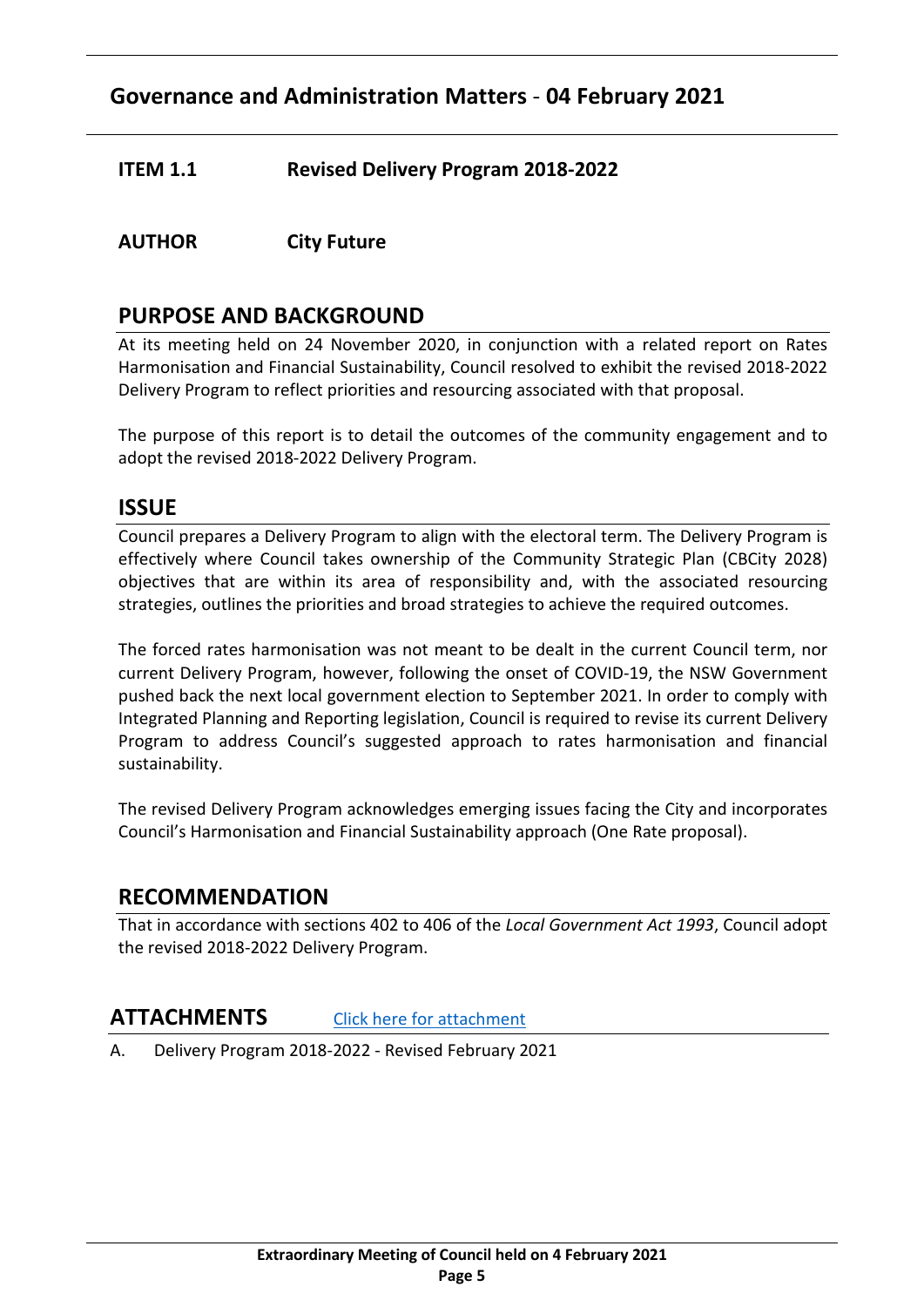# **POLICY IMPACT**

The revised 2018-2022 Delivery Program was prepared in accordance with the Local Government Integrated Planning and Reporting Framework. The integrated planning suite ensures sufficient attention is given to strategic decision-making at the local level. The priorities, future directions are supported by the Resourcing Strategy and annual operational plans which detail specific actions, projected budgets performance measures.

# **FINANCIAL IMPACT**

The revised 2018-2022 Delivery Program is consistent with Council's current 2020/21 Operational Plan and does not impact on the current resource allocation or priorities.

Separately, Council's approach to Rates Harmonisation and Financial Sustainability requires the approval of IPART. This is subject to a separate report to Council. If approved in May 2021 by IPART, Council's subsequent Delivery Programs, Resourcing Strategies and Operational Plans will reflect Council's strategic intent and new income streams.

# **COMMUNITY IMPACT**

Council engaged the with the community throughout December 2020 and January 2021, to ensure that emerging priorities and the impacts of Council's approach to Rates Harmonisation and Financial Sustainability as indicated in the One Rate proposal and community engagement process were fully explained. These matters have been reflected in the revised Delivery Program 2018-2022.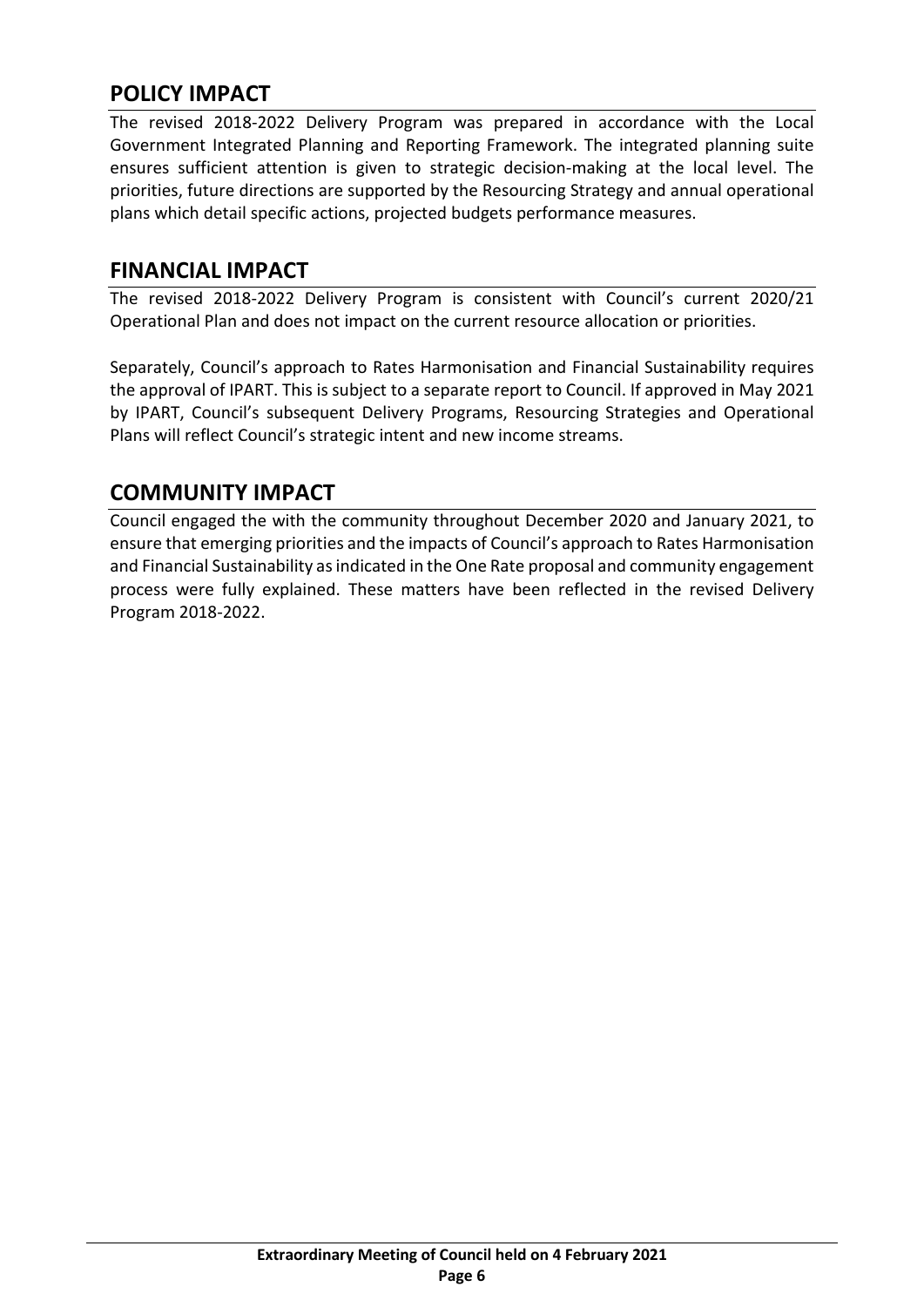# **DETAILED INFORMATION**

#### **BACKGROUND**

Under the *Local Government Act 1993*, councils are required to develop a hierarchy of plans known as the Integrated Planning and Reporting (IPR) Framework. This Framework requires councils to draw their various plans together and to understand how they interact. IPR opens the way for councils and their communities to have important conversations about funding priorities, service levels, preserving local identity, and planning in partnership with other agencies, businesses and residents for a better future.

The Delivery Program is an important part of the IPR suite as it describes Council's response to the 10-year strategic plan for the City (CBCity 2028) and drives subsequent operational plans and budgets during the current Council term. The Delivery Program is aligned to the 'seven destination' structure of CBCity 2028. This ensures that it supports the goals and aspirations of CBCity 2028 and integrates monitoring and progress reports to Council and the community.

The original 2018-2022 Delivery Program was adopted by Council in June 2018. Since that time there have been several changes, most noticeable the delay of the Local Government Elections and the need to harmonise Council's rates, which has necessitated a revision of the Program.

#### **REPORT**

Council considered the draft revised 2018-2022 Delivery Program at its meeting held on 24 November 2020 and gave approval to place it on public exhibition. It acknowledges that Council's focus will continue to be on:

- protecting and conserving our environment, and in particular, reducing litter and illegal dumping;
- becoming a more healthy, safe and active City;
- being future focussed and Smart, pursuing opportunities for investment and creativity;
- being a City that is easy to move around in for cyclists, pedestrians, public transport and cars; providing more options for people to get to where they are going;
- having well-designed attractive centres, which preserve the identity and character of local villages;
- being caring and inclusive, celebrating our identity and showing that we are proud of who we are; and
- being a leading Council, governing responsibly and openly, listening to the community and speaking for them, to achieve better outcomes for the City.

It reflects emerging priorities across the seven destinations including:

- promoting good mental health;
- facilitating a night-time economy and 'buy local';
- providing more opportunities for lifestyle sports; and
- supporting living buildings and green homes.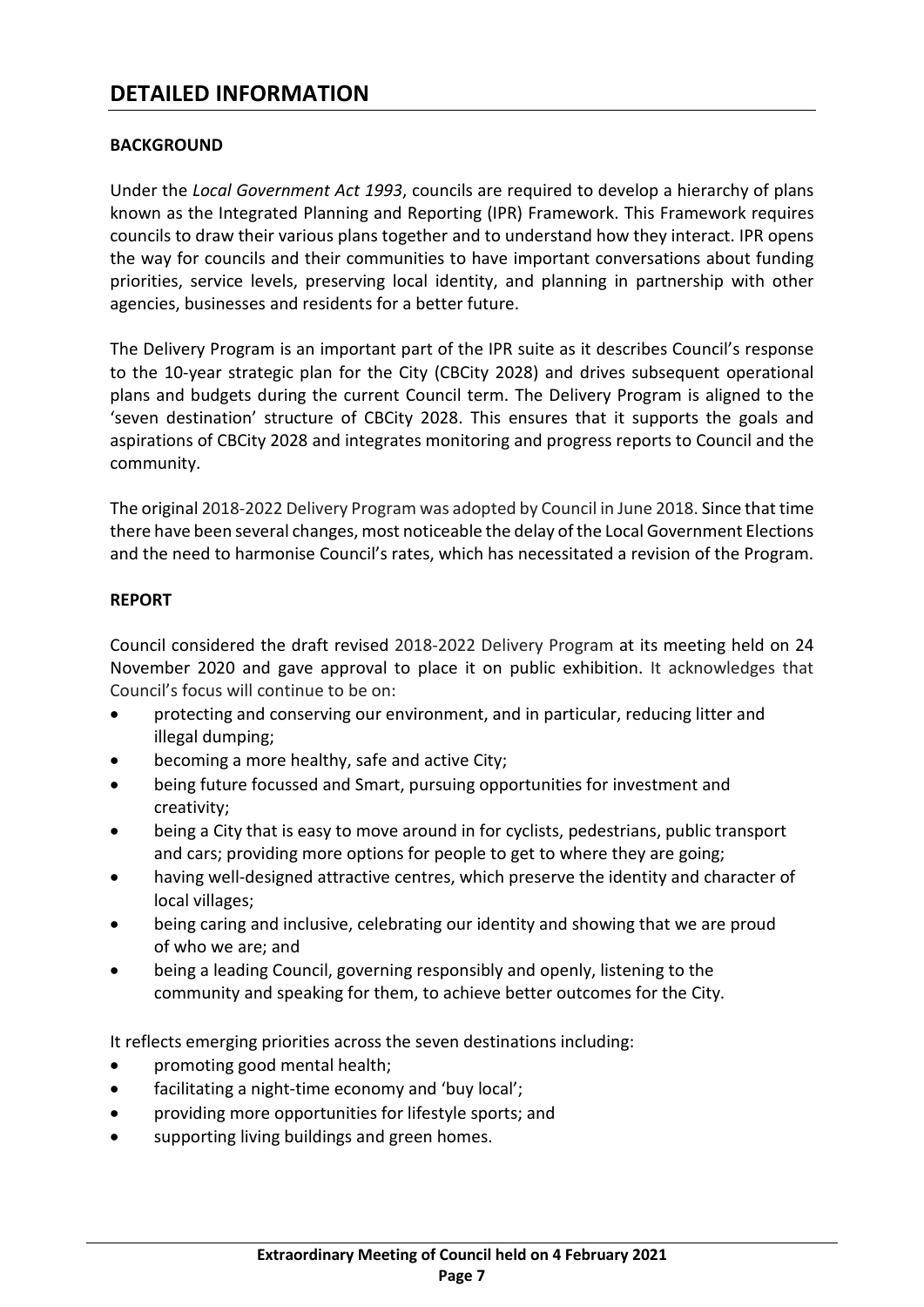It also addresses Council's desire to:

- be a more resilient City, particularly in response to the devastating effects of COVID-19 world pandemic, and climate change events such as bush fires and extreme weather;
- harmonise Council rates in a manner that minimises the impact on the community;
- introduce more equity and fairness into the current rating system for business and residential properties; and
- explore with the community the need to secure additional funding through changes to the rating system. This includes a special rate variation and rating category restructures.

A copy of the revised Delivery Program is attached as Attachment A.

#### **EXHIBITION**

Council exhibited the revised Plan to 17 January 2021, an extended period which took into account the importance of the issue, COVID-19 restrictions and the holiday season. A number of strategies were used to ensure that the exhibition achieved good coverage of the City including:

- notices published twice in the local paper (web and print version);
- translations in locally distributed Arabic, Vietnamese and Chinese newspapers;
- copy available on the Council's website (hard copies available on request);
- Council's online community forum at [www.haveyoursaybankstown.com.au](http://www.haveyoursaybankstown.com.au/)

Exhibition of the revised Delivery Program aligned with Council's engagement for the One Rate proposal to ensure consistency and transparency on the changes proposed.

During the exhibition, 71 visitors accessed the online forum 90 times and the document was downloaded 37 times. Visitors who accessed the Haveyoursay webpage were redirected to the One Rate webpage for further information on that proposal if relevant to their enquiry.

#### **External Submissions**

There were two formal submissions as a result of the exhibition, however, both were directly connected to the One Rate proposal and were considered instead as part of that proposal.

Notwithstanding, the updated Delivery Program reflects the priorities and approach to long term financial sustainability as set out in the Rates Harmonisation & Financial Sustainability Council report. The outcomes from the comprehensive community engagement program undertaken on the One Rate proposal, can be found in the body of that report.

#### **Internal Review**

There were a number of administrative/text changes made to the content and formatting, resulting from further internal review during the exhibition period and to ensure content and language is consistent. There was also additional information co-exhibited as part of the One Rate proposal that has been incorporated into the Delivery Program for transparency and accuracy. These do not result in substantive or significant changes.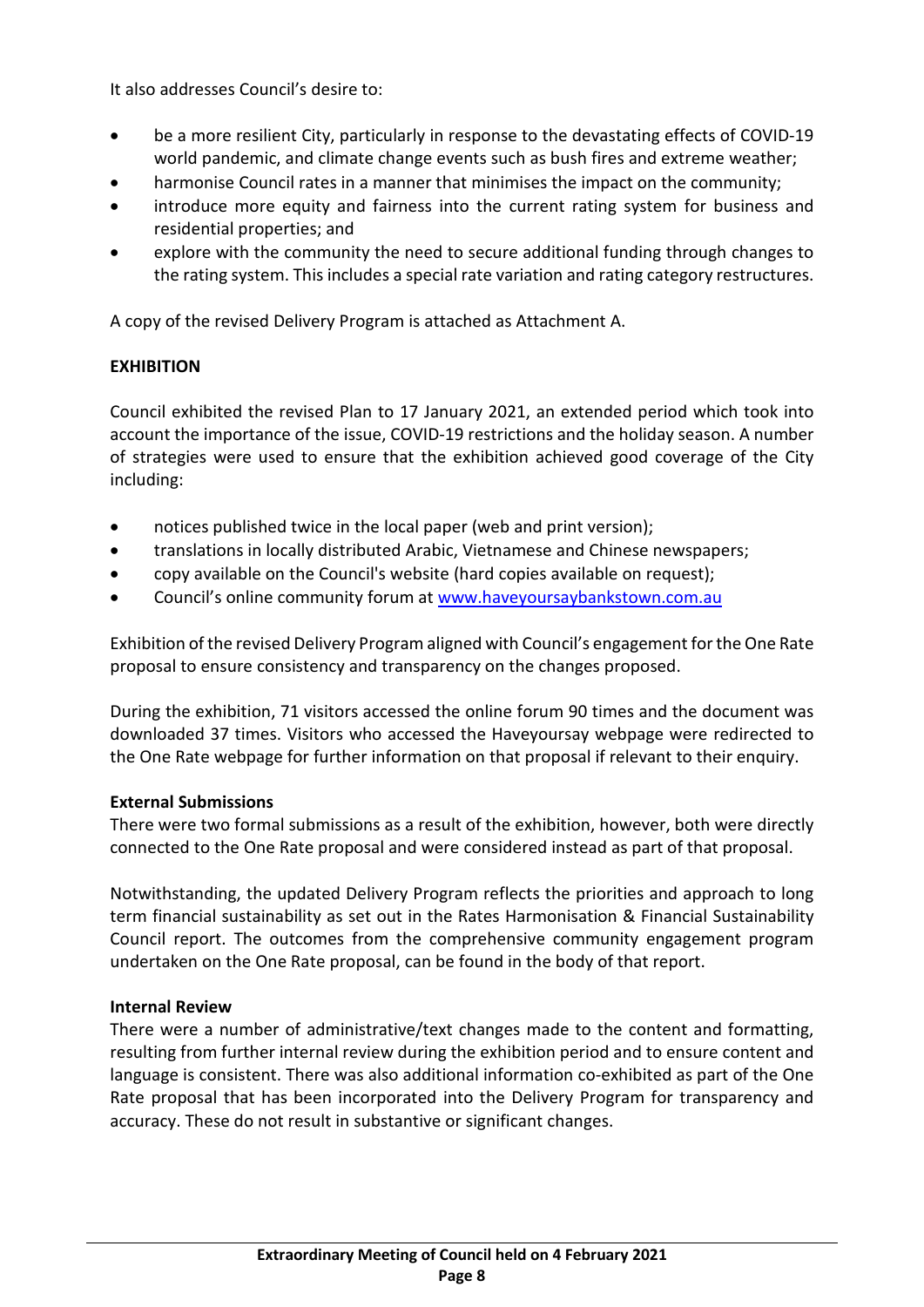#### **CONCLUSION**

Whilst many great outcomes have been delivered during the first three years of Council's Delivery Program, the critical issue for the future is to secure Council's long-term financial stability and sustainability, and to ensure generations to come are well placed to both benefit and enjoy living in Canterbury-Bankstown.

This revised 2018-2022 Delivery Program examines the important issues facing Council and explains our priorities to ensure that services continue to meet community expectations in terms of quality and value for money, and extends the life of the document to align with the new Council term.

The revised 2018-2022 Delivery Program and exhibition will be submitted as evidence to IPART of Council's compliance with Integrated Planning and Reporting requirements under the *Local Government Act 1993* associated with the One Rate proposal.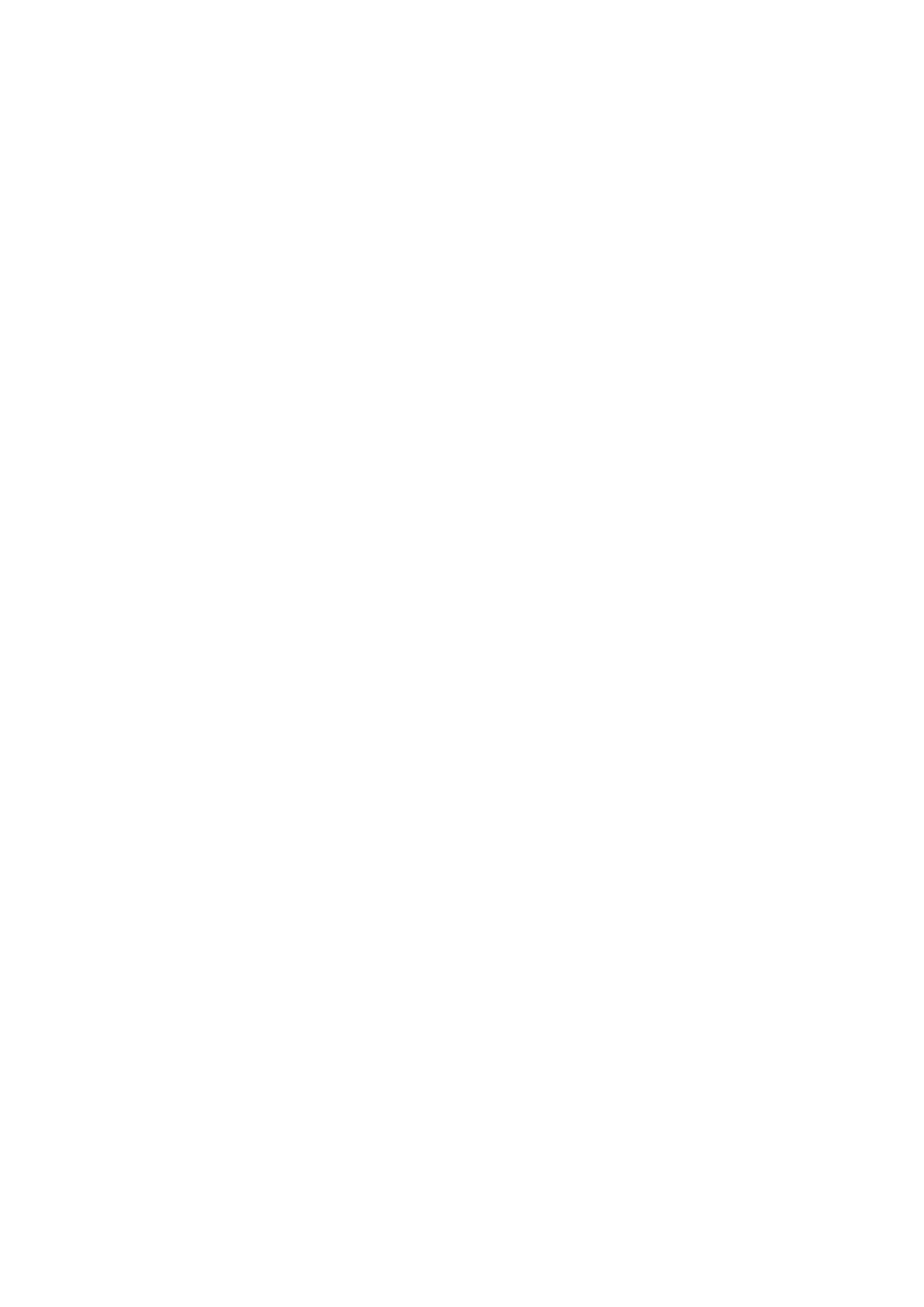# **Governance and Administration Matters** - **04 February 2021**

# <span id="page-10-0"></span>**ITEM 1.2 Rates Harmonisation & Financial Sustainability**

# **AUTHOR Office of General Manager**

# **PURPOSE AND BACKGROUND**

In November 2020, Council considered a report on the rates harmonisation process and the future financial sustainability of Council.

The report outlined the relevant provisions of the *Local Government Act 1993*, specifically the legal requirement to harmonise the rating structures of the former councils' and establish an equitable rate path based on one ad valorem rate, for one city, for all Ratepayers, by 1 July 2021.

Separately, the report also considered several options for a concurrent Special Rate Variation (SRV) to deliver enhanced services and facilities while ensuring Council remains financially sustainable, with an equitable distribution of rating income, for generations to come.

As part of the recommendation, Council resolved to commence a detailed and comprehensive community engagement program on its preferred option - *Option 3 Harmonisation and Special Rate Variation* (further explanation in the body of this report and *Attachment A - November 2020 Council Report*), to inform its final decision on the matter and notify the Independent Pricing and Regulatory Tribunal (IPART) accordingly, as required.

The purpose of this report to is to inform Council of the outcomes of the community engagement program and consider its next steps.

# **ISSUE**

Council has undertaken a comprehensive engagement program including: 15 community dropin sessions; a One Rate dedicated customer service contact number; eight online webinars; an expansive One Rate website (including a rates calculator) with an associated Have Your Say web portal; targeted stakeholder meetings; and a letter, brochure and fact sheet to every rate payer in the city.

This was also developed with translated material, translation service and ethnic media to target our Culturally and Linguistically Diverse Communities and the whole program was supported by bespoke personalised one on one sessions where requested. Further detailed information is outlined in the body of the report.

This report outlines the feedback from our community consultation, the key themes emerging and Council's response to the matters raised.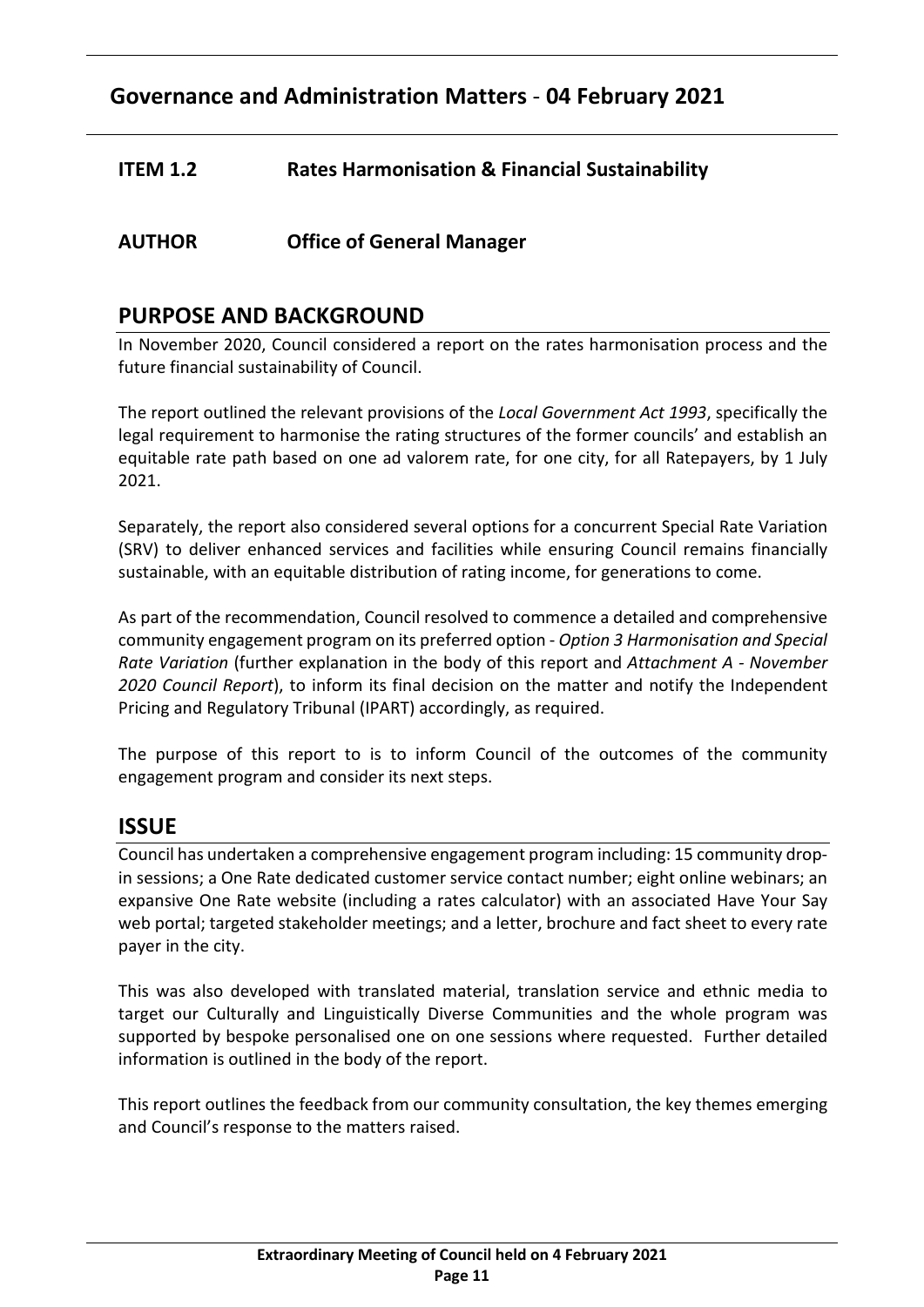# **RECOMMENDATION** That -

- 1. Council notes the current requirements of the *Local Government Act 1993* to harmonise its former councils' rating structures by 1 July 2021.
- 2. Council notes the outcomes of the community engagement program on the One Rate proposal and the responses to the matters raised.
- 3. Council notes that the NSW Government has released a Draft Bill Local Government Amendment (Rates) Bill 2021 - which would amend the legislation to allow merged councils to gradually harmonise their former council rate structures over a period of four years expected to be considered/determined in March/April 2021.
- 4. Council endorses the *Proposed Approach* to harmonising both former Council rating structures and applying to IPART for both a Special Rate Variation and Minimum Rate Application, as outlined in the report.
- 5. In accordance with the Minister for Local Government's recent advice, Council separately apply to the Minister for Local Government/Deputy Secretary, Local Government, Planning and Policy, to approve the setting of Minimum Rates for 2021/22 financial year as follows:

| <b>Description</b>                | Amount   | Detail                    |
|-----------------------------------|----------|---------------------------|
| <b>Minimum Rate - Residential</b> | \$728.18 | Former Canterbury + IPART |
| <b>Minimum Rate - Business</b>    | \$794.27 | Former Bankstown + IPART  |

- 6. As part of the application to IPART, a summary of the community engagement outcomes noted in the report below be attached, including all submissions received and responses given by Council.
- 7. Council notes that Council's submission to the NSW Government on the Draft Bill suggests the harmonisation process be gradually applied over five years – consistent with its preferred approach regarding the matter.
- 8. Council carryout a review of its Rates and Charges, Debt Recovery and Hardship Assistance Policy, including how those it is intended to support can be aware of it.
- 9. Council write to the NSW Government seeking further reforms and/or consideration to indexing the rebate amount funded by the Government to ensure that it does not continue to erode and that it increases annually as a minimum.
- 10. The General Manager be delegated to administer all relevant requirements regarding the matter, as required.

# **ATTACHMENTS** [Click here for attachments](http://webdocs.bankstown.nsw.gov.au/api/publish?documentPath=aHR0cDovL2lzaGFyZS9zaXRlcy9Hb3Zlcm5hbmNlL0NvdW5jaWwgTWVldGluZ3MvT3JkaW5hcnkgTWVldGluZ3MvNC4yLjIxIExpbmtlZCBBdHRhY2htZW50IC0gUmF0ZXMgSGFybW9uaXNhdGlvbi5wZGY=&title=4.2.21%20Linked%20Attachment%20-%20Rates%20Harmonisation.pdf)

- A. November 2020 Council Report
- B. One Rate Submission Table
- C. Community Engagement Portfolio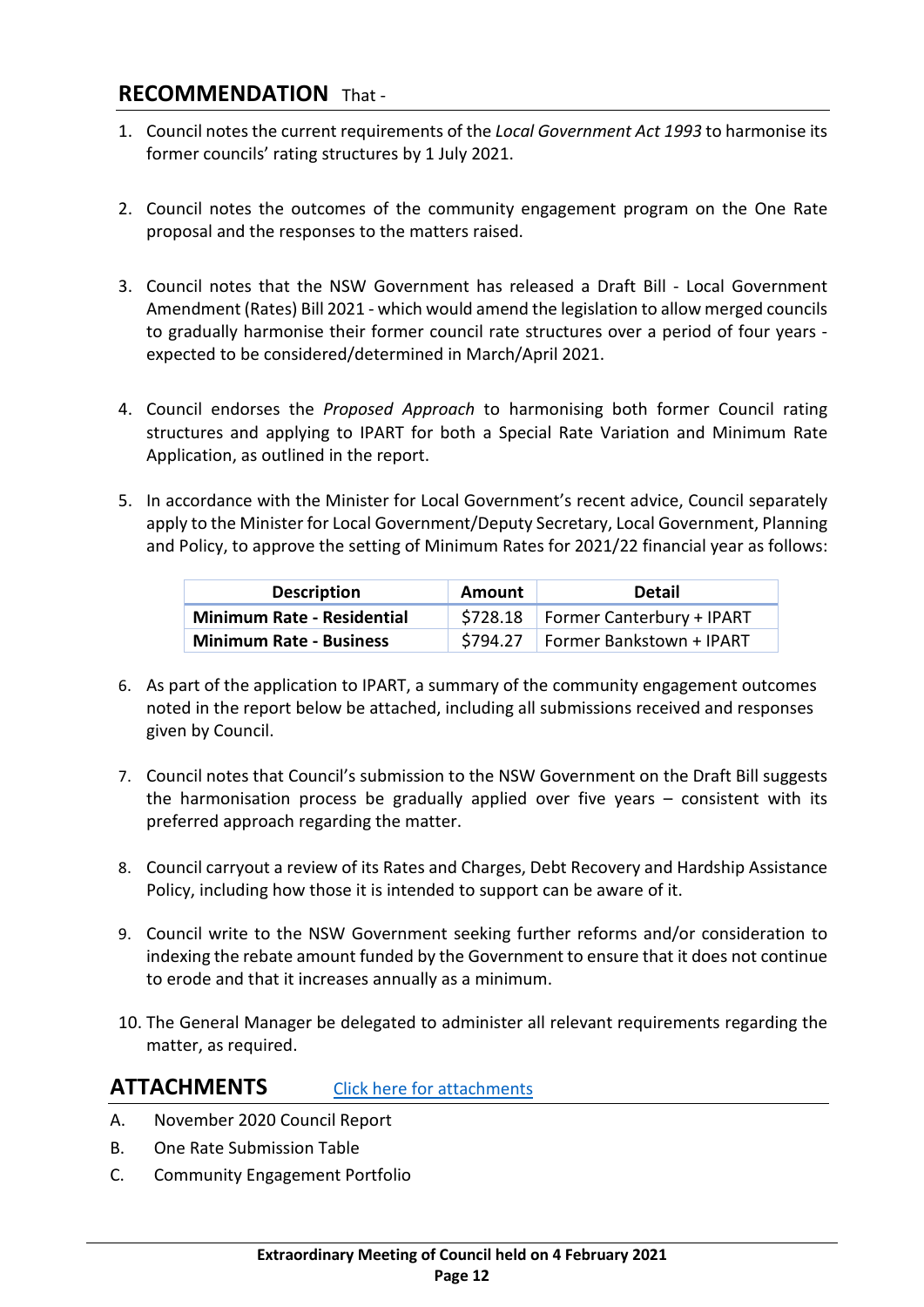# **POLICY IMPACT**

At present, the harmonisation process is a legislative requirement regulated under the *Local Government Act 1993* and must be completed by 1 July 2021. In preparing its proposed approach, Council indicated its preference to harmonise its former councils' rating structures over five years, on the basis that the NSW Government was foreshadowing a proposed change to the legislation.

Subsequently, the NSW Government issued a Draft Bill which proposed to allow relevant councils the option to harmonise their rates over a four year period. Council understands that the Draft Bill won't be determined until March/April 2021. Council will be required to adhere to the changes to the legislation, once determined.

Separately, this report reflects an approach to addressing the constraints and issues outlined in Council's Financial Management Strategy and Long Term Financial Plan.

Following an exhaustive process with our community, together with a number of briefings and workshops with Councillors, this report identifies a preferred approach to creating a fair and equitable rating strategy that is consistent with the Council's current adopted rating policy.

That is:

- An ad valorem amount which is set as a proportion of the unimproved land value of the rateable property – that is, the value of the property without any buildings, houses or capital investments; and
- A Minimum Rate amount which when applied, is a fixed charge that applies instead of the ad valorem amount, particularly when the Unimproved Land Value is quite low (eg. individual units) compared to a standard residential property.

The use of Unimproved Land Value is a requirement of the State Government and is determined by the NSW Valuer General (not Council). Council relies on these values to calculate the proportion of rates each individual property is required to pay.

Council has made representation to the NSW Government to consider other methodology including applying the Capital Improved Value of each property as a base to determining the distribution of rates – which is considered a more equitable approach to set rates - though the NSW Government have determined that it does not propose to implement such a change at this time.

This report also recommends a review of Council's Rates and Charges, Debt Recovery and Hardship Assistance Policy and its implementation in recognition of the feedback received during the consultation, particularly its relationship to Pensioners and their access to the Policy. Any changes would be subject to a further report to Council.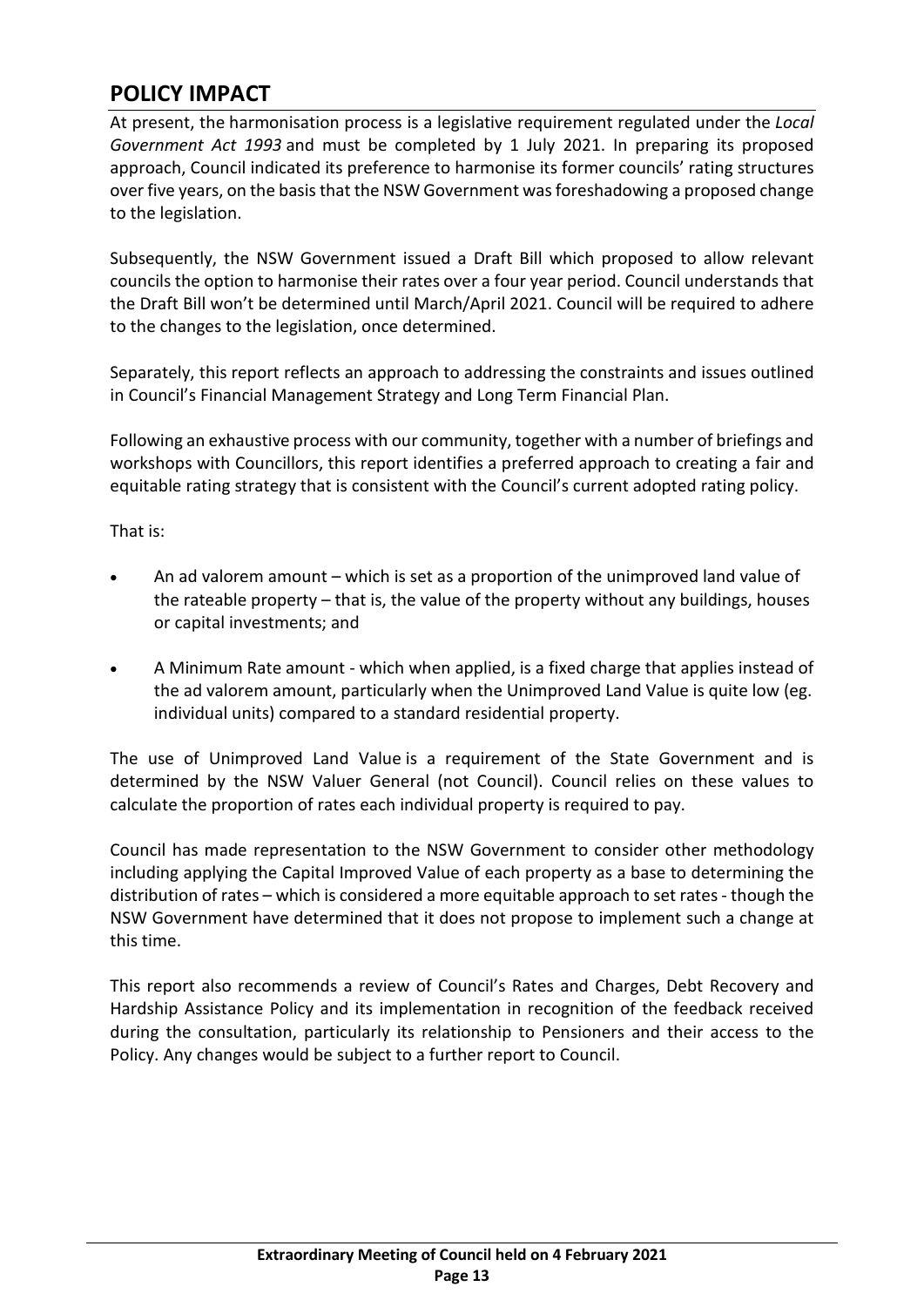# **FINANCIAL IMPACT**

If Council proceeds as per the recommendation, an application will be submitted to IPART for review and assessment. If approved by IPART, it will create a platform for Council to remain financially sustainable in the long term – addressing the current issues with service levels and allowing Council to enhance operational services, address asset renewal requirements, as well as delivering unfunded components of the Leisure and Aquatics Strategic Plan.

If Council resolves to not proceed, further consideration of service cut options will need to be deliberated in light of the Council's current inability to operate sustainability without significant erosion to our assets with associated increase in maintenance requirements. These implications and options are further detailed in the body of the report.

# **COMMUNITY IMPACT**

The community engagement undertaken on the proposal provided our community with the opportunity to engage, provide feedback and contribute to planning for the City like never before.

Further information about the outcomes of the engagement are detailed in the body of the report, additionally*, Attachment B – One Rate Submission Table* contains specifics about each submission received on the proposal and Council's response.

The proposed option to apply a gradual approach to harmonising the former councils' rating structures over a five year period and separately apply the proposed SRV for an additional \$40M in rating revenue over a four year period has the following community impacts:

- Ensures any financial impact is minimised over time by spreading the harmonisation out over five years to reduce the annual impact of the changes (or the maximum time subject to legislation);
- Recognising the current economic climate as a result of COVID-19 by minimising the change over the next 18 months;
- Reflect more equitable Minimum Rates to provide a more equitable rating system that better reflects ratepayers use of council services and feedback from our engagement regarding equity in our rating structure;
- Not only maintaining the current levels of service, but providing \$4M to enhanced services addressing specific areas of community concern including cleaning of town centres, street and parks and addressing litter and dumped rubbish;
- Providing for new Leisure and Aquatic facilities; and
- Maintaining and renewing our current assets resulting in funding for roads, footpaths, community facilities, sports fields and recreation areas.

In developing the rating options in this proposed SRV, Council considered a range of data available to it to better understand the ratepayers capacity to pay and any potential for changes in that capacity.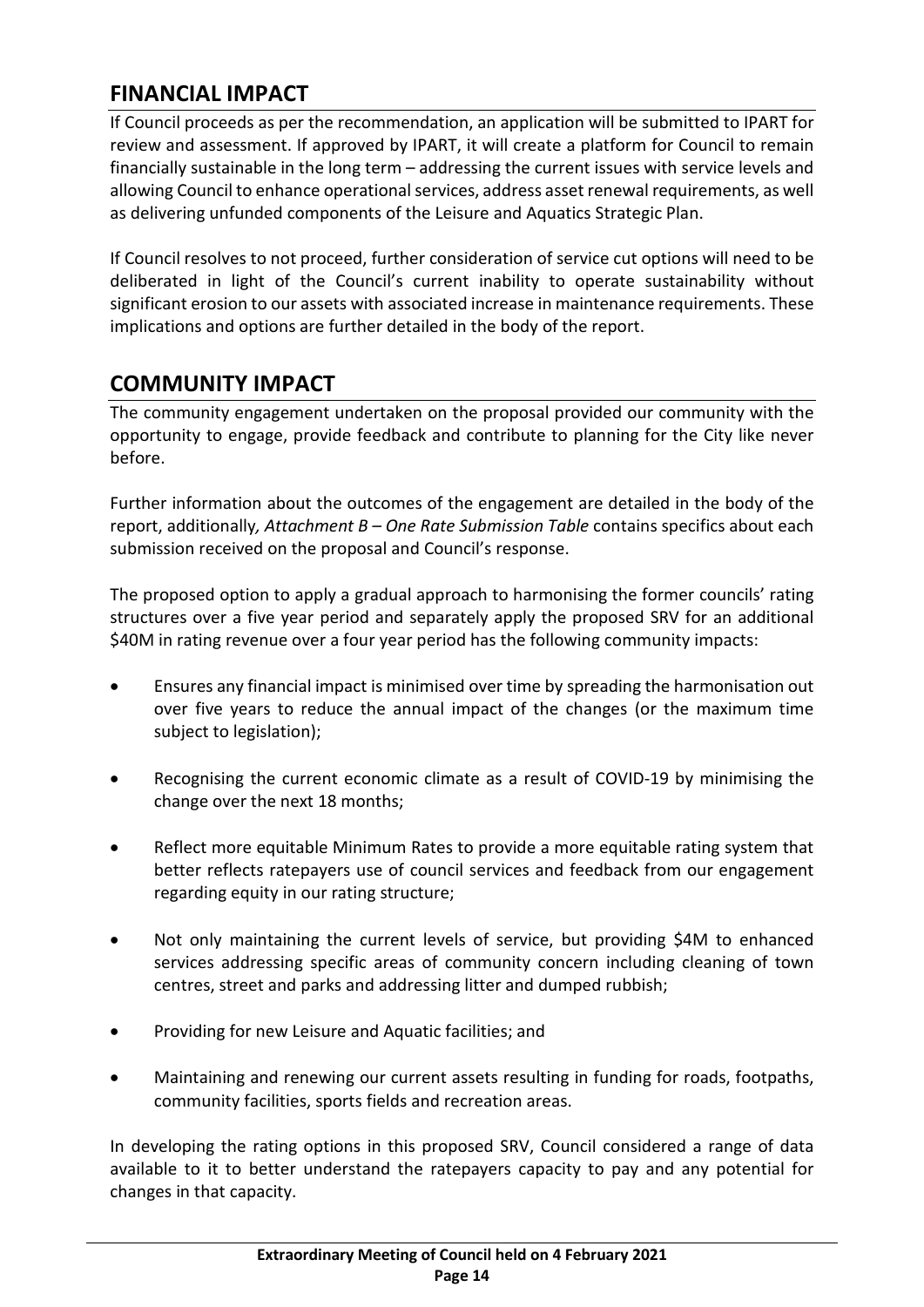This included an understanding of the SEIFA Index of Disadvantage, Household Income and housing tenure across Canterbury Bankstown. While SEIFA and Household Income are an important measure it is recognised that many on the lower household incomes are either in government assisted housing or renting or other tenure and are not direct owners of properties who pay rates. Council has around 4,000 rateable properties with Housing NSW and other PBI's reflecting around 20,000 of our most vulnerable community members that will not be impacted by any changes made.

Analysis of the housing tenure of households in the City of Canterbury Bankstown shows that 57% of households were purchasing or fully owned their home. It is these households who are more likely to be directly impacted as ratepayers rather than those on lower incomes or suffering major disadvantage.

Council has also used comparative data published by the Office of Local Government to review the current and proposed average business and residential rates against the current business and residential rates of like councils (classified as group 3 Councils) as well as neighbouring councils. This indicates that Council's average rates are comparably lower to similar councils.

Council has in place a Rates and Charges, Debt Recovery and Hardship Assistance Policy to provide a framework for the assessment of ratepayers who are experiencing difficulties in meeting their commitments in rates – particularly measures to protect the vulnerability of eligible pensioners to pay their rates.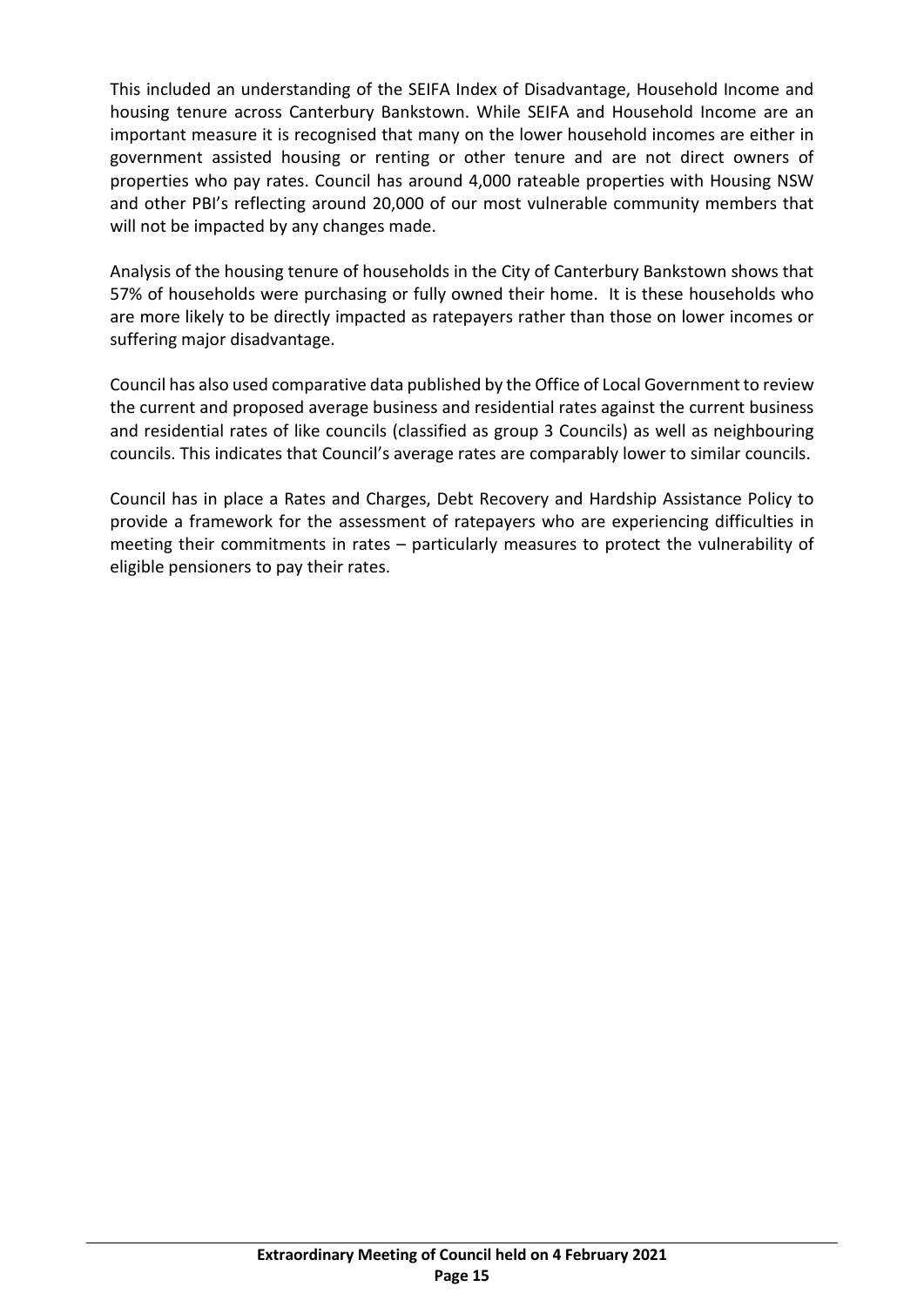# **DETAILED INFORMATION**

#### **SUMMARY**

The content and implications of this report will have a far-reaching impact on our community and City. The most critical issue facing Council, our City and our community is to secure our financial future and ensure generations to come are well placed to both benefit from and enjoy living in Canterbury-Bankstown without having to face an insurmountable asset backlog.

Council must determine how it moves forward with the harmonisation of its current rating structure that creates greater equity in how rates are paid. In addition it must addresses the issues identified in Council's existing Long Term Financial Plan (LTFP), and ensure the ongoing financial sustainability of this City.

In stepping Council through the matter, this report focuses on the following key components:

- Rates harmonisation changes to legislation;
- Revisiting Council's current financial position and reasons for needing an SRV;
- Council's community engagement process;
- Addressing key themes raised during the community engagement process;
- How the SRV will be spent;
- What happens if Council does not proceed with the SRV and/or IPART does not approve its application; and
- Council's proposed approach regarding the matter.

#### **RATES HARMONISATION PROCESS – PROPOSED CHANGES TO LEGISLATION**

As Councillors will recall, at its Ordinary Meeting in November 2020, Council resolved to adopt *Option 3 – Harmonisation and Special Rate Variation* as its preferred option to address both our statutory requirement to harmonise our two former councils' rates structures, and concurrently apply for a Special Rate Variation (SRV) to raise \$40M of additional rating income.

The Option was based on Council:

- Gradually harmonising its two former councils' rating structures over a five year period – commencing 1 July 2021; and
- Gradually raising an additional \$40M in rating revenue over a four year period, commencing 1 July 2022.

Despite this, at the time of considering the matter, the NSW Government was also intimating an amendment to the Local Government Act, whereby merged councils be allowed to gradually harmonise their former council rating structures, rather than needing to complete the process by 1 July 2021, being the current statutory requirement.

Since considering the matter, the Government have subsequently made/proposed two changes regarding the matter, particularly:

• To assist merged councils, the Minister for Local Government introduced a streamlined approval process for amalgamated councils to harmonise their Minimum Rates by 1 July 2021 – without needing IPART approval.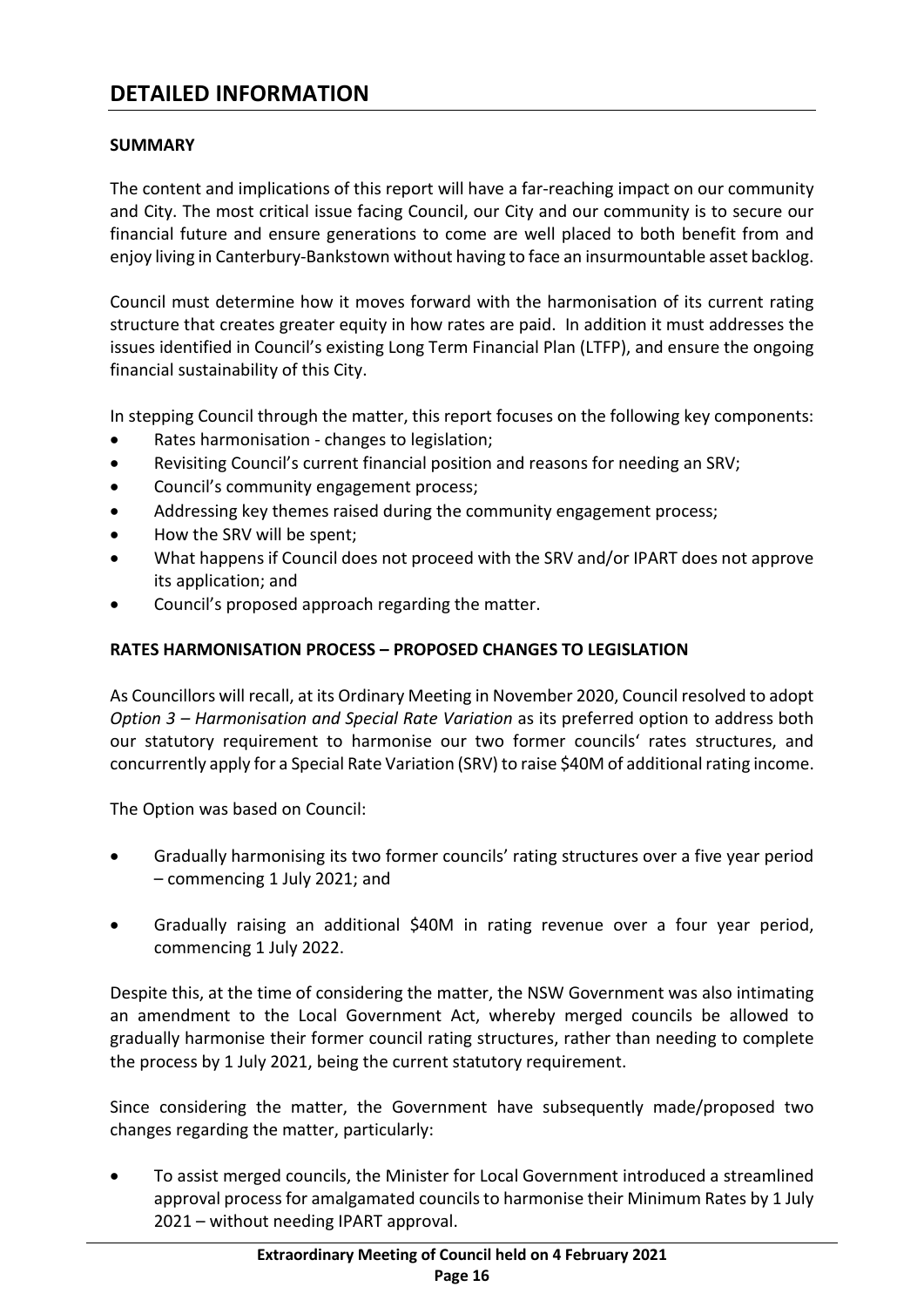The change specifically provides for councils the option to set their Minimum Rates to one of the existing Minimum Rates (plus IPART) of the former Council's without progressing an extensive IPART process, but rather simply applying to the Office of Local Government to finalise the matter; and

• A Draft Local Government Amendment (Rates) Bill 2021, which allows all 17 new councils created in 2016 to gradually harmonise rates over four years. The Draft Bill is on public exhibition until 5 February 2021. If it proceeds, the Draft Bill is not expected to be put to Parliament until March/April 2021 and/or be determined until sometime later. Any bill being made is uncertain.

As Councillors would be aware, Council pre-empted the Draft Bill being released, by proposing the gradual harmonisation of rates over five years, to protect ratepayers from the impact of a sudden rate rise. In light of the draft legislation, Council may need to adjust its timeline to complete the process in four years – or any other period that the Government determines - if the Draft Bill is passed.

That said, and as precaution, Council also needs to prepare for the Draft Bill not being supported by Parliament – and thereby still requiring merged councils to harmonise their former rating structures by 1 July 2021.

Given the above, Council's preferred Option and its proposed approach (outlined at the end of this report) has been amended to reflect the above changes – and ensure Council comply with relevant legislation, as required.

# **COUNCIL'S CURRENT FINANCIAL POSITION**

Council's current Financial Management Plan has clearly identified the need for a review of our financial position. Importantly, the objectives included in this proposal for financial sustainability are not new. Both former councils' Fit for the Future proposals also clearly indicated the need for financial reform. The financial positions of the former councils' at the time of amalgamation is outlined below.

Both former councils' cost-per-capita (ie. expenditure per rate payer) were amongst the lowest of all metropolitan councils. This indicated that any further cost savings would be at the expense of cutting services.

- The former Bankstown Council had already realised operational efficiencies of around \$7M per annum prior to amalgamation and still foreshadowed needing an SRV for \$17M per annum to address its existing asset backlog issues and annual maintenance requirements;
- The former Canterbury Council were reliant on their:
	- Infrastructure Renewal Levy (around \$5.0M) continuing to be levied beyond the 2018/19 financial year (which has not happened, it has been discontinued);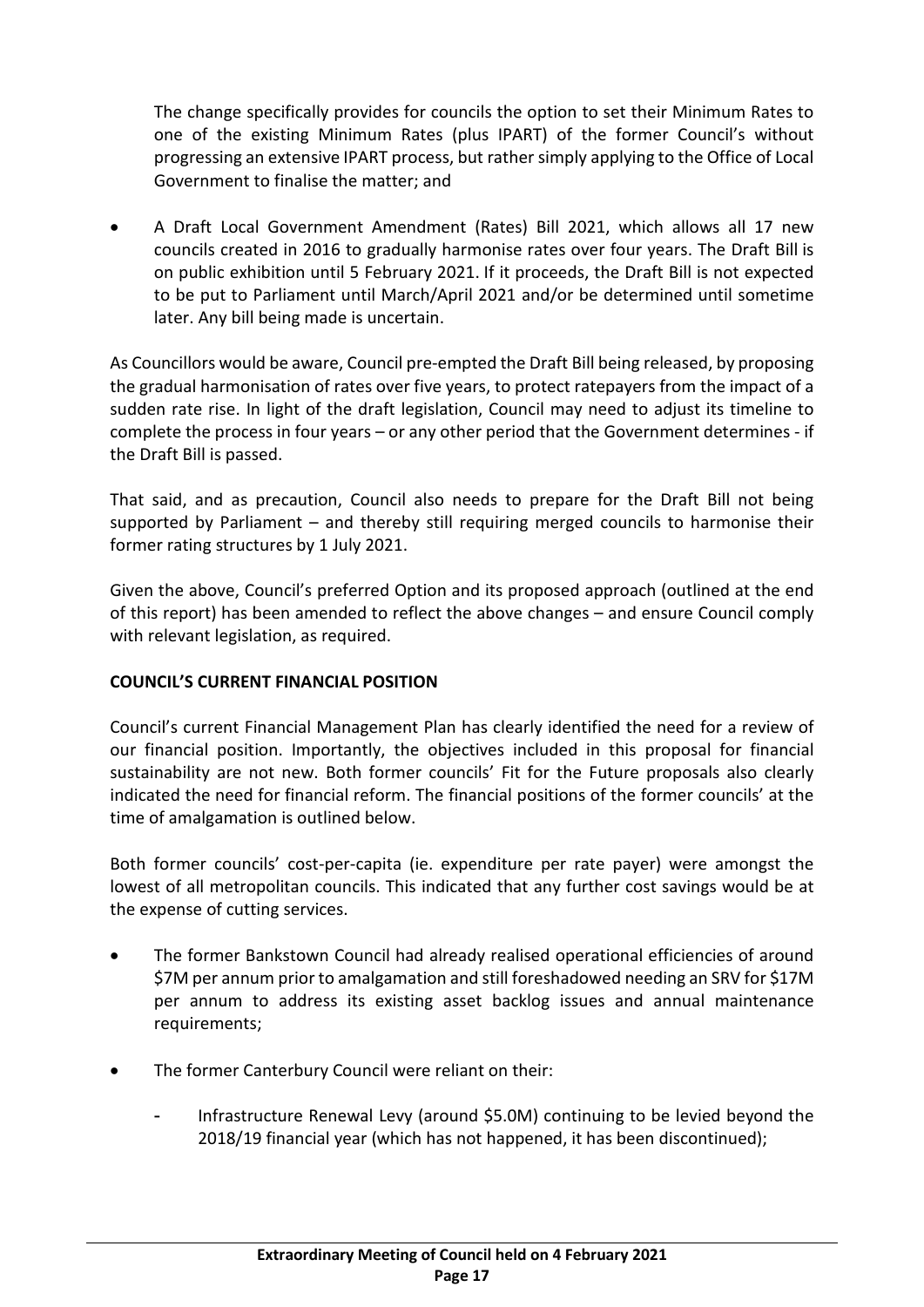- Introduction of a new Sustainability Levy (\$8.3M annually) to assist with managing their day-to-day operations and asset management needs; and
- Other savings and/or income totalling \$4.2M per annum, to similarly assist with managing their day-to-day operations and asset management needs (which has similarly not happened and is detailed below).
- It should be noted, the proposed savings and other income initiatives by the former Canterbury Council were reliant upon were not implemented and were rejected by CBCity – given they were considered unacceptable and unrealistic and not in the best interest of the community. Separately, more recent investigations have disclosed the former Canterbury had:
	- Understated its level of unfunded asset renewal requirements by an estimated \$53M;
	- Understated its level of Depreciation Expense by around  $$6M$  pa thereby inflating its annual financial performance; and
	- Did not disclose around \$123M worth of assets at the time of amalgamation.

CBCity's financial position and its ability to remain financially sustainable is well documented. As a merged entity, Council have already faced a number of challenges, including the more recent economic challenges brought on by the pandemic.

Despite this, Council has continued to provide quality services to our community. The new Council has exceeded the expected merger savings (efficiencies) forecast by the NSW Government (expected average \$4.5M per annum) – by realising around \$7.6M per annum. This was achieved through economies of scale and service reviews, while also dealing with the loss of \$5M annually as a result of the former Canterbury Council Infrastructure Levy ending in 2018/19.

While we are considered sound from a cashflow perspective – the burden of deteriorating assets and an increasing asset backlog must be addressed if Council is to be able to sustain its services now and into the future.

Current modelling in the 2020-2030 Financial Management Strategy and Long Term Financial Plan identify a funding shortfall of over \$300M for asset renewal in the next 10 years. As a minimum, funding of around \$31M per annum is required to ensure we replace, renew and address the deterioration of just the assets we have now, without considering any new ones.

As Councillors have indicated in tackling these issues, the decision at hand is a difficult one – though it is also acknowledged that a decision to "do-nothing" means our assets will significantly deteriorate further, and will at some point soon become irreversible. Each year that we choose to "do-nothing" compounds our asset backlog/renewal issues by \$31M.

Regrettably, we do not foresee any significant financial relief and/or support from either the Federal or State Governments' – particularly with issues associated with cost-shifting and Financial Assistance Grants - and as such we are left to address our needs from amongst our own ratepayers.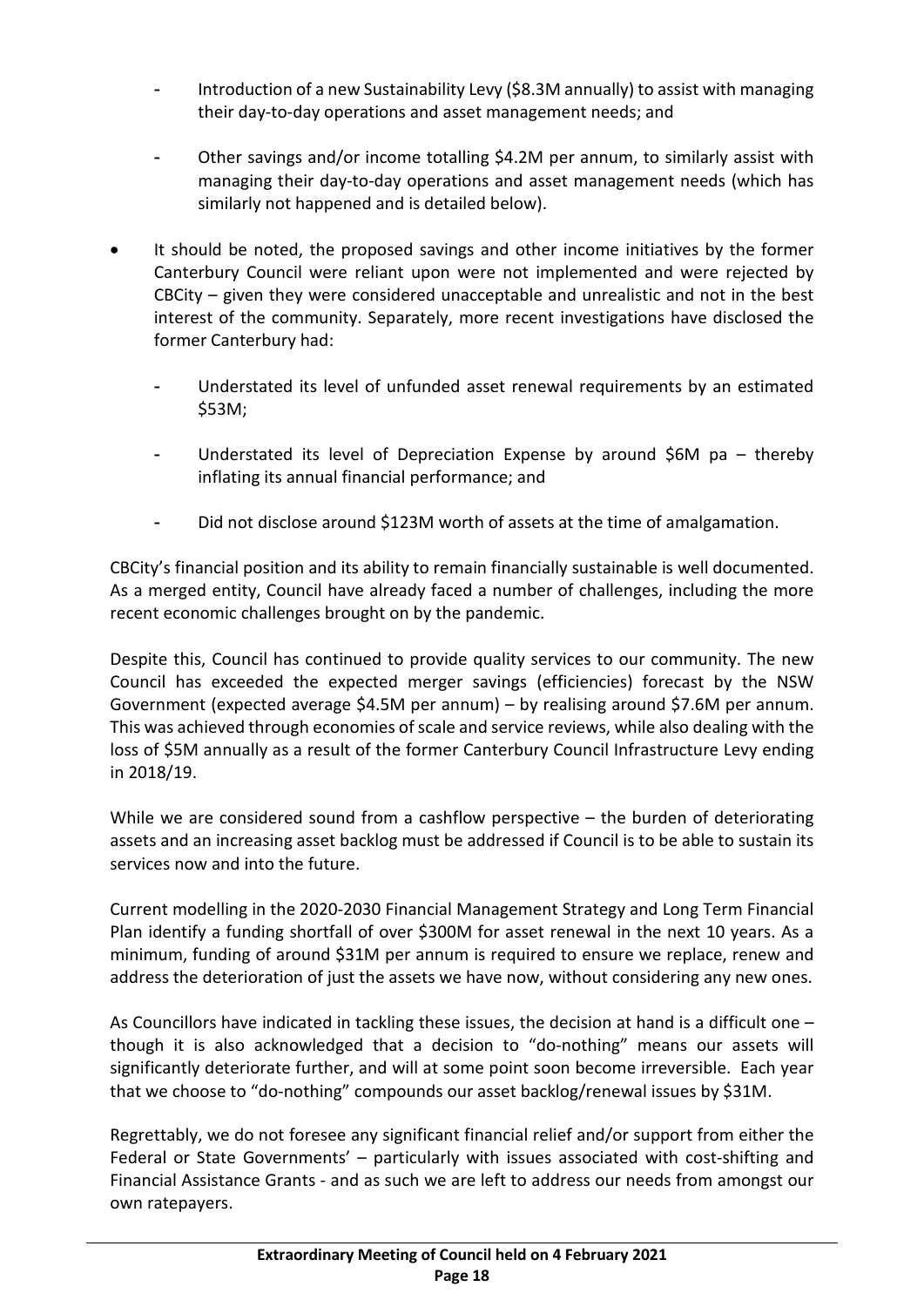This challenge is well documented in both our adopted Long Term Financial Plan and separately noted (specifically our asset management issues) in Council's Annual Financial Statements – which are signed-off by the NSW Auditor General.

#### **COMMUNITY ENGAGEMENT**

#### **Engagement Process**

In recognition of the significant and future financial impact of the One Rate proposal, Council conducted a comprehensive community engagement and consultation process which was determined by the IPART SRV timetable, with other councils in metro Sydney also engaging with their communities at the same time.

The consultation process commenced on 1 December 2020 and ran for a period of seven weeks, ending 17 January 2021. The timing of this process, and to a large degree the process itself, is set by IPART. In line with these requirements, Council notified IPART of the intention to apply for an SRV and Minimum Rate Increase (which both form part of this proposal) on 27 November 2020. Final applications are required to be submitted to IPART by 8 February 2021.

Over a period of seven weeks the community were able to engage with Council on the proposal in a variety of different ways, online and face to face. Below is a summary of the specific engagement mechanisms used throughout the engagement program.

#### **Hardcopy**

- Letters and flyers sent to all CBCity residential and businesses ratepayers;
- Translated hard copies of information booklets were available through major community service locations across the City and at all drop in sessions, where translated Frequently Asked Questions and simple business cards were also available;
- Advertisements in the Canterbury-Bankstown Torch, mayoral messages placed in various ethnic newspapers and media releases;
- One Rate posters were displayed at our Customer Service Centres, all Library and Knowledge Centres, all Leisure and Aquatic Centres, Meals on Wheels, Bankstown Arts Centre, our Children's Services Centres, the Bryan Brown Theatre and the Morris Iemma Indoor Sports Centre.

#### Digital / Online:

- One Rate website portal containing all available information about the proposal;
- Frequently Asked Questions  $-$  a live web page addressing common or frequently asked questions relating to the proposal;
- Rates calculator designed to help residential and business ratepayers understand the specific implications for them on the proposal;
- One Rate hotline a dedicated customer service phone line to answer all questions relating to the proposal, and an ability to escalate calls to subject matter experts in the organisation;
- One Rate email address dedicated email address and inbox for enquiries;
- Webinar sessions  $-$  the One Rate proposal was presented and discussed, attendees had an opportunity to ask questions;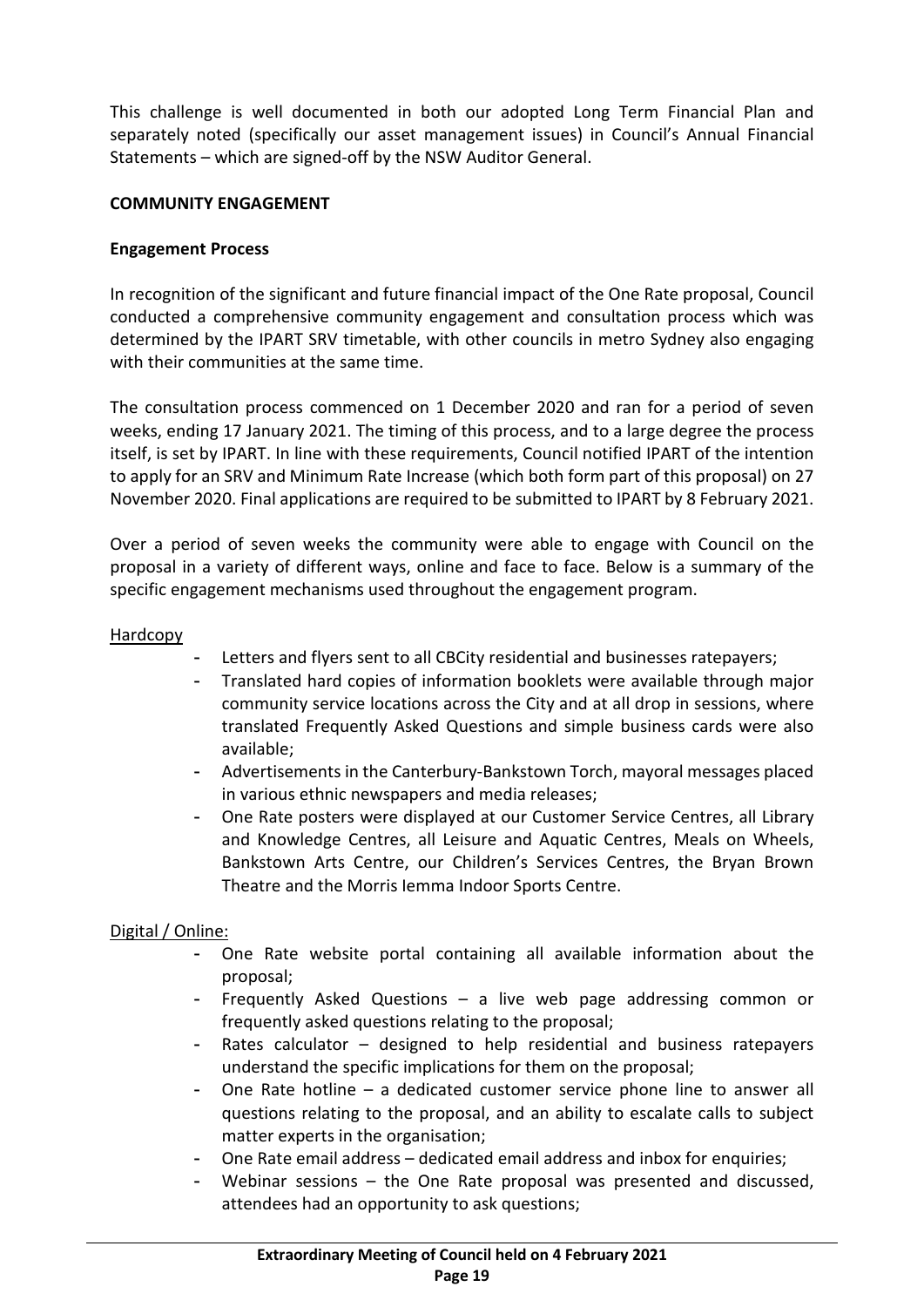- Community satisfaction survey a community survey included specific questions around customer satisfaction with Council services, importance of Council services and sentiment towards a rate review;
- One Rate information was sent to key community stakeholder groups via electronic newsletters (sporting associations, leisure and aquatics community, business communities and community groups);
- Information was presented on digital screens at our Customer Service Centres and where digital screens are located at libraries;
- A number of videos were developed and were used on our web pages and during webinar presentations; and
- The use of social media to inform ratepayers about the proposal and to promote engagement sessions.

## Face to Face

- Drop in sessions residents were able to have individual conversations and share information;
- Customer visits to our Customer Service Centres;
- Face to face meetings were offered to and held with residents who had complex questions and concerns;
- Hand delivered responses to residents who were unable to access online or hardcopy information; and
- Bespoke personalised one on one sessions where requested.

Council held **15 COVIDsafe community drop-in sessions**, three in each Ward. The sessions were held mainly in town centres, close to public transport, at a variety of times and days (including out of normal working hours and weekends). In total, **234 face to face discussions** were held. The purpose of the drop-in sessions were to provide the community with information regarding the proposal, clarify any misinterpretation of information, provide a personalised understanding of how the changes will impact them and to hear their feedback and concerns.

For residents who wanted to engage with us over the phone, Council set up and advertised a dedicated One Rate customer service hotline number. Our customer service representatives took **325 calls** over the seven week period. The queries were basic in nature with only **28 calls** needing to be actioned by the One Rate Team.

To ensure our community were aware and understood that Council was proposing to review rates, each residential and business ratepayer was sent a letter and information booklet/ sixpage flyer, summary of the 'Frequently Asked Questions' and further details on how to engage with Council on the proposal (*Attachment C – Community Engagement Portfolio*).

A variety of online methods were established to increase the reach of engagement and consultation. The One Rate web portal (cb.city/OneRate) was advertised throughout the campaign. The One Rate landing page received over **2,500 views** and people spent an average time of two minutes viewing information in the portal, indicating people were reading the content, or looking for something specific on these pages. The proposal was the subject of a number of organic social media posts, which were **viewed 30,528** times. Links on the posts were followed back to our One Rate webpage 385 times.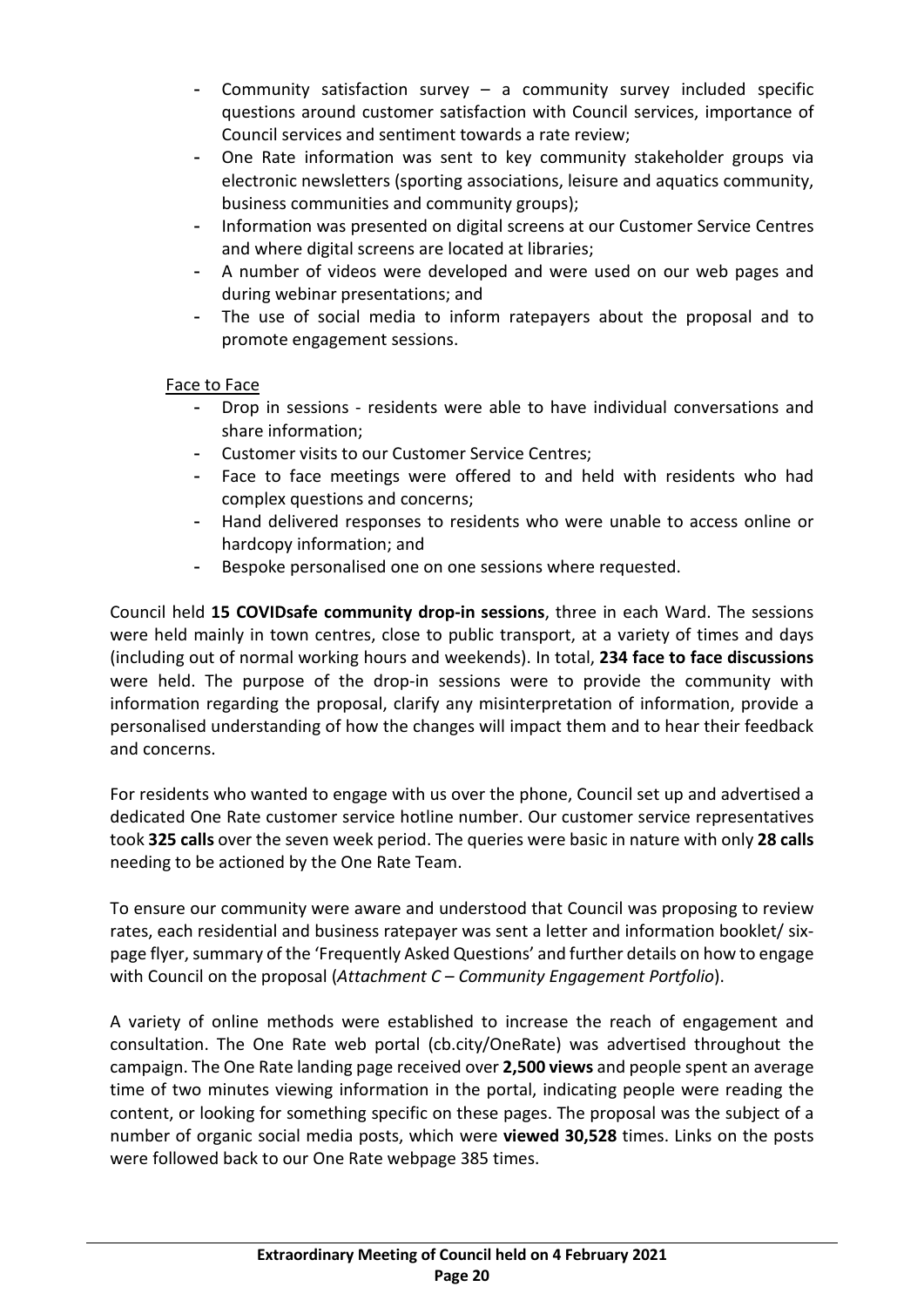In addition to the One Rate web portal and social media campaign, Council scheduled and promoted **eight online One Rate webinars**. The purpose of the webinars were to provide residential and business ratepayers with a greater in-depth understanding of the proposal. Attendees were also able to ask questions about the information being presented. The webinars were targeted towards a variety of audiences including:

- CBCity team members who live in the LGA;
- Residential ratepayers;
- Business ratepayers; and
- CBCity sporting and community groups.

Webinars were offered at a variety of times and days including out of normal working hours and weekends, in total **88 people registered, and 50 people attended** the sessions.

Additionally, as part of Council's bi-annual Community Satisfaction Survey, questions regarding the One Rate proposal were included to collect customer feedback and to understand community sentiment. This was conducted separately to the One Rate community engagement process. This survey targeted a cross section of the community and it highlighted a number of considerations:

- Current levels of customer satisfaction with Council services;
- Importance of Council services in the community;
- Awareness of differences in current rate structure; and
- Sentiment towards a rate review.

Finally, various additional surveys were developed and distributed and key touch points to identify if people understood the proposal, if they needed any further information and to capture their concerns or questions.

#### **Community Response**

Responses were received through:

- Have your Say Website online form;
- Have Your Say email address;
- One Rate Email; and
- Personal collection by our One Rate Team.

These responses were in the form of general questions, responses not related to the One Rate proposal or formal submissions on the proposal.

At the close of the exhibition Council received a total of 147 submissions. Residents and businesses could submit a submission via the Have Your Say web page, through the dedicated One Rate email address, or by other means (letter, phone call, petition etc). See below for a breakdown of submissions:

| <b>Method</b>              | <b>Number of submissions</b> |
|----------------------------|------------------------------|
| Have Your Say submission   | 87                           |
| One Rate email submissions | 53                           |
| Other                      |                              |
| ΤΟΤΑL                      | 147                          |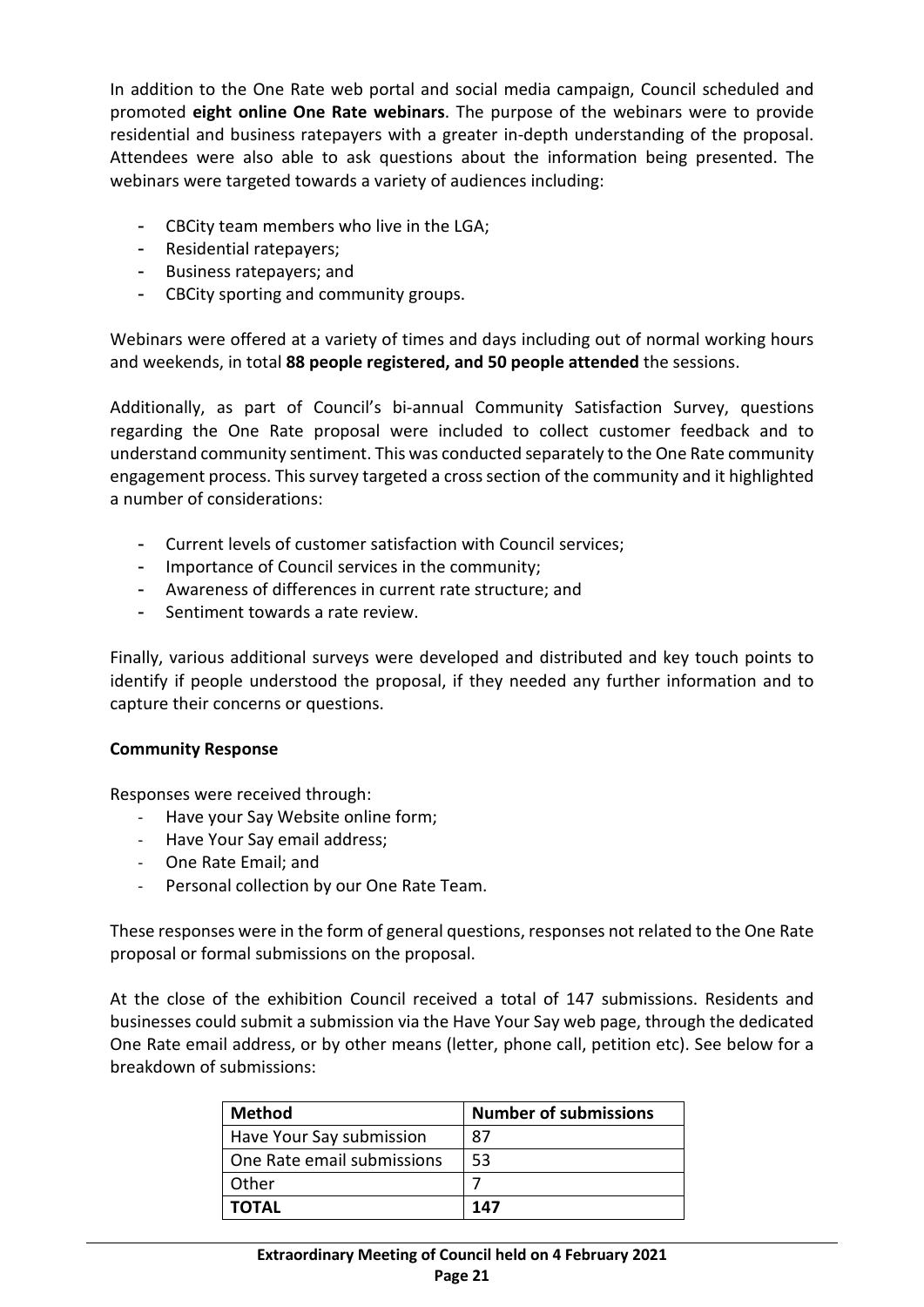Council also received a small number of late submissions after the closing date. While not formally counted in the numbers above, on review of the submissions, they had opposing views and raised no new issues for Council to consider.

Further information on the engagement held and the community response is provided in the table below:

| <b>Method</b>                                                       | <b>Engagement Strategies</b>                                                                                                                                                                                                              | <b>Community Response</b>                                                                                                                                                                                         |  |
|---------------------------------------------------------------------|-------------------------------------------------------------------------------------------------------------------------------------------------------------------------------------------------------------------------------------------|-------------------------------------------------------------------------------------------------------------------------------------------------------------------------------------------------------------------|--|
| Hardcopy                                                            |                                                                                                                                                                                                                                           |                                                                                                                                                                                                                   |  |
| Mailout to<br>all<br>residential<br>and<br>businesses<br>ratepayers | Mail out consisted of letter, six-page flyer,<br>of<br>Frequently<br>summary<br>of Asked<br>Questions, and a list of the engagement<br>sessions.<br>Sent to 114,500 residential<br>ratepayers.                                            | The calls received via the One Rate<br>customer service number peaked<br>during the mail-out period (see<br>below).                                                                                               |  |
|                                                                     | Sent to 7,884 letters business<br>ratepayers.                                                                                                                                                                                             |                                                                                                                                                                                                                   |  |
| Translated<br>materials                                             | 3,000 English and 2,500 translated<br>$\bullet$<br>hard copies of information booklets<br>available<br>through<br>major<br>were<br>community service locations.<br>Business cards (including the website,                                 | Many residents chose to take<br>translated materials or business<br>cards when in attendance at the<br>community engagement sessions<br>to pass on to others. Of note, many<br>Greek participants took additional |  |
|                                                                     | number<br>phone<br>and<br>email<br>translated<br>addresses)<br>and<br>information booklets and Frequently<br>Asked<br>Questions<br>(1,000)<br>copies<br>available in different languages) were<br>also available at all drop-in sessions. | materials to improve their own<br>understanding of information or to<br>distribute to their families and<br>neighbours, particularly in eastern<br>parts of our City.                                             |  |
| Newspaper/print<br>news                                             | Five advertisements were placed in<br>$\bullet$<br>the Canterbury-Bankstown Torch.                                                                                                                                                        |                                                                                                                                                                                                                   |  |
|                                                                     | Two media releases were arranged<br>the<br>during<br>consultation<br>period<br>resulting in one story being published<br>in the Torch.                                                                                                    |                                                                                                                                                                                                                   |  |
|                                                                     | mayoral messages placed in<br>12<br>various ethic newspapers.                                                                                                                                                                             |                                                                                                                                                                                                                   |  |
| Digital/Online                                                      |                                                                                                                                                                                                                                           |                                                                                                                                                                                                                   |  |
| One<br>Rate<br>website<br>portal<br>including<br>Have               | $\bullet$<br>Dedicated One Rate webpage and 10<br>additional webpages containing<br>information (including a dedicated                                                                                                                    | A total of 6,717 views across all<br>One Rate webpages.                                                                                                                                                           |  |
| Your Say pages                                                      | translations page).<br>Have your Say webpage to capture<br>feedback and responses.                                                                                                                                                        | Average viewing time of two<br>minutes which means people were<br>reading the content, or looking for<br>something specific.                                                                                      |  |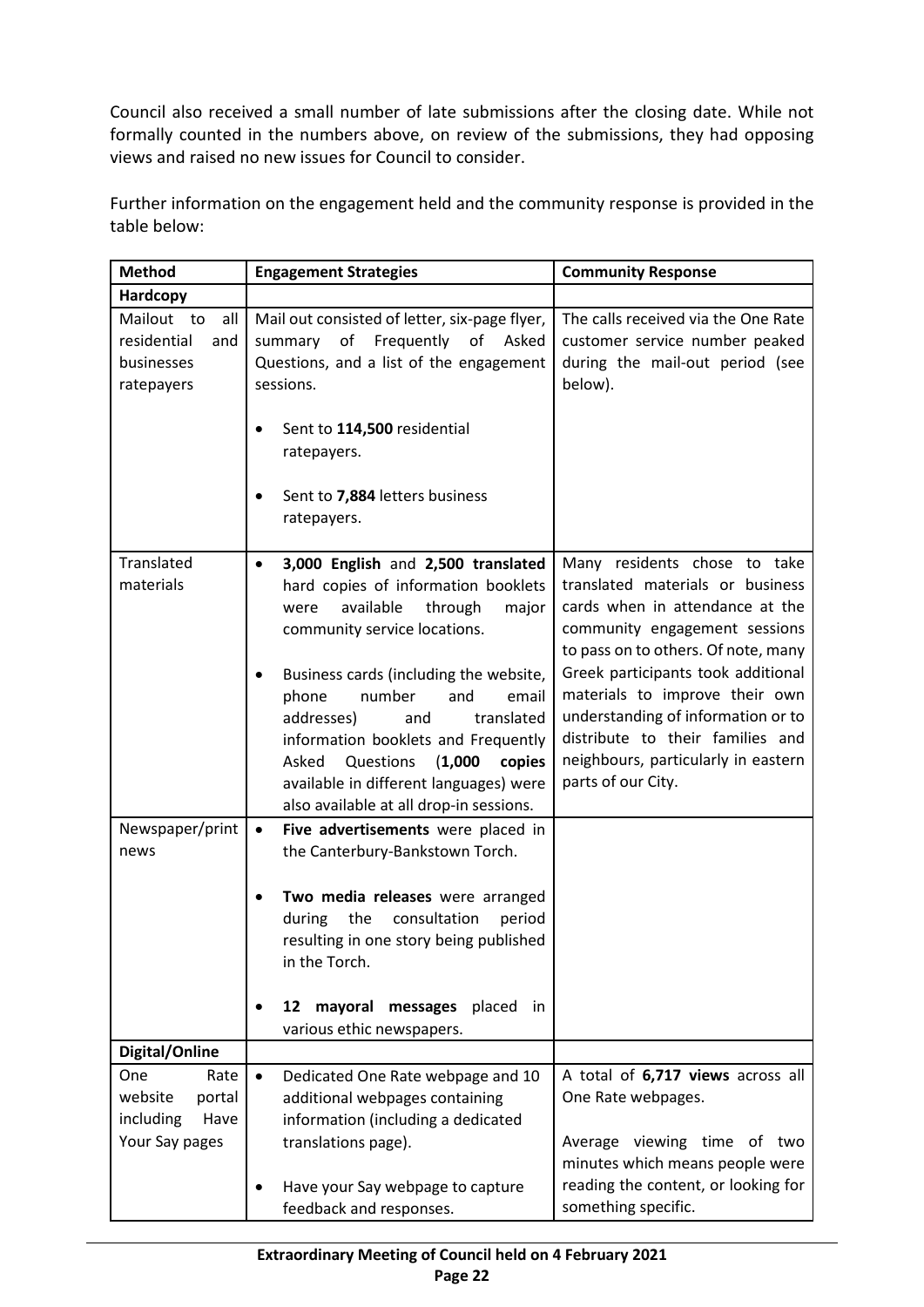| <b>Method</b>                                     | <b>Engagement Strategies</b>                                                                                                              | <b>Community Response</b>                                                                                                                       |
|---------------------------------------------------|-------------------------------------------------------------------------------------------------------------------------------------------|-------------------------------------------------------------------------------------------------------------------------------------------------|
| Hardcopy                                          |                                                                                                                                           |                                                                                                                                                 |
|                                                   |                                                                                                                                           | 1,255 views of the rates calculator,<br>with users spending an average of<br>2 minutes 38 seconds on the<br>calculator pages.                   |
|                                                   |                                                                                                                                           | 31.5%<br>users through<br>the<br>of<br>dedicated<br>translations<br>page<br>utilised Chinese translations.                                      |
|                                                   |                                                                                                                                           | A total of 147 submissions received<br>during the consultation period of<br>which 87 were received via the<br>Have Your Say webpage.            |
| Rate<br>One<br>customer service<br>number hotline | Dedicated One Rate hotline number<br>$\bullet$<br>(9707 5719) was advertised and<br>promoted throughout the                               | 325 calls were answered by our<br>customer service team members.                                                                                |
|                                                   | engagement period.                                                                                                                        | Only 28 phone calls were escalated<br>to the One Rate project team to                                                                           |
|                                                   | Customer service officers were                                                                                                            | deal with more complex questions.                                                                                                               |
|                                                   | briefed prior and during the<br>engagement period so they could<br>confidently answer and respond to<br>community questions and concerns. | <b>Three</b><br>responses<br>hand<br>were<br>delivered to residents who were<br>unable<br>online<br>to<br>access<br>or<br>hardcopy information. |
|                                                   | Use of interpreters to help<br>communicate with our community<br>members when required.                                                   |                                                                                                                                                 |
| One Rate email                                    | Dedicated One Rate email box<br>$\bullet$<br>(OneRate@cbcity.nsw.gov.au) was<br>advertised and promoted throughout                        | 68 emails received during the<br>seven week engagement period.                                                                                  |
|                                                   | the engagement period.                                                                                                                    | 55<br>One Rate emails received<br>individual<br>personalised<br>and                                                                             |
|                                                   | Each email received was recorded on<br>a spreadsheet and a criterion was<br>applied to determine whether it                               | responses that provided more<br>detail relating to their query.                                                                                 |
|                                                   | required a response.                                                                                                                      | 53<br>emails<br>One<br>Rate<br>were<br>considered a submission.                                                                                 |
|                                                   | Community members who had raised<br>complex matters and questions, were<br>offered face to face meetings.                                 | Four community members met<br>with senior Council officers face to<br>face to discuss their concerns.                                           |
| One Rate online                                   | Eight online webinars were                                                                                                                | 88 people registered across the                                                                                                                 |
| webinars                                          | scheduled, advertised and promoted                                                                                                        | eight webinar sessions.                                                                                                                         |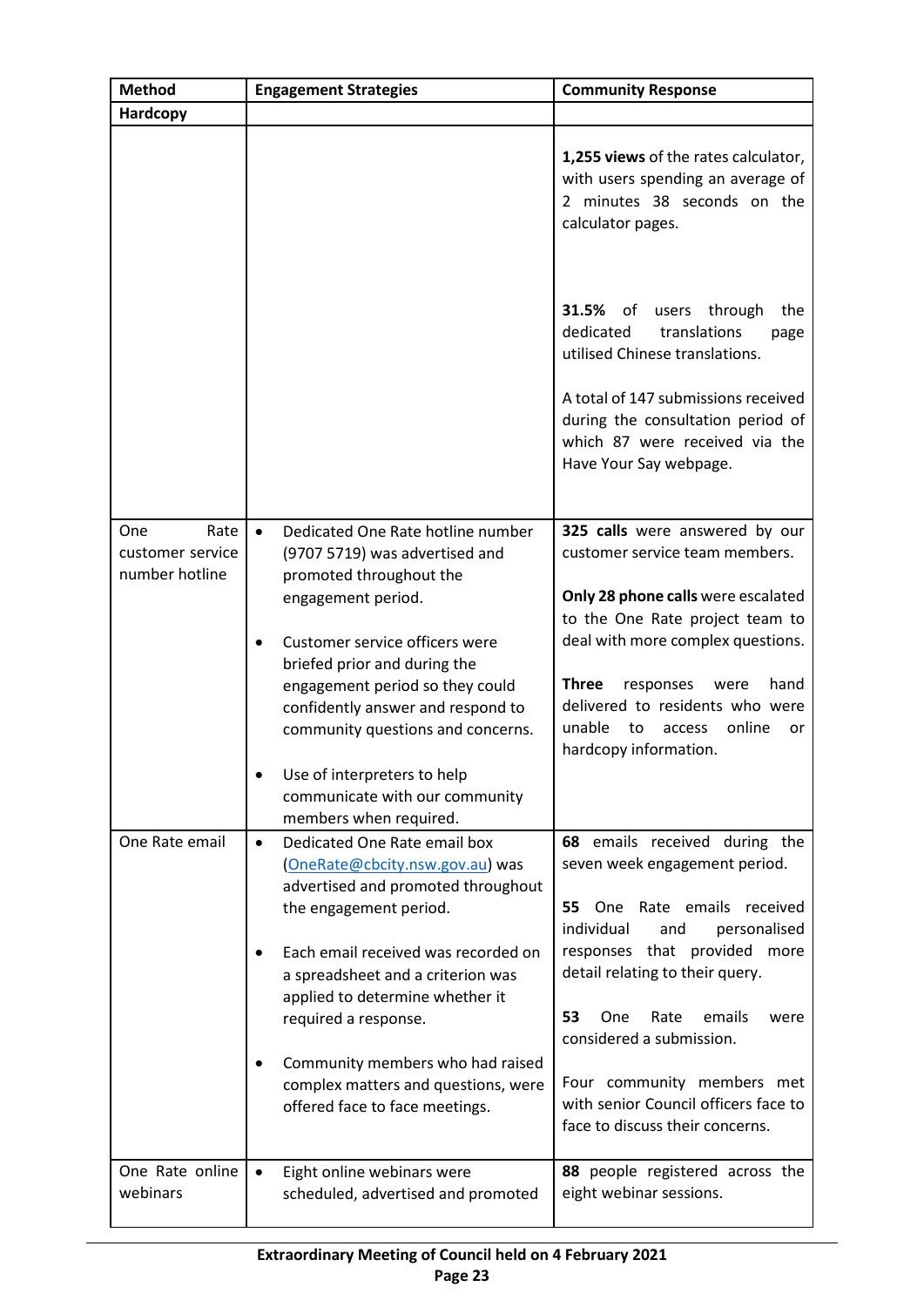| <b>Method</b>                              | <b>Engagement Strategies</b>                                                                                                                                  | <b>Community Response</b>                                                                                                                                           |
|--------------------------------------------|---------------------------------------------------------------------------------------------------------------------------------------------------------------|---------------------------------------------------------------------------------------------------------------------------------------------------------------------|
| Hardcopy                                   |                                                                                                                                                               |                                                                                                                                                                     |
|                                            | through various mediums over<br>December and January.                                                                                                         | 50 people attended the session.<br>34 questions were asked via the                                                                                                  |
|                                            | Attendees were able to engage in the<br>webinars via a Q&A function.                                                                                          | Q&A webinar function.                                                                                                                                               |
|                                            | Sessions were targeted to a variety of<br>audiences.                                                                                                          | Post survey feedback responses<br>received.                                                                                                                         |
|                                            | Sessions were scheduled over a<br>variety of times and days - including<br>out of normal working hours and on<br>weekends.                                    |                                                                                                                                                                     |
| Community Key<br>stakeholder<br>engagement | Communication campaign developed and<br>sent to:                                                                                                              | 13 people registered for One Rate<br>webinar targeted towards Sports<br>Associations.                                                                               |
|                                            | 40 different community sports groups<br>٠<br>and associations.                                                                                                | 32 survey feedback forms received<br>from<br>the<br>Community<br>Service                                                                                            |
|                                            | 2,150 people in Council's Community<br>Service's network.                                                                                                     | network.                                                                                                                                                            |
|                                            | Proposal promoted to 60 community<br>based organisations.                                                                                                     | 29 survey feedback forms received<br>from the Aquatics and Leisure<br>network.                                                                                      |
|                                            | 7,000 people in Council's Leisure and<br>Aquatic network.                                                                                                     | 12 people registered for One Rate<br>webinar targeted towards Business<br>ratepayers.                                                                               |
|                                            | Five Business Chamber groups for<br>wider distribution.                                                                                                       |                                                                                                                                                                     |
|                                            | Council's Business Link network.                                                                                                                              |                                                                                                                                                                     |
|                                            | CBCity Council employees who live in<br>Council's LGA.                                                                                                        |                                                                                                                                                                     |
| Community<br>Satisfaction<br>Survey        | Council runs an annual Community<br>Satisfaction Survey through an external<br>provider. The survey aims to understand<br>community sentiment in relation to: | The following areas were<br>identified both as the areas with a<br>large gap between importance<br>(i.e. they are important to<br>residents) and satisfaction (i.e. |
|                                            | Overall satisfaction with Council;                                                                                                                            | satisfaction is lower than desired)<br>and also as the areas residents<br>would like Council to spend more                                                          |
|                                            | Satisfaction with a range of Council<br>services;                                                                                                             | money:                                                                                                                                                              |
|                                            | The perceived importance of Council<br>services; and                                                                                                          | Preventing people from<br>-<br>littering or dumping rubbish;<br>Cleanliness of local streets and<br>public places;                                                  |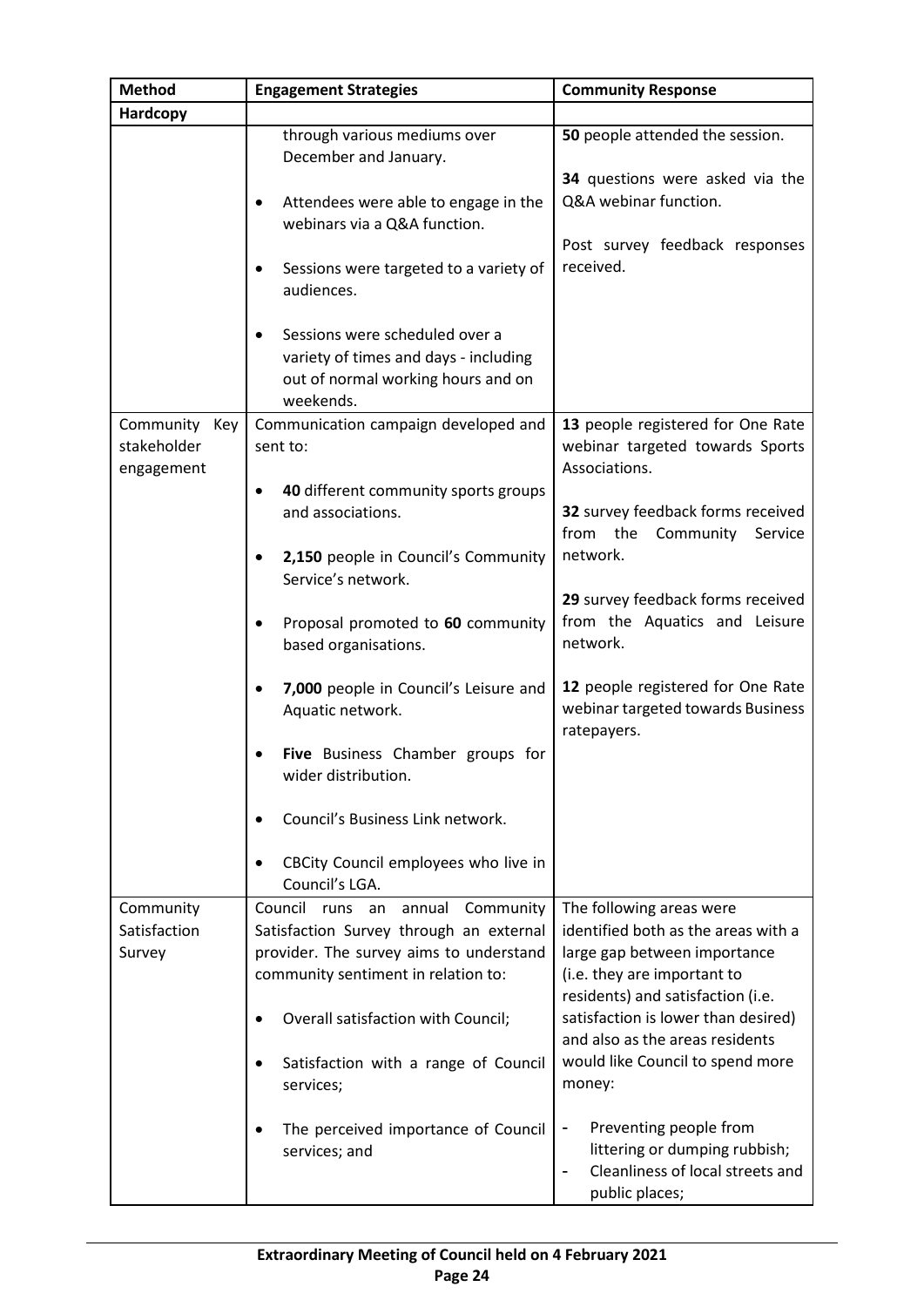| <b>Method</b>                     | <b>Engagement Strategies</b>                                                                                                                                                                                                                                                                                                                                                                                                                               | <b>Community Response</b>                                                                                                                                                                                                                                                                                                                                                                                                                                                                                                                                                                                                                                                                                                                                                                                                                                                                                                                                                                                                                                                                            |
|-----------------------------------|------------------------------------------------------------------------------------------------------------------------------------------------------------------------------------------------------------------------------------------------------------------------------------------------------------------------------------------------------------------------------------------------------------------------------------------------------------|------------------------------------------------------------------------------------------------------------------------------------------------------------------------------------------------------------------------------------------------------------------------------------------------------------------------------------------------------------------------------------------------------------------------------------------------------------------------------------------------------------------------------------------------------------------------------------------------------------------------------------------------------------------------------------------------------------------------------------------------------------------------------------------------------------------------------------------------------------------------------------------------------------------------------------------------------------------------------------------------------------------------------------------------------------------------------------------------------|
| <b>Hardcopy</b>                   |                                                                                                                                                                                                                                                                                                                                                                                                                                                            |                                                                                                                                                                                                                                                                                                                                                                                                                                                                                                                                                                                                                                                                                                                                                                                                                                                                                                                                                                                                                                                                                                      |
|                                   | Examining the quality of life and<br>$\bullet$<br>general wellbeing of Canterbury<br>Bankstown residents.<br>The survey is targeted to reflect the<br>community at the time, giving a fair and<br>unbiased perception of Council, its<br>services and the City at a given point in<br>time. 895 community members surveyed<br>during this period (achieving a Standard<br>Error of only approximately $+$ or $-3.25%$<br>for the whole City's population). | Maintenance and<br>$\blacksquare$<br>improvement of local roads;<br>Cleanliness of rivers and<br>$\blacksquare$<br>creeks; and<br>Maintenance and<br>$\blacksquare$<br>improvement of footpaths.<br>There is a strong alignment with<br>the purpose of the proposed rate<br>increase.<br>81% of ratepayers responding<br>were aware that all ratepayers can<br>the<br>access<br>same<br>services<br>regardless of dwelling type.<br>However, when asked if they were<br>aware that some ratepayers pay<br>less (i.e. minimum rates) to receive<br>the same services, only 43% were<br>aware and only 31% thought this<br>was fair (reflecting a desire to close<br>the gap between minimum and<br>other ratepayers).<br>Only 45% of ratepayers were<br>aware that rates were different<br>between the two former cities, and<br>only 21% thought this was fair $-$<br>reflecting support for the<br>harmonisation<br>process. (NOTE:<br>survey was completed before the<br>main<br>One<br>Rate<br>engagement<br>commenced).<br>50%<br>of<br>ratepayers<br>surveyed<br>supported a review of rates to |
|                                   |                                                                                                                                                                                                                                                                                                                                                                                                                                                            | ensure services were maintained<br>and rates were equitable.                                                                                                                                                                                                                                                                                                                                                                                                                                                                                                                                                                                                                                                                                                                                                                                                                                                                                                                                                                                                                                         |
| <b>Face to Face</b>               |                                                                                                                                                                                                                                                                                                                                                                                                                                                            |                                                                                                                                                                                                                                                                                                                                                                                                                                                                                                                                                                                                                                                                                                                                                                                                                                                                                                                                                                                                                                                                                                      |
| Drop-in sessions                  | 15 drop-in sessions across the LGA<br>$\bullet$                                                                                                                                                                                                                                                                                                                                                                                                            | 234 people attended the drop-in                                                                                                                                                                                                                                                                                                                                                                                                                                                                                                                                                                                                                                                                                                                                                                                                                                                                                                                                                                                                                                                                      |
| and<br>customer<br>service centre | over the period of December and<br>January.                                                                                                                                                                                                                                                                                                                                                                                                                | sessions. Each of these people had<br>individual<br>and<br>personalised<br>conversations with<br>Council<br>a                                                                                                                                                                                                                                                                                                                                                                                                                                                                                                                                                                                                                                                                                                                                                                                                                                                                                                                                                                                        |
|                                   | Eight 'walk-ins' to customer service<br>centre.                                                                                                                                                                                                                                                                                                                                                                                                            | officer.                                                                                                                                                                                                                                                                                                                                                                                                                                                                                                                                                                                                                                                                                                                                                                                                                                                                                                                                                                                                                                                                                             |
|                                   |                                                                                                                                                                                                                                                                                                                                                                                                                                                            | Some residents were keen to have<br>a 'town hall' type engagement<br>session so at times information                                                                                                                                                                                                                                                                                                                                                                                                                                                                                                                                                                                                                                                                                                                                                                                                                                                                                                                                                                                                 |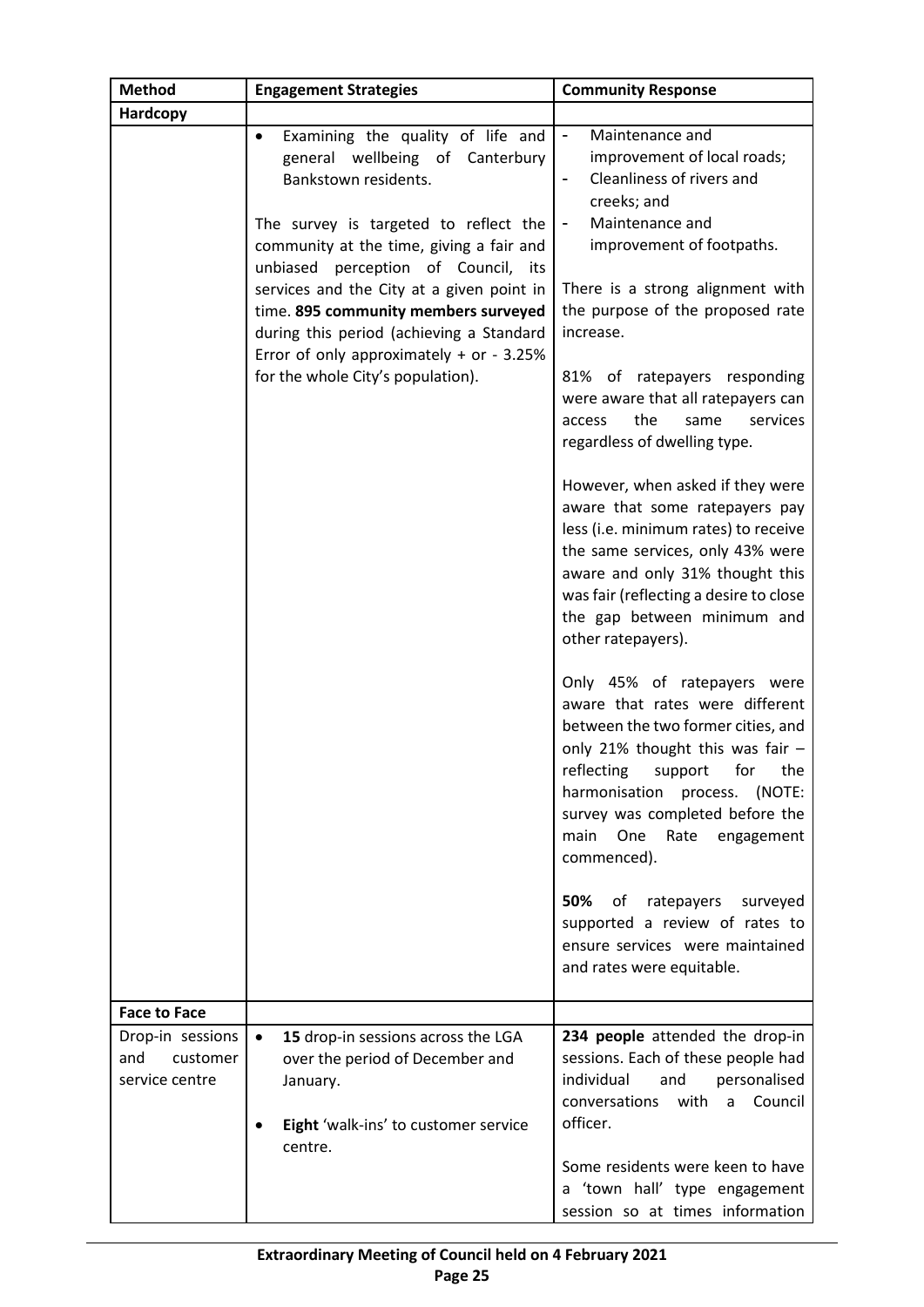| <b>Method</b> | <b>Engagement Strategies</b> | <b>Community Response</b>                                                         |
|---------------|------------------------------|-----------------------------------------------------------------------------------|
| Hardcopy      |                              |                                                                                   |
|               |                              | was provided in a small group<br>applying<br>COVIDsafe<br>setting,<br>principles. |

#### **Feedback Results**

As outlined above, Council undertook a detailed and far-reaching engagement program to ensure that the distribution and promotion of both the legislated mandatory changes to rates and the option to secure the cities financial sustainability, reached every rate paying family and business. We also ensured a heavy focus on assisting our non-English speaking rate payers and residents in giving them multiple opportunities to engage with Council in whatever means was appropriate and/or comfortable for them (digitally, face to face, over the phone, in groups, 1:1). Any ratepayer who wished to ask a question or provide a submission to Council has been able to do that, including officers hand delivering information.

Thousands of ratepayers have engaged with Council to explore what all of this means for them, with most expressing that their questions were answered and they understood much better what and why changes to rates are being discussed. This is reflected in the fact that, following direct invitation to have a say to over 122,000 residential and business ratepayers representing over 500,000 residents, employers and employees, there has been a very small number of submissions.

Other feedback to be considered is provided from Council's Community Satisfaction Survey which commenced prior to the One Rate mail out to all residential and businesses ratepayers. The Survey revealed that:

- Only **45%** of ratepayers surveyed were aware that rates were different between the two former cities;
- Only **21%** thought this was fair;
- **50%** were aware of the rates review; and
- **50%** of them supported a review, with only **24%** not supporting a review.

Respondents surveyed indicated that the biggest gaps in their perception between satisfaction and importance included:

- Preventing people from littering or dumping rubbish;
- Cleanliness of local streets and public places;
- Maintenance and improvement of local roads;
- Cleanliness of rivers and creeks; and
- Maintenance and improvement of footpaths.

Respondents supported increasing Council spending in the areas above.

Separately, an analysis of the other submissions received during the consultation process reveals that:

- **53%** of submissions received were from the former Canterbury area;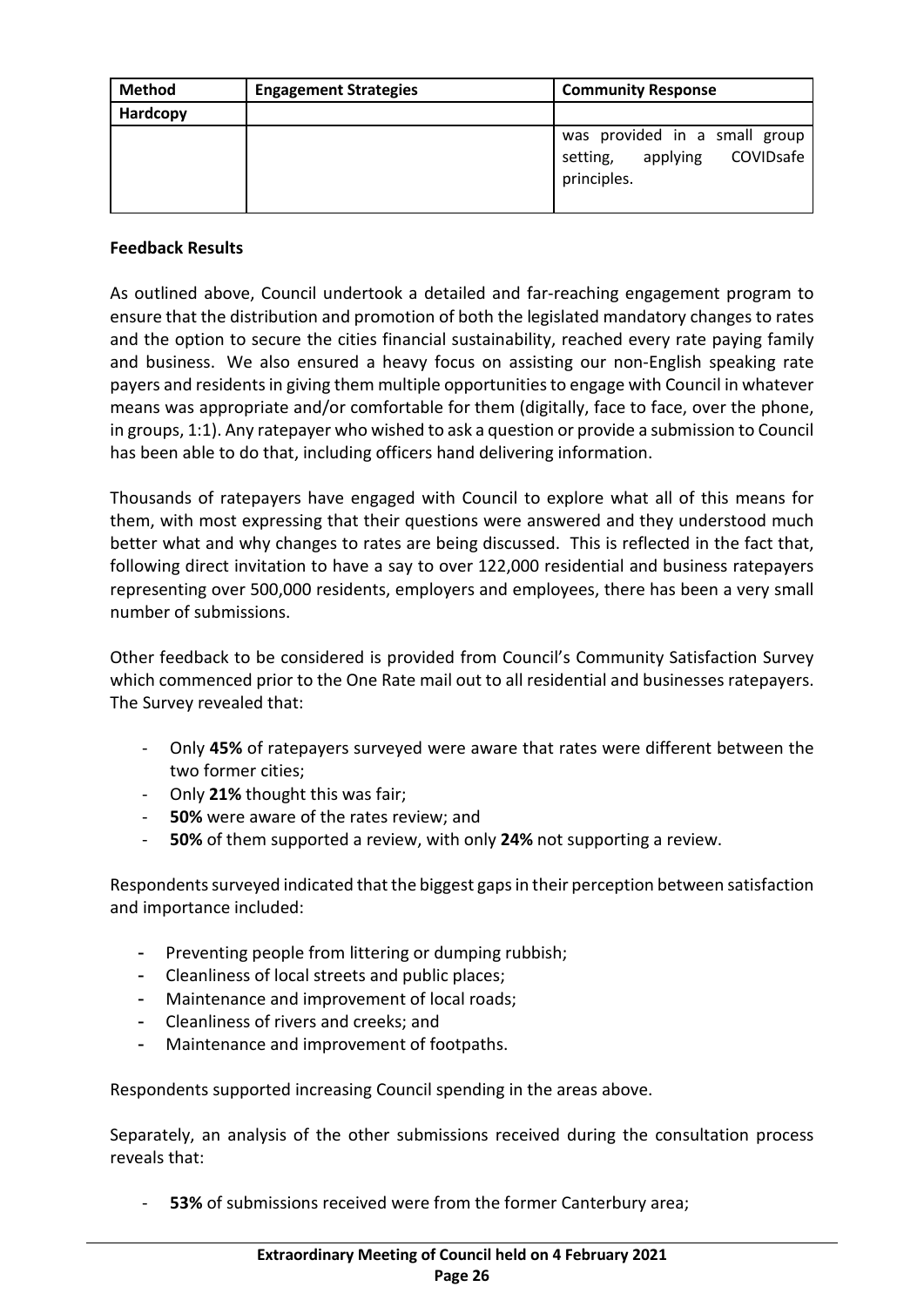- **39%** were from the former Bankstown area; and
- **8%** were unidentifiable.

The drop-in sessions that were scheduled in the former Canterbury area also experienced a higher number of attendees, some of which can be attributed to individuals who coordinated with local neighbours to attend a session.

An analysis of feedback received from our Community Services networks of which 74% identified as ratepayers, indicate that **78% of survey respondents identified they support further investment into Council programs and services** to deliver them now and into the future. When asked 'In what area should more money be spent to make life better for you living in Canterbury-Bankstown' there was a variety of responses that included investing in:

- Parks;
- Community buildings;
- Cleaner roads and greenspaces; and
- More community events.

89% of respondents to a survey of Leisure and Aquatics community groups feel our Leisure and Aquatics facilities are starting to feel run down and need investment to provide the service they expect and need. It should be noted that 85% of survey respondents identified as ratepayers. **96% of respondents stated they support further investment into Council programs and services** to deliver them now and into the future. When asked 'In what area should more money be spent to make life better for you living in Canterbury-Bankstown' there was a variety of responses that included investing in:

- Aquatic centres and pools;
- Parks and playgrounds; and
- Exercise facilities.

A post-webinar feedback form was sent to all webinar attendees. An analysis of feedback reveals that:

- **92%** of attendees indicated that following the webinar they now understood that rates in the former Bankstown and former Canterbury are different;
- **64%** of respondents indicated that they felt this was unfair;
- 100% of respondents indicated that following the webinar they now understand that Council is currently reviewing rates across the City; and
- **74%** indicated that they support a rate change that will improve fairness, equity and service levels across the City.

#### **Feedback Themes**

As outlined above, Council received a significant amount of feedback from the community during the consultation period. A number of submissions related directly to the proposal, a number of the submissions related to matters indirectly related to this proposal and there were also submissions that were not related at all.

These can be summarised as: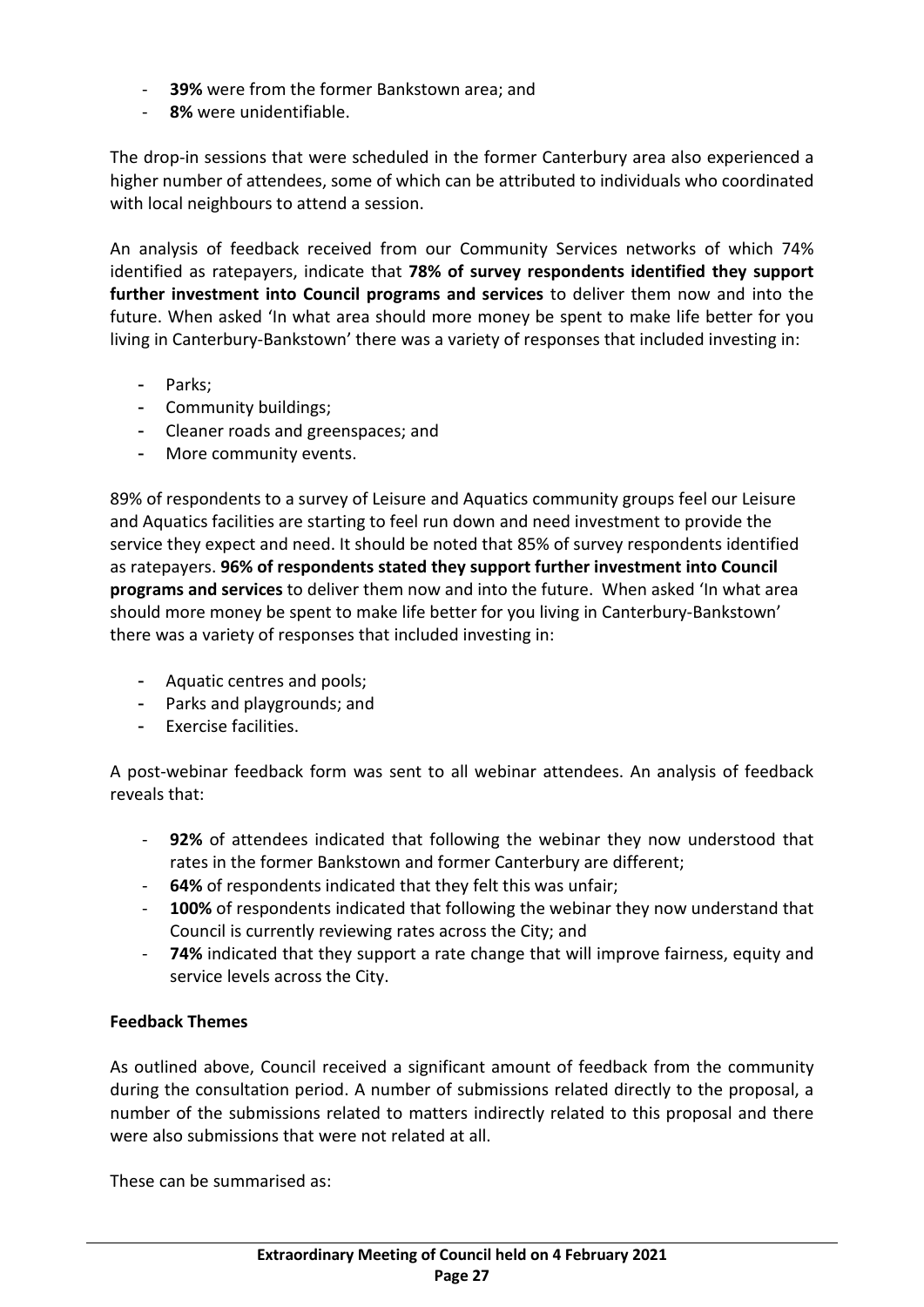## *Direct themes:*

- 1. Capacity to pay the rate increase;
- 2. Pensioner capacity to pay for the increase;
- 3. Council services not meeting needs;
- 4. Council should explore an alternative to the SRV;
- 5. Business impact;
- 6. Equity between minimum rate and rate in the dollar; and
- 7. Support for One Rate proposal.

## *Indirect themes:*

- 1. Issues with harmonisation and amalgamation;
- 2. Timing of the One Rate proposal and community engagement period; and
- 3. Conducting the proposal and engagement during a global pandemic (see also direct theme one).

# *Other unrelated theme:*

1. Issues with the local environment/streets/community/customer request.

Below is a description of each of these themes and a response on the matters raised.

## **Direct theme 1: Capacity to pay the rate increase**

A high portion of the ratepayers who provided feedback, did so on the grounds of the impact of COVID-19 and a subsequent reduction in earning capacity. Many respondents also explained that they were struggling to keep pace with the cost of living, and a rate increase would only add to this burden, *"We are financially struggling to make ends meet with bills as it is",* and *"Residents have been hit with the COVID-19 pandemic and many have lost their jobs and businesses are struggling with new COVID restrictions. This is not the time to be increasing rates."* These respondents demonstrated a belief that Council should take the circumstances of their capacity to pay into consideration when developing the One Rate proposal, and before a decision is made in relation to the outcome of the proposal.

In addition to respondents identifying concerns over ability to pay, some identified the possibility of an alternate rating structure, believing it would better spread the cost of rates and improve the equity of the rating structure across the city, *"the Base Rate + ad valorem is still the most equitable way of flattening the Rate across the LGA where the property values vary greatly".*

# **Council Response:**

The proposal has been prepared, understanding the broader issue of the current communities capacity to pay and whether there is potential for changes in that capacity. In developing the rating options in this proposed SRV, Council considered a range of data available to it to better understand the ratepayers capacity to pay rates above estimated rate pegging limits.

This included an understanding of the SEIFA Index of Disadvantage for Canterbury Bankstown which measures the relative level of socio-economic disadvantage based on a range of Census characteristics. The City of Canterbury Bankstown scores 935 on the SEIFA index of disadvantage, ranking it the 130th highest LGA score in Australia (24th percentile), and 29th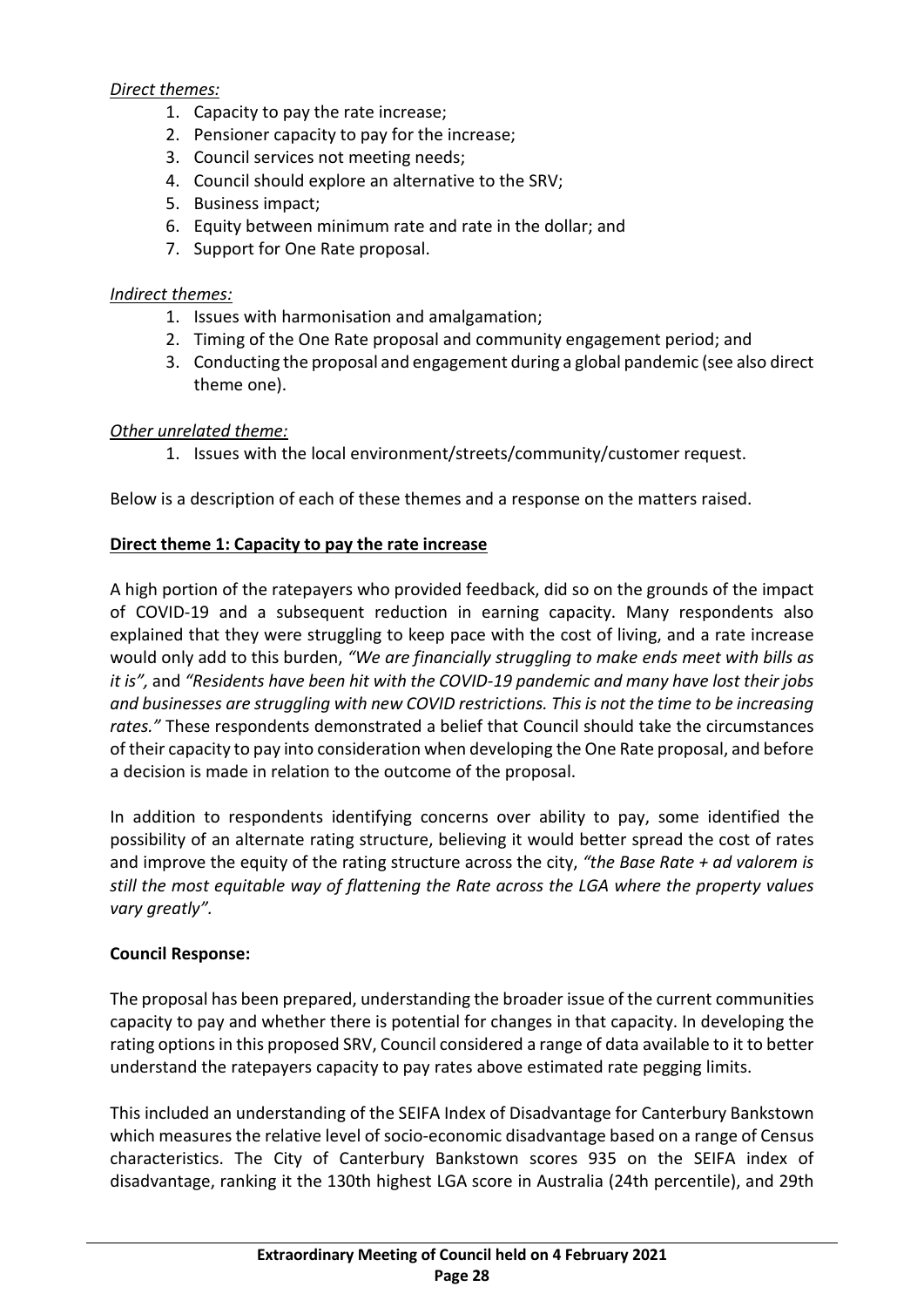highest local government area score in NSW (23rd percentile). *Source: Australian Bureau of Statistics - 2033.0.55.001 Socio-Economic Indexes for Australia (SEIFA), 2016*.

This identified that there are many other LGAs in NSW with a higher disadvantage score. It also identified that this is not evenly spread throughout the LGA with some suburbs having a higher socioeconomic status than others, in particular those areas in the East and South of the City. This is better reflected in the household income across the City.

In the City of Canterbury Bankstown, 18.2% of households earned an income of \$2,500 or more per week (2016 Census) and 20.6% were low income households, compared with 28.3% and 15.1% respectively for Greater Sydney. When reviewing Household Income quartiles 71.3% were in the medium lowest, medium highest or highest group. The biggest increase from 2011 to 2016 was also in the 'highest income group' indicating a shift in socioeconomic status more broadly.

While SEIFA and Household Income are an important measure it is recognised that many on the lower household incomes are either in government assisted housing or renting or other tenure and are not direct owners of properties who pay rates. Around 4,000 properties are prescribed housing providers whose tenants will not be impacted by any change. Analysis of the housing tenure of households of the City of Canterbury Bankstown in 2016 shows that there was a larger proportion of households who owned their dwelling (higher than the Sydney average). 57% of households were purchasing or fully owned their home indicating a significant number were not directly ratepayers.

Council has also used comparative data published by the Office of Local Government to review the current and proposed average business and residential rates against the current business and residential rates of like Councils (classified as group three Councils) as well as Council's neighbouring councils. This indicates that Council's average rates are comparably lower to similar councils.

The proposal also recognises the current economic conditions as a result of COVID-19 and the potential impact any increase will have on the community. That is why the preferred proposal and position of Council is to gradually increase and harmonise over a five year period. Year one sees a smaller increase in rates across the community (reflective of only a 2.0% - rate peg – increase to total rates income), with larger increases spread over years two to five.

It is the genuine intent of Council to balance the needs of our community whilst responsibly managing the financial health of our council. As stipulated in this report for review, Council has a number of mechanisms to support those who need assistance, including the Rates and Charges, Debt Recovery and Hardship Assistance Policy, which has support options depending on circumstances.

With regards to the utilisation of a different rating approach, it is acknowledged that under the *Local Government Act 1993*, rates may consist of:

- 1. An ad valorem amount (which may be subject to a minimum amount of the rate); or
- 2. A base amount to which an ad valorem amount is added.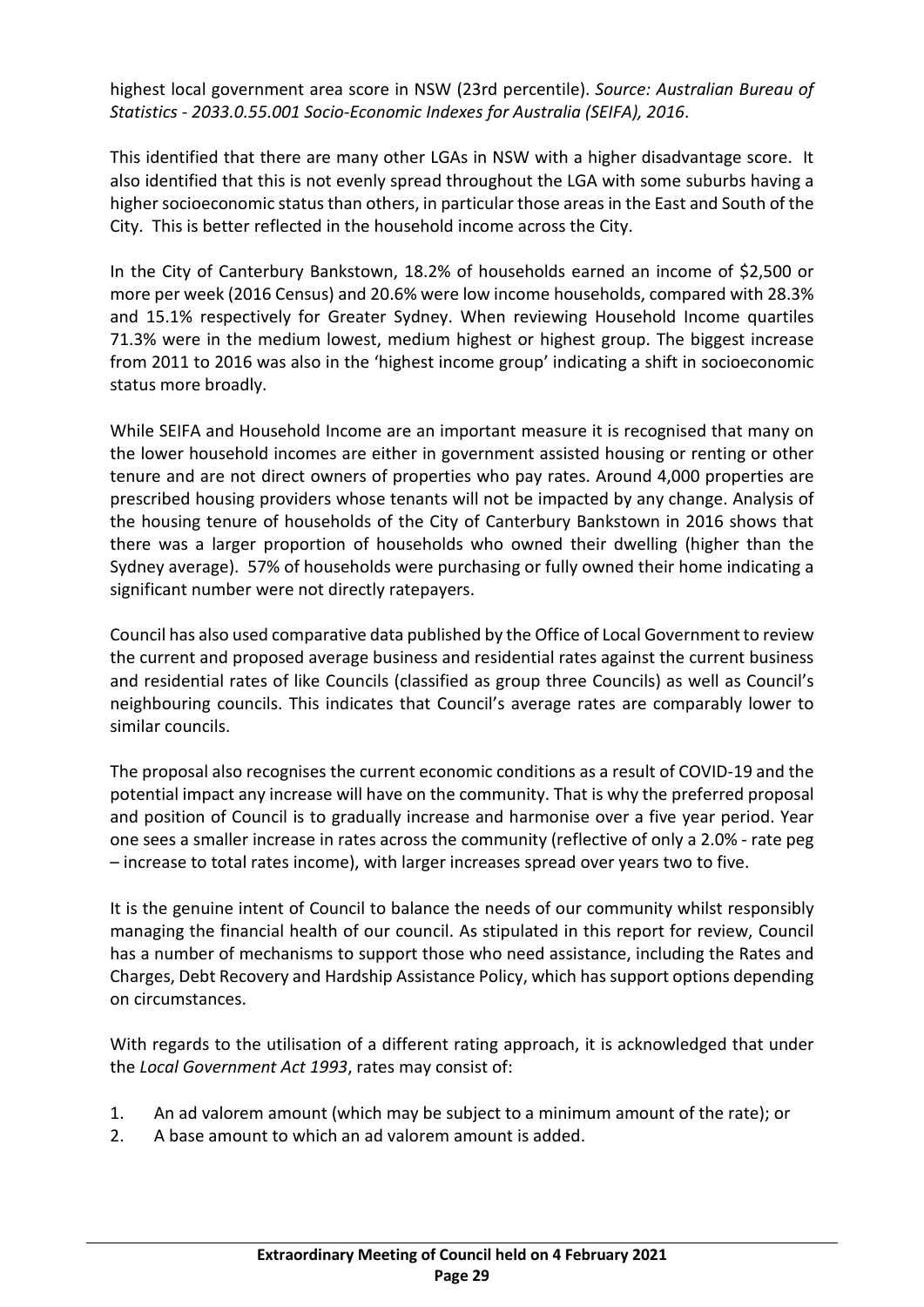The City of Canterbury Bankstown, as do the majority of councils in NSW, apply an ad valorem amount, with a Minimum Rate applicable. This has been both the former and the current Council's rating policy.

The alternative, i.e. the application of a base rate to which an ad valorem is added, has been modelled for the City to achieve the same current total rates income. While a base rate could potentially reduce the rates paid by property owners with land values at the lower and higher ends of the scale, it would place an additional significant burden on 63% of residential ratepayers with average property values – i.e. would impact more ratepayers across the City. To introduce a further change in rating policy, taking an entirely different approach, would compound the change to be felt by the majority of ratepayers.

In addition, based on the current valuations across the city, the maximum base rate would equate to around \$750 once the SRV is fully implemented. This is significantly lower than the minimum rate proposed under the One Rate proposal (\$990). The implications is that a standard residential house could be paying three or four times what a current and future owner of a unit would pay who are utilising the same services. For CBCity the ad valorem and minimum rate structure best applies the ability to pay principles as outlined by IPART.

Separately, as our City continues to grow – primarily through the construction of residential flat buildings, a Minimum Rate and ad valorem rating structure would provide greater capacity to generate additional income commensurate with the required services needing to be provided to accommodate the growth.

# **Direct theme 2: Pensioner capacity to pay for the increase**

A specific theme in relation to capacity to pay came from those that identified themselves as aged pensioners, *"My wife and I are pensioners and our only income is the Federal fortnightly part pension…"* In other instances, children of pensioners, and in one case a concerned resident of the LGA, petitioned the Council to consider the impact the rate increase would have on pensioners, *"24% of Canterbury Bankstown ratepayers are Pensioners, therefore this SV will have a significantly higher impact on them than other ratepayers."*

# **Council response:**

As noted above, Council is cognisant of the impact to ratepayers who live on a fixed income, particularly those on government provided pensions throughout our city. That is why the preferred proposal and position of Council is to gradually increase and harmonise over a five year period. Year one sees a smaller increase in rates across the community (reflective of only a 2.0% - rate peg – increase to total rates income), with the remaining increases spread over years two to five.

Council does not have any direct measure of the exact number of those on some form of pension (aged pension, disability pension etc) in the city who are ratepayers. Based on the Census we do know that almost 14% (48,000) of our community are 65 and over and likely to be nearing or at retirement (either government or self-funded). It is also likely that a portion of these are at the point of owning their own home (28.7% of the population own their own home). Despite these numbers, at present we only have 328 pensioners (or less than 1% of community over 65) who have taken up the rates deferral.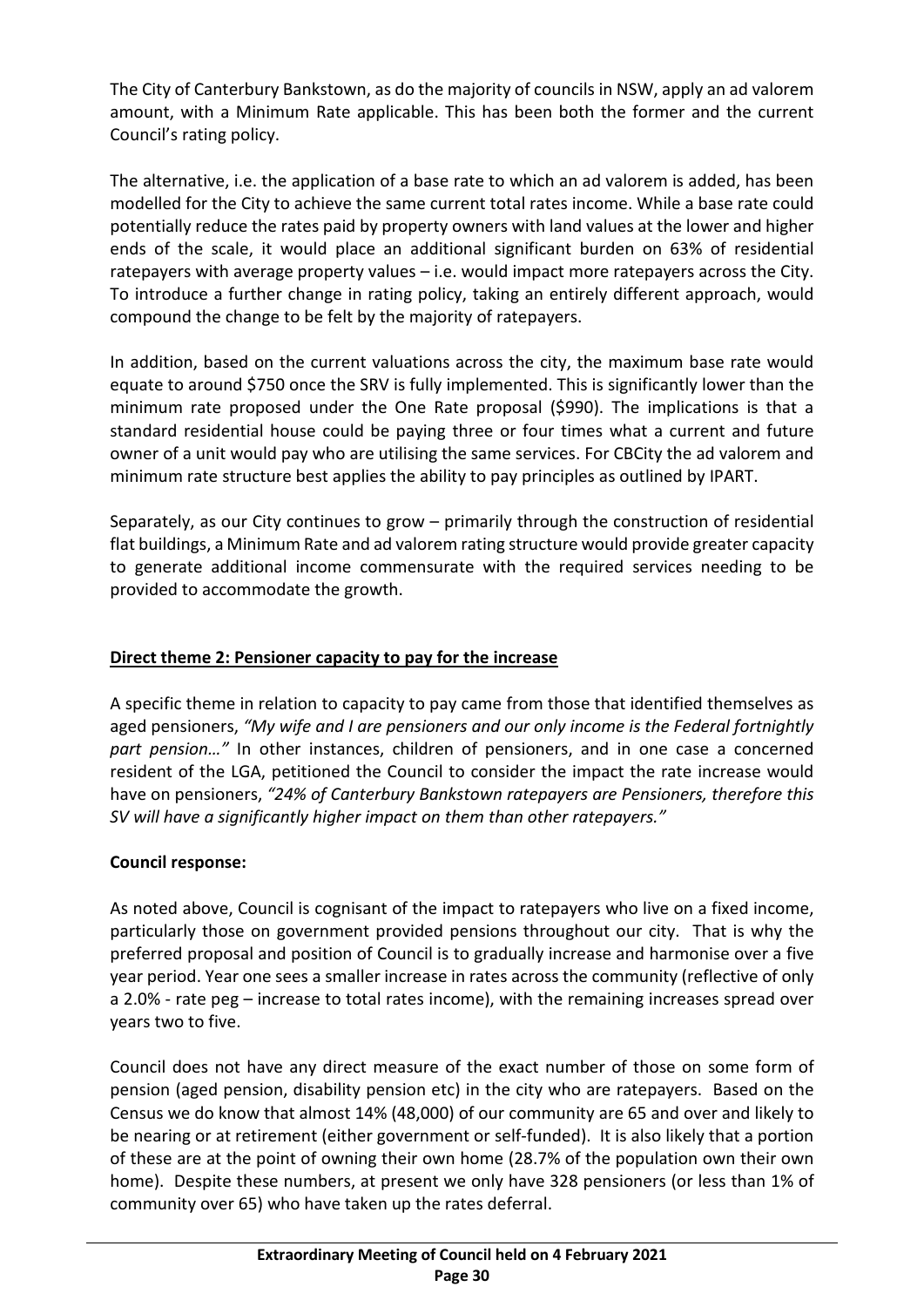However it is recognised that some of these may be asset rich and cash flow poor. As a result, Council has also put in place measures to protect the vulnerability of eligible pensioners to pay their rates. Under Council's Debt Recovery Policy, Pensioners can request to defer their rates for up to 19 years to be paid on transfer of the estate.

Additionally, and as set out below, there is an opportunity to further review the Rates and Charges, Debt Recovery and Hardship Assistance Policy to provide greater information, clarity and assistance to those on a pension having difficulty paying.

#### **Direct theme 3: Council services not meeting needs**

In some submissions, ratepayers identified an issue with the current services provided by Council not meeting their needs. Of these respondents, many had concerns over reductions in the level of service provided, where they identified, *"a reduction in many services including no maintenance of verges (bus stops, pensioner properties, public land/parks)",* and, *"I don't believe we get value for money with the current rates we pay. The only service that has been received this year is our weekly bin collection".* These respondents identified issues with the proposal on grounds that it would not achieve what they expected of Council.

Despite the above there was some feedback that also identified the improvement to many services and facilities, *"I support the move by Council to balance its books and put investment into the assets that support our community".*

# **Council response:**

It is recognised that there are some areas where services are not meeting the needs of the community. This is part of the reason for the SRV, to specifically target areas of community concern.

Several submissions specifically mentioned a decline in verge mowing in the former Canterbury area. Council has well over 3.6 million square metres of grassed nature strips traversing some 140,000 rateable properties. Therefore, it is not possible for Council to mow all of these verges and must rely on the goodwill and pride of our community to mow the nature strip in front of their residence.

The former Canterbury had a policy where more properties were maintained by Council than in the former Bankstown, and they had also proposed to cut and reduce a number of community services to remain sustainable. It was only after careful consideration of budgetary projections the decision was made to provide the same level of service across the entire LGA.

Obviously, there are members of our community who are, through circumstances beyond their control – age and disability being primary among them – unable to mow and maintain their nature strips, even if they desired to do so. Where this is the case, Council has a role to play and will offer the service to those who make application for it.

While some areas have may have seen a superficial reduction in some services, these areas will have seen a rise in other services and many other areas have seen dramatic improvements such as sports field improvements, new playgrounds and overall improvement to services across council's vast open space network. Similarly, there has been an increased focus on other important services such as Meals on Wheels and waste collection.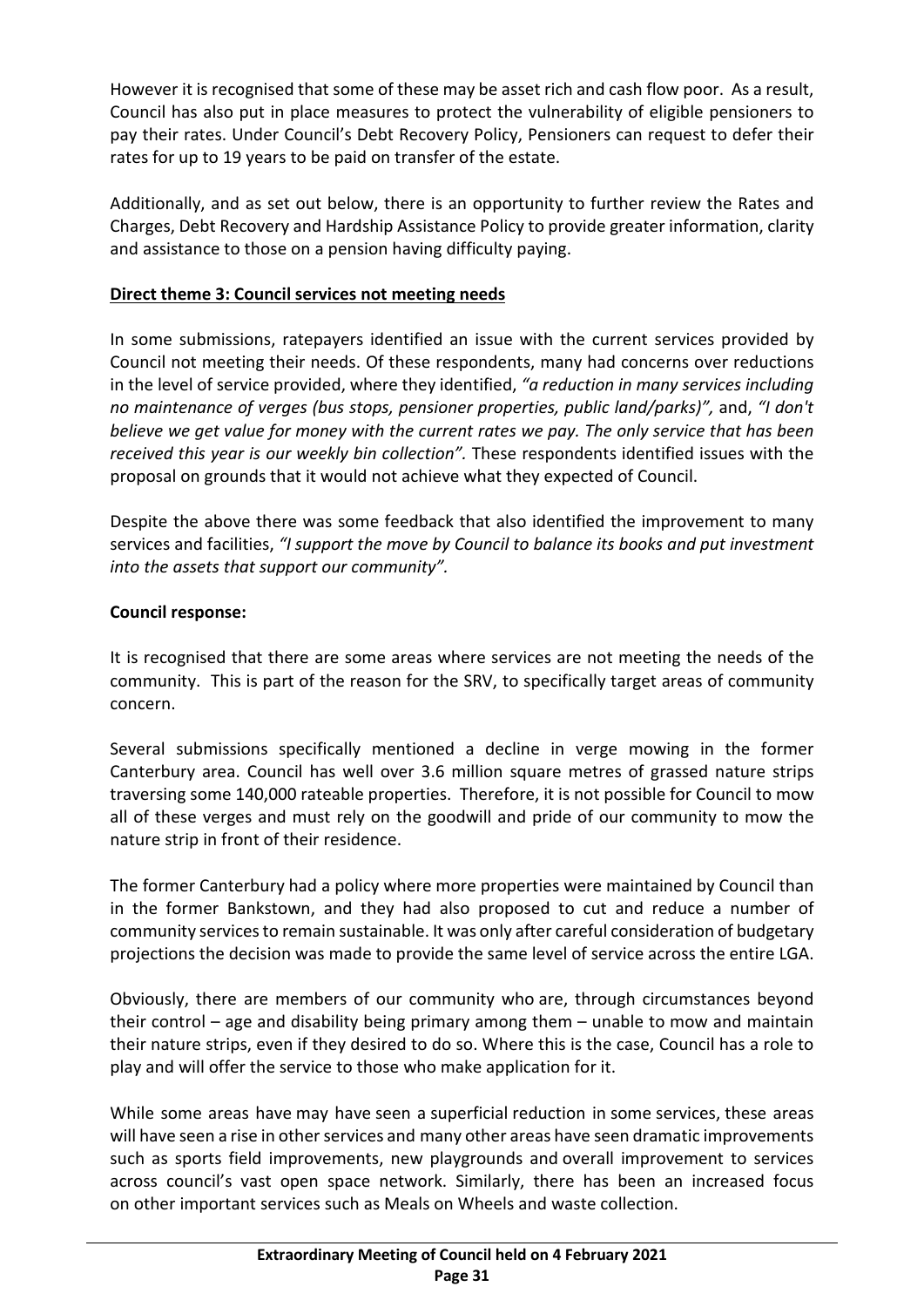#### **Direct theme 4: Council should explore an alternative to an SRV**

Many respondents articulated the position that Council spending should remain within the confines of its existing budget. In line with this, some respondents expressed the notion that Council's desire to generate more general income reflected a poor management of Council services, staff, and infrastructure. These respondents were most concerned with Council's desire or ability to operate within its existing structure of income: *"Ratepayers are required to live within their means, Council needs to do the same. Thus, no Special Rate Variation".* Others identified the need for Council to find other income generating option - *"Requesting a SV appears to be a lazy method of raising funds. We propose the Council becomes more efficient at budgeting i.e., lives within its means and raises funds in other ways (such as investing astutely)".* With some residents believing council had borrowed money to fund services *"Council has already taken out a 30 year loan*" (note: this is not correct).

## **Council response:**

Both former councils' operational cost per capita (as assessed by the Office of Local Government) was among the lowest of all metropolitan councils. These efficiencies continue to be achieved with some of the leanest operating costs per capita in metropolitan Sydney – around \$800 per resident. Despite this, the financial challenges of both the former councils' and the current Council are well documented, as early as the former councils' 'Fit for the Future' submissions to IPART (both councils outlined their preference and proposed strategy to stand alone and identified the need for additional income to maintain assets) and as recently as the Council's current Financial and Asset Management Strategy's. Financial pressure continues to come from 'rate pegging' and also from the growing burden of cost shifting from the State and Federal Governments, which adds millions annually in costs to the Council.

Since the merger, CBCity has been able to realise significant efficiency savings of \$7.6M per annum, far exceeding the NSW Government estimates of \$4.5M per annum. Despite these savings, Council is unable to adequately address the asset backlog it faces. Council currently requires \$70M every year to keep assets maintained up to current standards. However, once Council pays for all the services we provide to the community, there is only \$39M left, leaving a \$31M shortfall every year to maintain assets. This is the primary focus of the proposed SRV of which \$36M annually (includes Leisure and Aquatics) will be directed to maintain and renew Council's \$4.8 Billion asset portfolio.

During the consultation there were some ratepayers who suggested Council should explore options to increase its income through means other than an SRV. This includes raising more income from existing services or introducing new profit making services.

Increasing income from core services would not be enough to address the shortfall given the heavy regulation on fees and charges for most Council services. Council cannot charge for some services such as roads or access to libraries, and many fees are set by State Government Legislation, such as DA fees. In some situations these fees do not even cover the cost of running the actual service (like swimming pool inspections and maintaining sports fields). Additionally, Council does not have the power to manage its own road restorations (with state and federal governments giving powers to utilities to dictate what it does on our roads).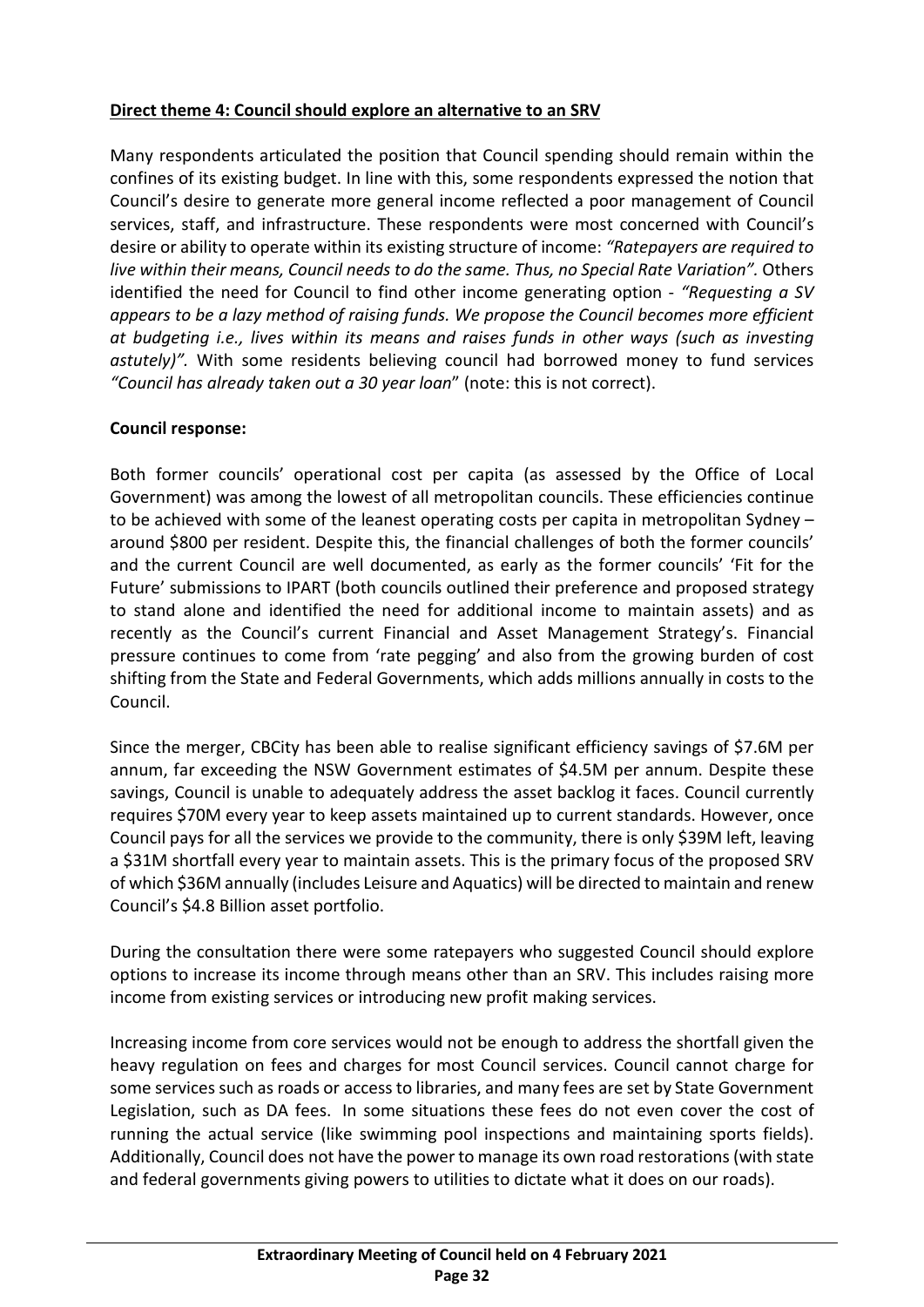There are some areas where fees and charges for services could be introduced or increased such as charges for hire of community facilities or car parking. It is acknowledged, that a number of the councils in eastern Sydney benefit from a significant windfall from being able to charge for parking, however there is clearly a higher demand and limited supply in these government areas. While paid parking may assist with turnover, Council would not be able to charge the fees in areas such as Sydney or Waverley, and hence would not provide the level of income these areas receive.

Other options include more high risk ventures such as investment in high-risk funds or acting as a developer for profit making purposes. Due to the history of many other councils losing ratepayer money undertaking such activity, the Government has introduced numerous rules to prevent these from being undertaken.

This leaves the option of introducing new services for profit. This in itself, carries significant risk with having to resource up and operate as a commercial operator in a free market. The former Bankstown Council had previously done this, generating between 5% to 10% return, however the effort and focus to run that commercial business came at the cost of the local community which is unacceptable. Furthermore, to generate sufficient funds to cover the infrastructure backlog Council would need to create a business with revenue turnover of over \$400 million which would involve doubling the size of the existing organisation. This is unrealistic, unsustainable and carries significant risk.

The use of loans was also proposed. It is to be noted that the use of debt/borrowings is not a substitute for recurrent income. If Council was to annually borrow at least \$34M to ensure we maintain the current level of existing assets and ensure that our backlog does not grow it would end up equating to around \$350M of debt over ten years with the annual asset deficit still being the same and debt servicing consuming all our funds. Borrowings could be used to offset timing imbalances between income inflows and expenditure outlay needs as proposed for the Leisure and Aquatics Strategic Plan.

Additionally, in December 2020, the NSW Productivity Commission released its report into development contributions, *Final Report of the Review of Infrastructure Contributions in New South Wales* ('the Review'). The Review recommended that the Local Government rate peg be reformed to allow Council's general income to increase with population to address changing infrastructure and service needs as a result of growth. The Commission recognised that while the rate peg accommodates changes in the price of services faced by an average council, it does not include changes in the volume of services required. This is likely to increase for councils experiencing population growth. For councils servicing high growth areas, the rate peg imposes a revenue constraint that amounts to a decline in revenue collected per ratepayer. This lack of fiscal flexibility means the higher an LGA's population, the lower the resources available for council to provide services to each individual resident.

While the concept of staying within the confines of the existing budget is supported, if additional revenue is not provided, Council will need to explore other cost cutting options as set out at the end of this report.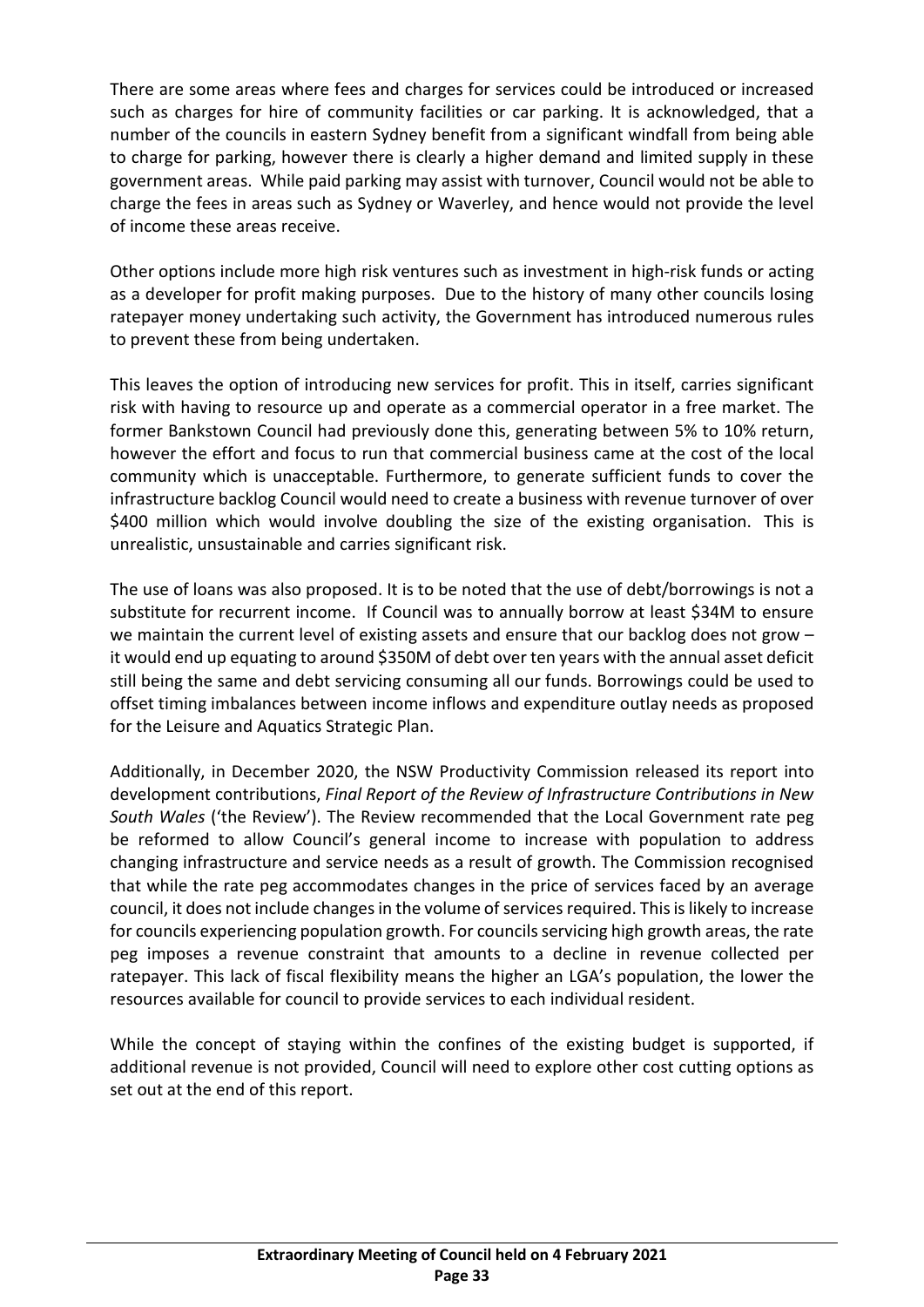#### **Direct theme 5: Business Impact**

Though the majority of submissions taken during the One Rate engagement process were concerned with the development of the residential rating structure, some responses were received from businesses relating to the services they receive, the impact of the proposed business rating structure especially during COVID-19 and introduction of business subcategories. Some submissions questioned why business rates were going up when they did not utilise the services (such as waste collection). A submission also questioned why Council was introducing business sub-categories and put forward that this was a barrier to competitive business practices and would place undue burden on businesses located within busy shopping centres. - *"The adoption of targeted rating categories that discriminate against a small number of properties creates an inequity and contravenes the principle of Competitive Neutrality".*

#### **Council response:**

In relation to service provision to businesses the specific matter of waste collection for residential properties is funded separately from the Waste Levy and not the general rates. Business do receive benefits from the many other services Council provides both directly (such as town centre improvements, economic development programs, roads, drains etc) and indirectly providing services to their staff (eg recreation spaces). It is recognised that there is an opportunity to provide an enhancement to these, and that is why the proposal includes a specific focus on both Town Centre Improvement and Industrial Area Improvement, to provide further support to businesses.

In relation to the introduction of sub-categories, the current One Rates proposal makes no change to the actual rates for these sub-categories. The establishment of any change to subcategories will be undertaken in consultation with the business community prior to any changes being made. It is to be noted that, given the higher volume of pedestrian traffic, increased retail exposure, and proximity location to the centre of suburbs, the development of sub-categories for businesses in diverse settings is both within the scope of the legislation, and the spirit of rating structure. Business ratepayers operating outside established commercial zones and city centres, are not provided the same level playing field as businesses located inside of these areas. Businesses who choose to position themselves in these locations do so specifically for the benefits of that location.

In relation to the impact of any increase on the business community, especially during COVID-19, Council has endeavoured to provide the best possible support to its local business during COVID-19. Central to Council's response was the CBCity Cares Relief Package. Announced by Mayor Asfour in March 2020, the 18-point plan provided relief and support to residents and businesses including waiving footway dining fees for small businesses for six months and allocating \$250,000 to assist businesses in Smart City Grants. As with the residential rates, any significant change is not proposed to occur until year two in recognition of the current economic condition.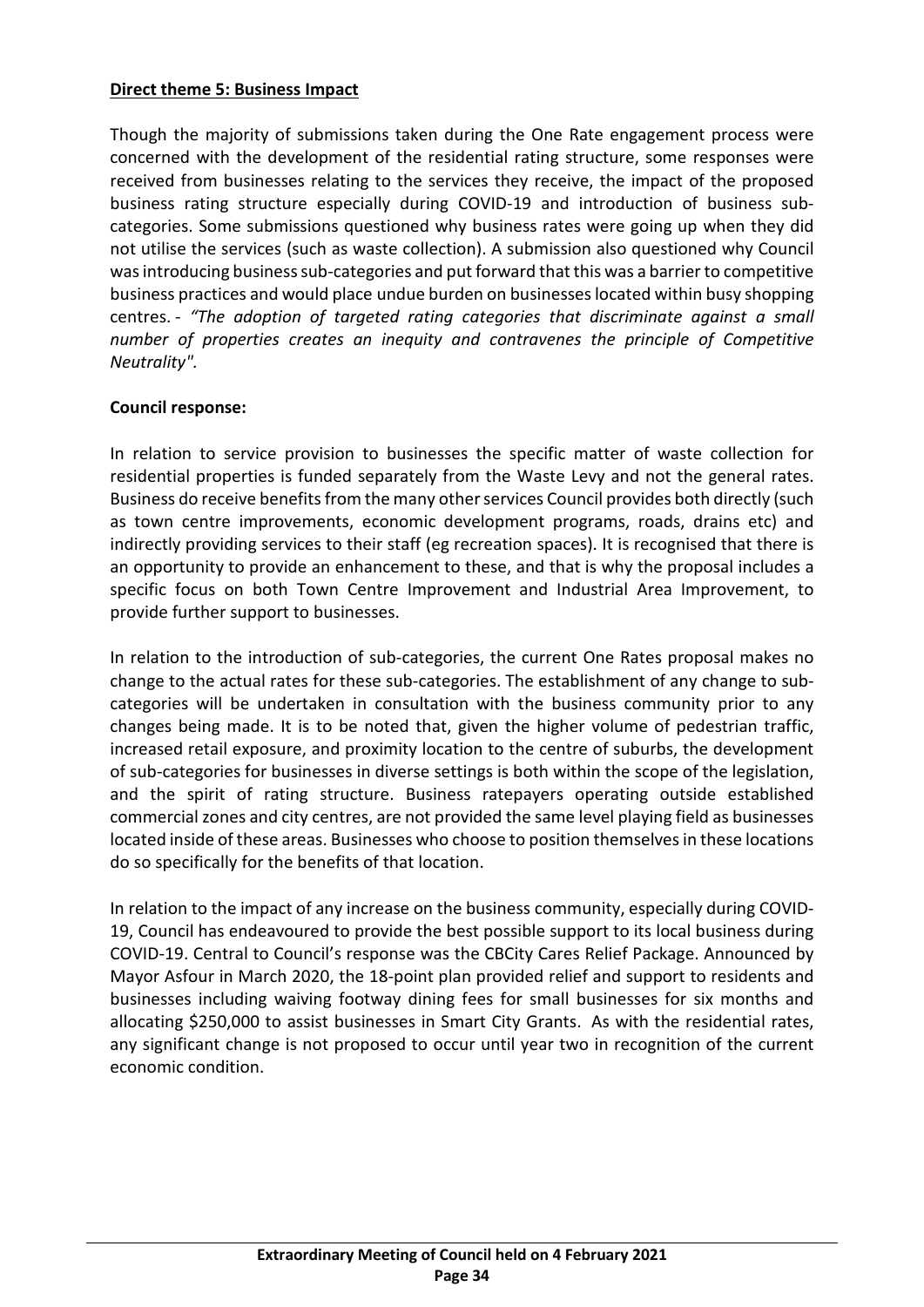## **Direct theme 6: Equity between minimum rate and rate in the dollar**

Overall, there was a recognition of the need to provide a fair and equitable rating system which is calculated the same irrespective of what part of the city they live in. Some submissions raised the concern why units were paying a lot lower than houses for access to the same Council services *"Those who live in units, use the same services and sometimes more, they should pay their fair share".*

## **Council response:**

Part of the underlying principles set out in the One Rate proposal is to deliver a more equitable and fairer rating structure. This is not only about harmonising rates across the LGA, but to review the overall contribution 'minimum' rates have towards the overall rating income. Currently there is a significant difference in the average rates of residential houses (Canterbury \$1,472.81 and Bankstown \$1,224.81) and a unit (Canterbury \$713.90 and Bankstown \$636.80). This is despite the fact that many of the services provided to residents are the same, irrespective if they are living in a house or a unit (typically on Minimum Rates).

In addition, it is recognised that much of the growth in Canterbury Bankstown will be in residential flat buildings. This will, over time, result in an increase in services and greater maintenance of our current facilities and assets.

In order to ensure that greater fairness in the overall contribution towards Council services between residential houses and units, the One Rates Proposal looks to raise the minimum over a 3 year period to \$990.

#### **Direct theme 7: Support for One Rate proposal**

While a portion of the feedback Council received on the One Rate proposal was in opposition to the proposal, many respondents were in favour of the harmonisation portion of the One Rate proposal but opposed to the rate increase imposed by the SRV, *"Whilst I understand the rates harmonisation process and in essence it makes sense to me but the value of the SV increase over the next 5 years is extortionate".* 

In addition to those who supported the process of harmonisation in the proposal, 21% of respondents identified partial or full support of the SRV. Some respondents identified common issues that caused others to oppose rate increases, including poor service and infrastructure standards, but instead sought to understand the need to address these concerns in line with the One Rate proposal, *"I, like most people, don't like increases in my bill payments, however I support the proposal for an increase in rates so that the community facilities and roads can be maintained to expected standard".* 

A number of ratepayers who responded to the community engagement were in support of the One Rate proposal. Respondents identified the measures proposed by Council as within the remit of local government, appropriate to the local area, and in line with the values of the city in which they reside, *"While I don't like having to pay more rates I understand that council needs to cover costs going up for them too. Plus, if it means more and / or better services, then I support everyone paying a little more to get better outcomes."* And, *"I have lived in Sefton most of my life and have swam at Birrong pool for over 35 years. I have seen the pool upgraded*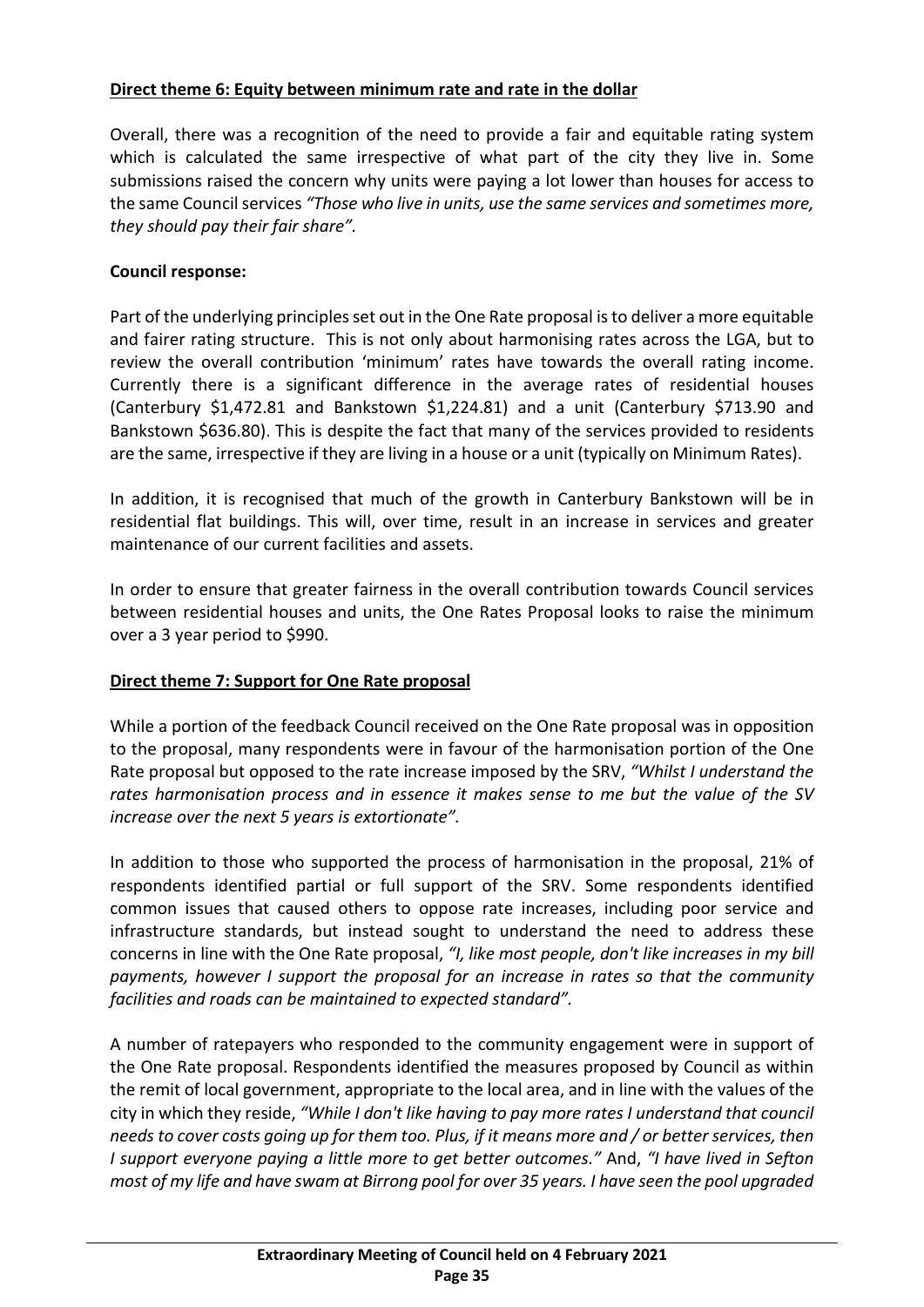*over time and understand that this costs money. I support the rate change if the extra funds are used wisely."*

## **Council response:**

There were some submissions that directly supported the change, in particular the investment in new services and facilities. As set out in the November Council report, the review of the rating structure is essential to the fund the financial future/sustainability of the Council. As demonstrated in "A Funded Future", the long-term financial stability of the Council is predicated on its ability to expand its general income. Without an increase to the rates generated across the city, Council would simply be unable to continue to provide the current level of service and infrastructure that we have delivered and that residents of the city expect.

This fact was recognised and supported by some submissions which noted that the increase in rates will deliver enhanced services they wish Council to provide.

It is also noted that, as a result of the active engagement undertaken where Council staff addressed many questions and misinformation, many respondents acknowledged they better understood the need for the change.

## **Indirect theme 1: Issues with harmonisation and amalgamation**

Residents frequently quoted the former NSW Premier and other NSW Government Ministers, who had confidently espoused the cost-saving efficiencies that could be gained. Many based their opposition to the proposal on these amalgamation promises. *"The purpose of amalgamation is to reduce costs not increase them. ….. If I remember correctly Mike Baird's promise there was to be no increase in council rates and the purpose of amalgamation was to realise cost savings."* Several respondents characterised the amalgamation and subsequent required harmonisation process as a pretence for increasing revenue, reflecting a misunderstanding of the harmonisation process alone *"The proposed harmonisation is a thinly disguised sham to increase rates over and above what is fair and reasonable in these difficult times".*

There were also a number of respondents who understood the purpose of the harmonisation process but had issues with the failure of the amalgamation to improve the financial position of the two former councils, *"The amalgamated municipality is too large, too slow, too inefficient to succeed as it is into the future…… has council not made any cost efficiencies as part of the merge?"*.

#### **Council response:**

While many of the issues raised are beyond the scope of the rates review, it remains prudent to address the concerns raised.

The process of amalgamation was forced by the NSW Government. Neither former council was in favour of the merger, citing issues with the expected efficiency gains, the size of the proposed LGA, and the lack of transparency and guidance offered to merged councils. Despite this, CBCity has been able to realise significant efficiency savings of \$7.6M per annum, far exceeding the NSW Government estimates of \$4.5M per annum. Even with these savings,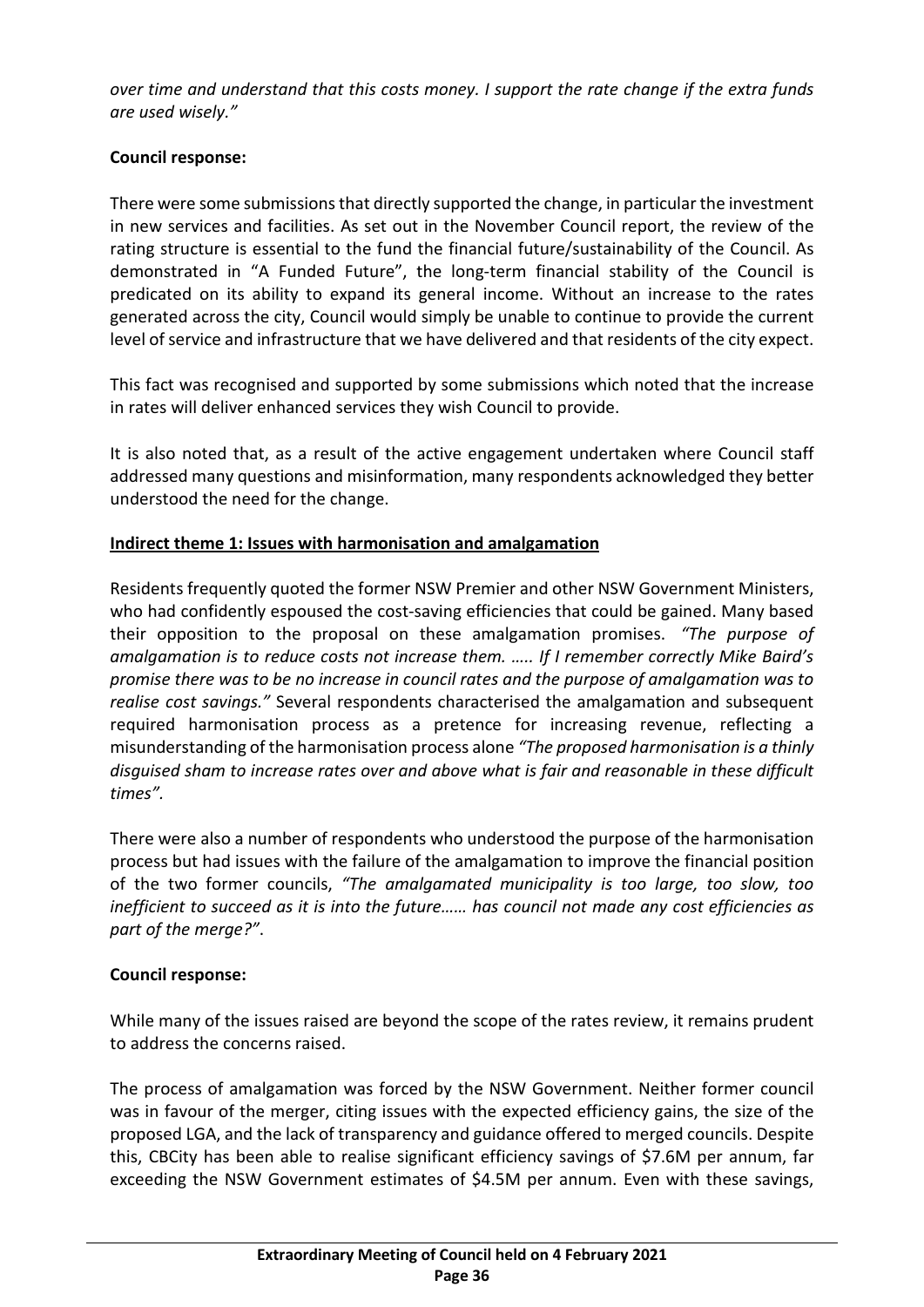Council is unable to adequately address the asset backlog it faces, nor can it deliver the enhanced services requested by the community.

As part of the amalgamation process, the NSW Government implemented a rate freeze policy to 2021. This meant that, apart from the across the board rate peg increase, ratepayers in newly amalgamated councils' would pay no more for their rates than they would have in their pre-merger council area. So, residents accessing the same services and facilities have been paying different rates i.e. an apartment in Campsie is paying less rates than an apartment in Bankstown. It also means that Council has had to maintain two separate rating systems since 2016. During the NSW Government's Rate freeze period, Council lost \$5M per annum in rating revenue entirely from for Canterbury ratepayers, which was reflected in an average decrease of \$138 per year for each ratepayer. This was due to the Infrastructure Renewal Levy ending on 30 June 2019.

The process of harmonisation does not raise a single extra dollar for Council. The process of harmonisation means that eventually the rates will be calculated exactly the same no matter where any resident lives. This will result in some rates going up and others down, but there is no change to the total amount of money that comes into Council.

Prior to amalgamation, the former Canterbury Council had one of the lowest operating costs per resident in Sydney, but it also faced growing infrastructure asset needs that could not be met with existing funding. Financial pressure came from 'rate pegging' and also from the growing burden of cost shifting from the State and Federal Governments which added millions annually in costs to the Council. Both former councils' put in submissions to IPART, outlining their preference and proposed strategy to stand alone. These documents are publicly available on the IPART website. It should be noted that both the former councils' identified the need for additional income to maintain assets, including Bankstown.

#### **Indirect theme 2: Timing of the One Rate proposal and community engagement period**

Another concern not directly related to the specifics of the proposal, was the timing of the consultation period. Many respondents expressed a frustration with the period occurring over the typical summer holiday period, where many residents were not at their homes, or were using the time to take a break with their families. *"Firstly the period of time for us to be properly informed about these changes is when the community is most busy and some away on holidays. ….. So many people won't have time to attend these events and otherwise be very preoccupied."* In addition, concerns about the limited time, being only seven weeks was identified as a further barrier to greater community consultation, *"I have concerns about the brevity of the community consultation period for the SRV being just 21 Business days over the Christmas/New year period (14th Dec 2020 to 14th Jan 2021), 34 days when weekends and public holidays are included."*

# **Council response:**

The timing for rates harmonisation is due to the deadline for an application to IPART, and therefore Council was unable to alter or extend the consultation period. The process and the timeframe for SRV applications is set by IPART, with all councils required to have notified them of intention to apply by 27 November 2020 and final applications due by 8 February 2021.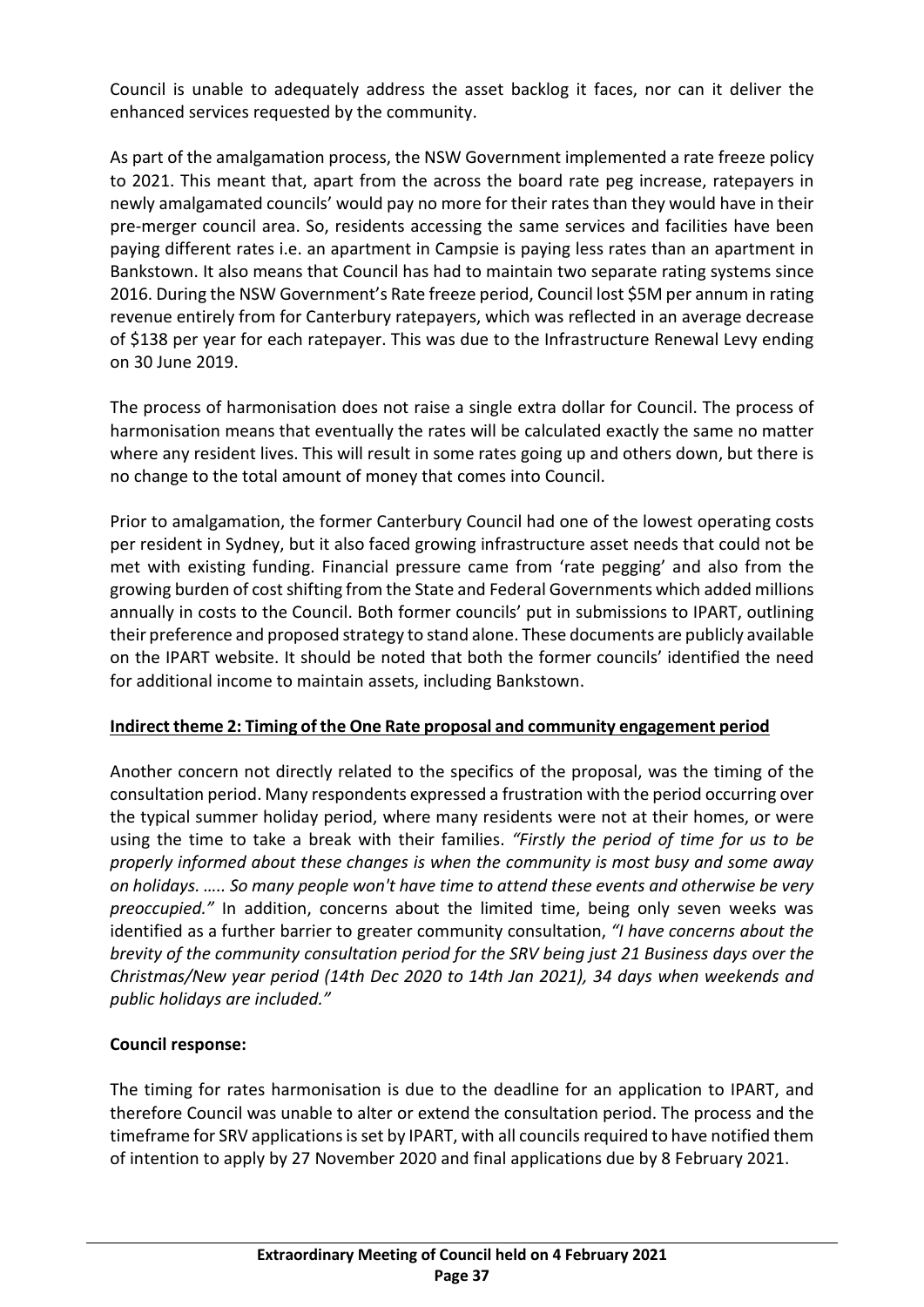Community consultation commenced on 1 December 2020 after the Council resolved at the November 2020 meeting to put this proposal out to the community. The planned engagement activities were spaced out over a period of seven weeks. Once the consultation period ended, the feedback needed to be consolidated and reported to Council before 8 February 2021. All feedback received relating to the proposal is required to forwarded to IPART who will assess the application. IPART will conduct further community consultation relating to Council's application.

Council's community consultation for the One Rate proposal consisted of a range of in person and digital/ on phone/ online opportunities, giving every person an opportunity to give feedback, seek answers to questions or to have a conversation whether they could attend a session in person or not. These opportunities have been outlined in detail in this report.

# **Indirect theme 3: Conducting the proposal and engagement during a global pandemic (see also direct theme one):**

Many respondents identified a confluence of factors in determining their opposition to the One Rate proposal, most notably the intense impact of COVID-19 on their capacity to find and maintain gainful employment, and meet growing bills and financial commitments, *"Timing, In [SIC] light of the COVID 19 outbreak and the uncertainty of the year ahead many without a job this is not a good time to increase rates for homeowners"* and, *"Like most Australians, employers are holding back on pay rises due to the Coronavirus and economic uncertainty."*

# **Council response:**

It should be noted that the timing for rates harmonisation is set by the NSW Government, and therefore Council is unable to alter or extend the timing of this process. Rates must be harmonised across the City by 1 July 2021. As a result of the existing differences in the rating structure across the City, part of the increase in rates felt by individual residents is unavoidable. The rates harmonisation process will result in an increase to rates for some residents, no matter whether a SRV is approved and implemented. This can be seen in the table below, which outlines the result of the changes of each component of the proposal, noting that both the rate peg and harmonisation will need to occur irrespective if Council decides to proceed with the separate SRV.

|                                                    | Former Bankstown    |                         |                          |                                     | <b>Former Canterbury</b> |                         |                         |                                 |
|----------------------------------------------------|---------------------|-------------------------|--------------------------|-------------------------------------|--------------------------|-------------------------|-------------------------|---------------------------------|
| Cumulative<br>increase<br>2021/22<br>to<br>2025/26 | Residential<br>min. | Residential<br>non-min. | <b>Busines</b><br>s min. | <b>Busines</b><br>S<br>non-<br>min. | Residential<br>min.      | Residential<br>non-min. | <b>Business</b><br>min. | <b>Business</b><br>non-<br>min. |
| Rate peg                                           | 12.59%              | 12.59%                  | 12.59%                   | 12.59%                              | 12.59%                   | 12.59%                  | 12.59%                  | 12.59%                          |
| Harmonisati<br>on                                  | 12.35%              | $-6.97%$                | $0.00\%$                 | -5.66%                              | $0.00\%$                 | 6.91%                   | 9.26%                   | 12.19%                          |
| Special Rate<br>Variation                          | 30.19%              | 15.89%                  | 19.11%                   | 26.89%                              | 30.19%                   | 16.85%                  | 19.11%                  | 30.19%                          |
| Total<br>cumulative<br>5yr change                  | 63.34%              | 22.08%                  | 33.58%                   | 34.52%                              | 45.69%                   | 39.60%                  | 45.70%                  | 62.19%                          |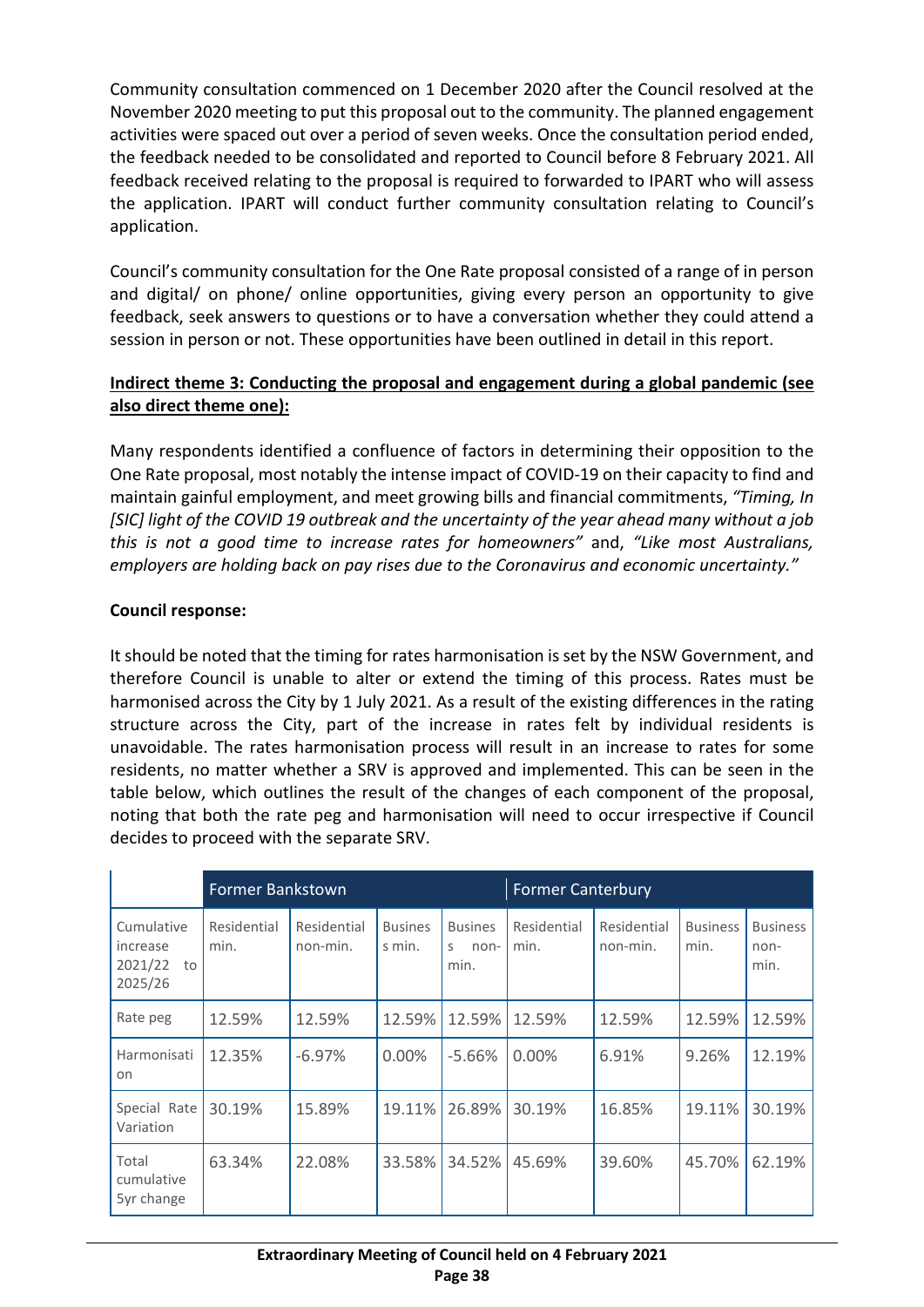This is why the additional measures outlined in Council's response to direct theme one are so important. The proposal sets out to balance the needs of the community whilst responsibly managing the financial health of Council. This is why a phased approach has been taken for this proposal, to reduce the immediate impact on ratepayers. Council's Debt Recovery and Hardship Assistance Policy will continue to provide support to those who need it through these difficult times.

#### **Other theme: Issues with the local environment/streets/community/customer request**

In addition to the indirect issues raised, there were several submissions made that raised matters totally unrelated to the One Rate proposal including the maintenance of assets, cleaning issues and unresolved or unsatisfactory resolution of previous matters, examples included, *"What can be done about the cars illegally parked like: wrong side, across driveways, one is regularly parked right on the corner", and, "Our street is literally infested with the learner drivers, regularly blocking the street practising to make a 3point turn. This is usually done within 5 to 10 metres from the junction. Can you imagine: you are entering a street and suddenly a car across the street is in front of you. Then you have to wait while the driver is being instructed what to do next."*

## **Council response:**

While these concerns were raised within the formal and informal mechanisms of the One Rate community engagement process, they did not directly pertain to the proposal or the circumstances of the engagement. However, Council remains committed to providing the best possible service and experience to all residents of the City. Where required and appropriate, Council staff generated customer service requests, listened to community issues, and endeavoured to provide solutions to community members with unrelated issues beyond the scope of the One Rate engagement process.

#### **Misinformation**

During the One Rate community consultation and engagement, there were several issues raised built on misunderstandings or misinformation that had been generated outside of Council's official documentation of the proposal. Where possible, Council officers made every effort to provide accurate and correct information and to provide evidence to clarify false claims. Below is a summary of some theses matters:

- There was a view in the community that the former Canterbury ratepayers were paying more than the former Bankstown ratepayers:
	- This is both correct and incorrect. Rates across the City currently differ in a number of aspects and it is not as simple as one former council area being higher or lower than the other. For example, the former Bankstown area 'Residential Minimum Rate' (rate generally paid by those living in units) is currently lower than the Canterbury area, however the Rate in the Dollar Charge (used to calculate for houses) for the former Bankstown area is higher than the former Canterbury area. There are also different rates for businesses.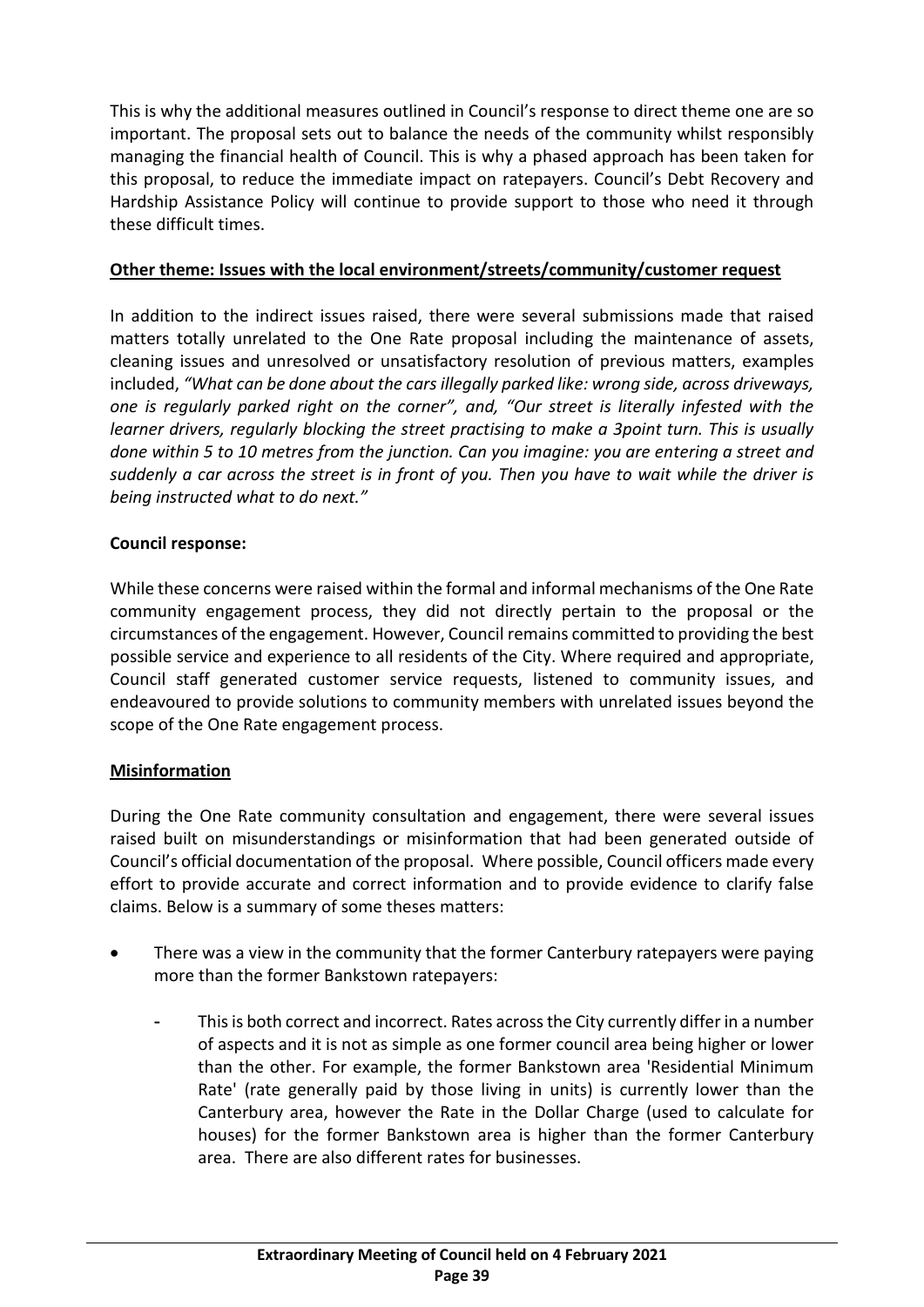- There was confusion over how many SRVs of the former Canterbury still existed:
	- Prior to the merger, the former Canterbury Council had applied for and been successful in receiving three SRVs from IPART. Two of which were temporary and have since concluded and residents are no longer paying those variations with rates returning to their original path (ie having decreased for residents).
- There were statements that the amalgamation was meant to prevent any future rate increase:
	- As part to the amalgamation process, the NSW Government implemented a rate freeze policy. This meant that, apart from the across the board rate peg increase, ratepayers in newly amalgamated councils would pay no more for their rates than they would have in their pre-merger council area. This has been in place for the last five years and finishes in 2021. After this period, rate reviews are allowed, and in fact required by law.
- Confusion between harmonisation, annual rate peg and SRV:
	- It has been acknowledged by Council and IPART that this matter is very detailed and complex – Council Officers made every effort to provide the most detailed information to every enquiry. As part of the engagement, the rates calculator was developed to clearly demonstrate what the harmonisation, annual rate peg and SRV would look like to the cent over each of the five years of the proposal for each individual circumstance. Additionally, throughout the process additional information was added/ updated on the website to ensure further clarity. This included information showing the total and component cumulative increases of each (harmonisation, annual rate peg and SRV) over the five years to meet specific IPART requirements.
- A view that the former councils' were financially secure:
	- During the merger both former councils' Fit for the Future submissions identified that significant financial reform was needed. The former Bankstown identified the need for an SRV of \$17M per annum while the former Canterbury identified the need to retain their Infrastructure Renewal Levy (one of their previous SRVs – which has now finished) as well as major cuts to services (reducing street sweeping), selling assets (such as community land), increasing charges to sporting fields and other facilities, accepting further deterioration in roads, footpaths, parks and buildings and borrowing \$36.5M. These were never implemented given the changes were not supported by the current Council. In the majority of circumstances, miscalculations or outdated information from the former councils, incorrect financial figures, misunderstandings of the structure of Council's revenue, particularly development contributions and population growth were the basis for this incorrect information.

In considering the above, it is also relevant to review each submission and the direct response that has been provided as part of consideration of the matter before Council. These can be found in *Attachment B – One Rate Submission Table*.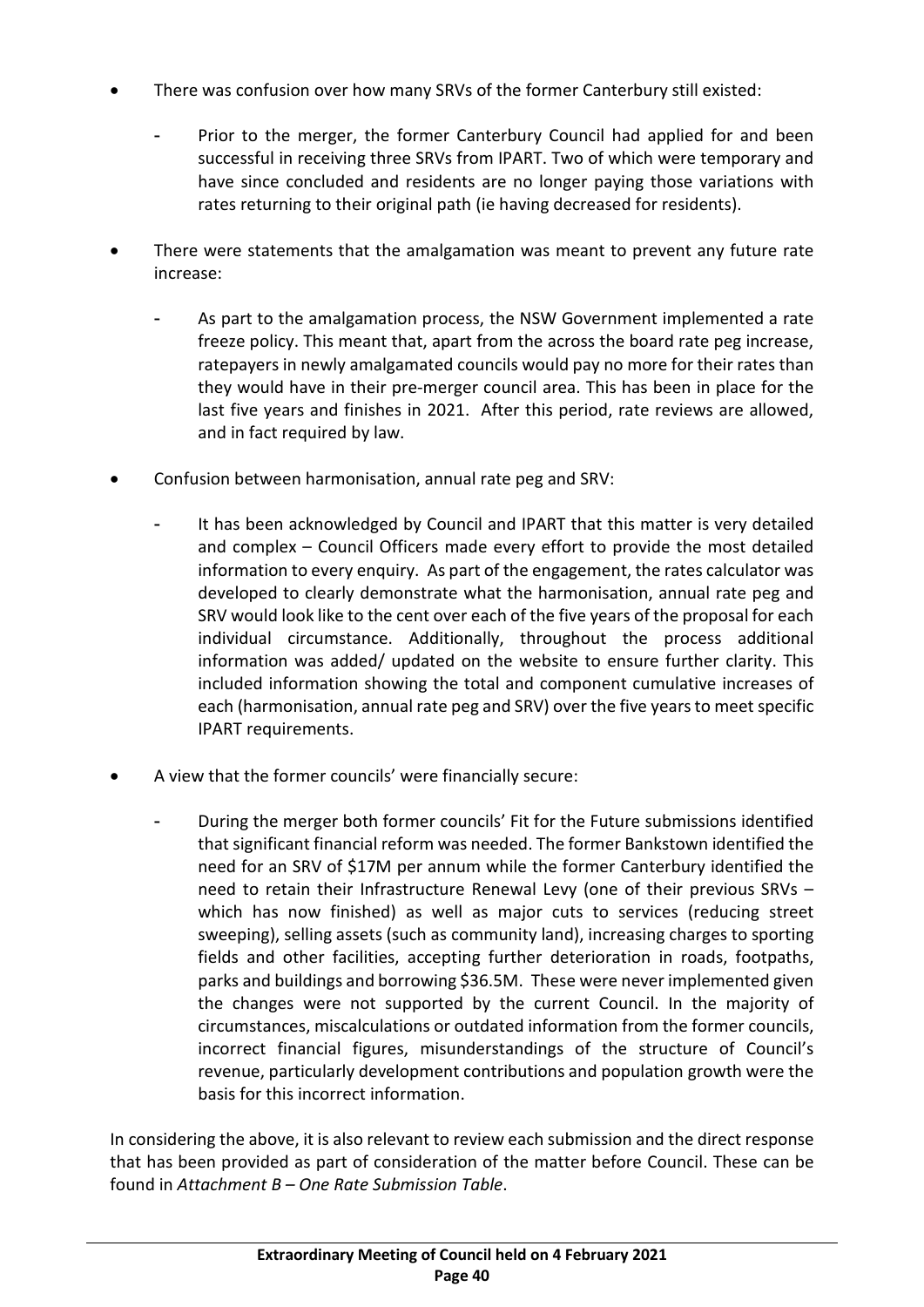#### **ONE RATE EXPERIENCE**

Engaging with the community was a key part of the project. Council wanted to gauge the community'sresponse to the proposed rate changes and to provide the opportunity to answer any questions from residents. A dedicated team was established to be the contact point for ratepayers wanting to express their view and to ask for further information. The focus of the One Rate Team was to inform, not to persuade. The One Rate Team provided a range of communication channels so that ratepayers could choose the one that most suited them: emails, phone calls, webinars and drop-in sessions as face-to-face meetings. Approximately 650 residents used one or more of these channels.

#### **Drop-in sessions**

The opportunity for face-to-face meetings was mainly used by elderly community members – sometimes as individuals and sometimes in pairs, such as with a partner or neighbour. Others attended in small groups of neighbours.

The nature of drop-in sessions meant that members of the One Rate Team could devote whatever time was necessary for a resident or group so that all questions could be answered. The meeting was not run to a time slot which would have resulted in some people feeling that they were cut off and that not all their questions would have been answered. The approach also meant that the pace of the meeting could be adjusted to suit each resident or group. For example, often with the elderly, the pace of the meeting had to be slower than with a younger person. Our aim was to run the meetings so each person felt respected.

The individual conversations were often about 30 minutes' duration. But some went for an hour or slightly more. Some of the meetings, such as with small groups, shifted into an informal presentation on the rate proposal, giving the group a chance to understand more about the proposal and an opportunity to ask further questions prompted by the presentation.

A pattern that emerged in the meetings was that a community member often had an existing gripe with Council, and the one-rate meeting became an opportunity to listen to and to attend to that issue. For example, a person had a missing bin, or their street had not been cleaned to their satisfaction or there was an unresolved tree issue between the resident and council or between neighbours.

Another pattern that emerged, especially with pensioners, was their ability to pay. These conversations allowed Council to inform pensioners about the pensioner rebate schemes and about options to defer rate payments (there were pleasant surprises for some pensioners who were not aware of this). For some pensioners, their issue was more around cash flow, recognising the position of having a fixed income (pension), despite owning their property outright (and in some situations several properties).

Some of the discussions were difficult. Some residents, while they have an ability to pay, expressed an unwillingness to accept any change no matter how small. This included one ratepayer who owned eight units but did not feel they should pay any more Rates. The One Rate Team listened to such views patiently and did not seek to diminish that person's view to which they are rightly entitled. The Team sought to only explain any gaps in the resident's knowledge about the reasons for the proposed change.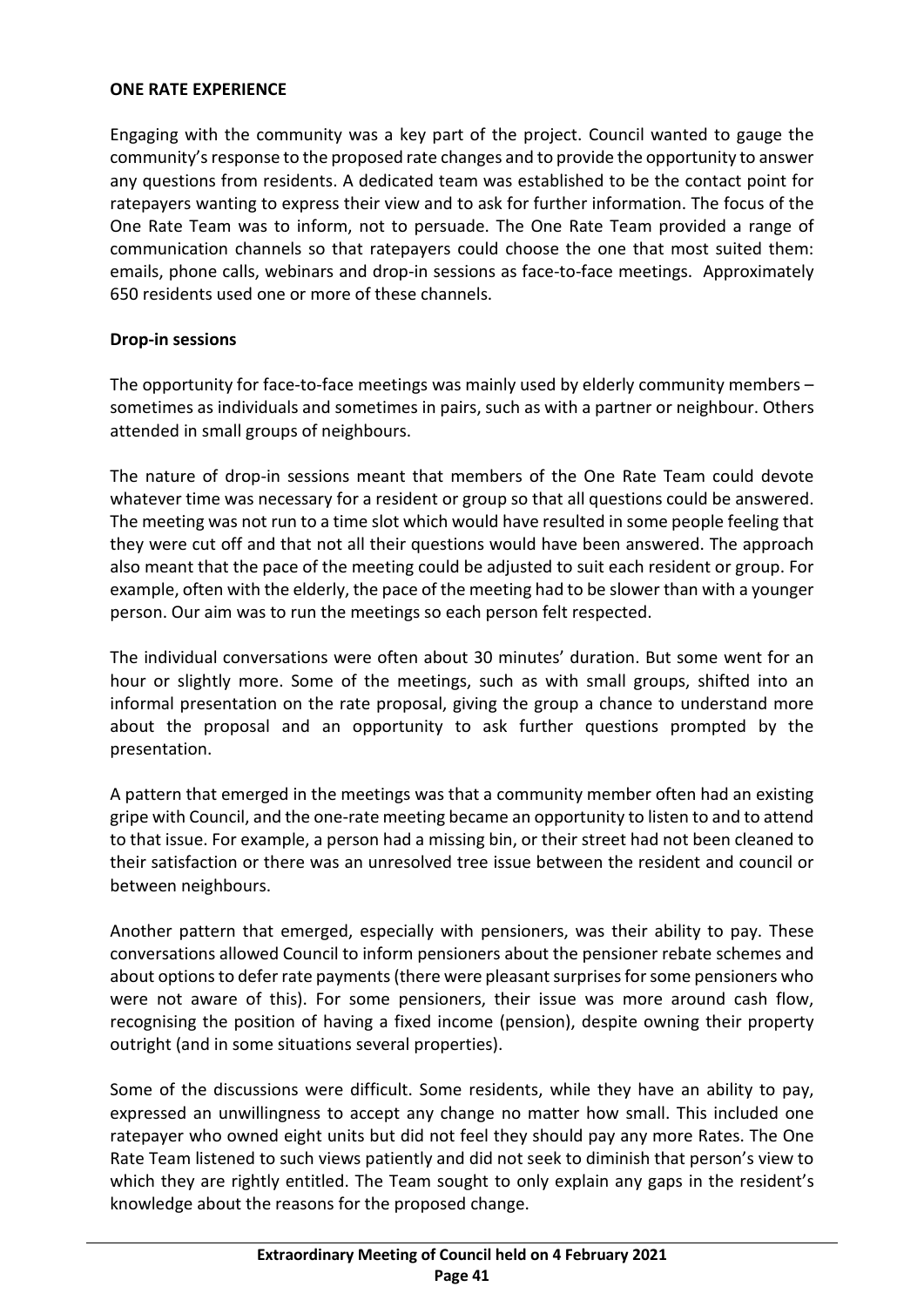The meetings also gave Council an opportunity to correct any misunderstanding about the rates of former Canterbury Council. Some people had relied on incorrect, and sometimes sensational, information they had gleaned from social media (such as rumours of everyone's rates going up by 60% to 70% because of the SRV).

#### **Phone Conversations**

The above experience with the drop-in sessions was similar to the telephone conversations where residents chose to make use of Council's dedicated phone number. 325 people phoned in. The great bulk of those calls were handled by customer service (the answers were straightforward) with only 28 needing to be referred to a more senior officer.

Some of the phone conversations started with the resident being aggressive and abusive. In these cases, Council staff allowed the caller to express their emotion and then filled the caller in with the background and reasons for the rate changes. Staff discussed with the resident any specific issues the person may have had, and whether there were other paths the ratepayer could take to resolve their issue. Mostly, these initially angry calls ended with an acknowledgement by the ratepayer why Council needed to implement some form of change.

The engagement process and the dedicated team was an important step. From the conversations with residents and the feedback forms from webinars, overwhelmingly participants felt better informed about the reason for the proposed rate changes.

## **CHANGES PROPOSED**

Based on the feedback provided the following changes are proposed:

# *1. Review of the Rates and Charges, Debt Recovery and Hardship Assistance Policy*

Council has the following in place to assist ratepayers suffering financial hardship (as outlined in the Rates and Charges, Debt Recovery and Hardship Assistance Policy):

- Periodical payment arrangements with debtors experiencing genuine difficult circumstances including allowing a debtor to pay an outstanding account in weekly, fortnightly or monthly instalments;
- Writing off or reducing interest accrued on rates or charges;
- Waiving, reducing or deferring the payment of the increase in the amount of rate payable because of hardship resulting from general revaluation of land in the local government area;
- Waiving, or reducing rates, charges and interest of eligible pensioners; and
- Waiving or reducing Council fees when the inability to pay is due to hardship.

The following assistance is currently provided for eligible pensioners:

- \$250 Statutory pensioner rebate;
- \$40 Additional voluntary pensioner rebate;
- Deferral of rates, interest and charges up to 19 years to be paid by pensioners estate (requires completion of form to enter into deferral agreement);
- Periodic payment arrangements;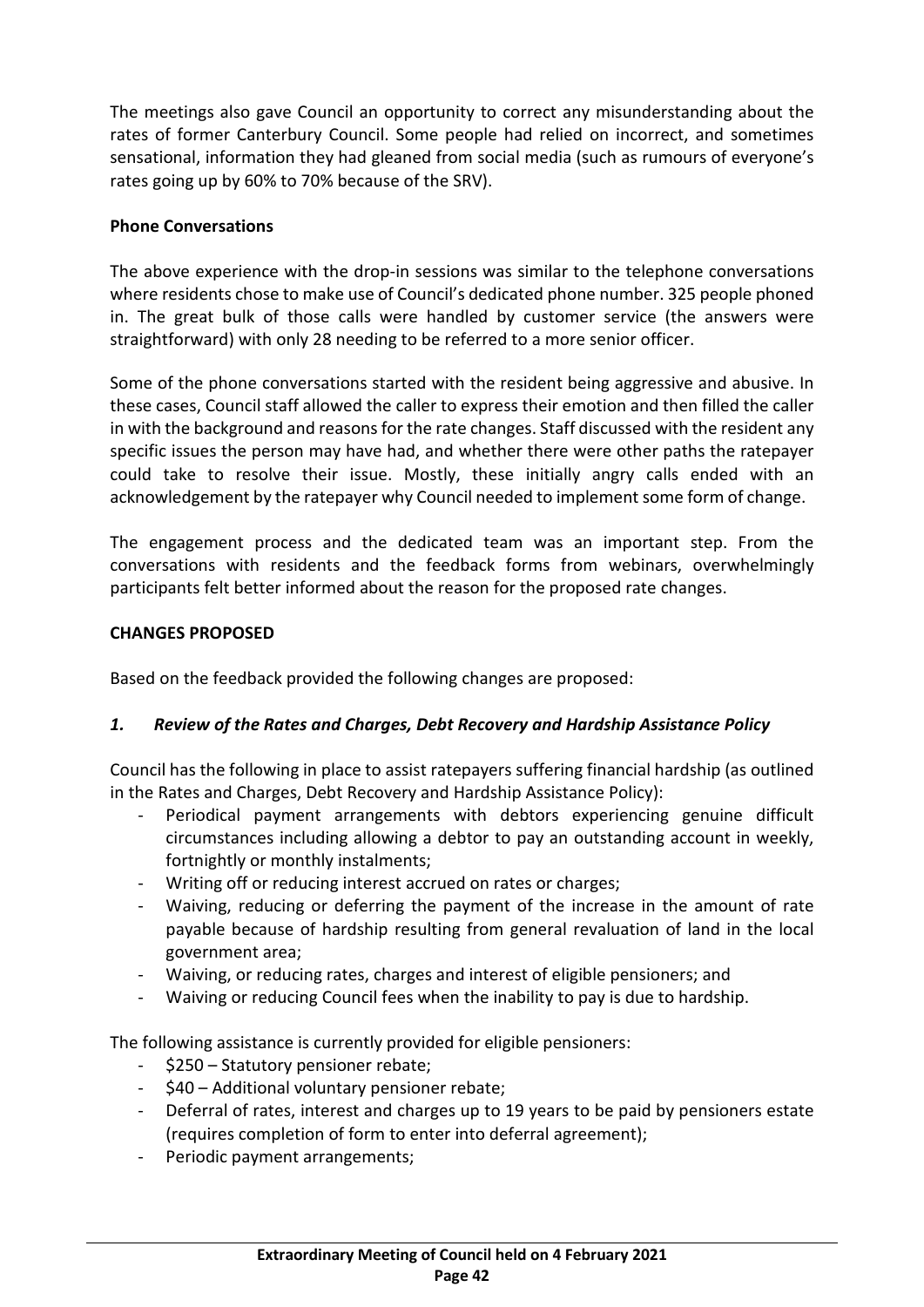- Extension of the pensioner concession to ratepayers who jointly occupy a dwelling and are jointly liable for the rates and charges with an eligible pensioner in order avoid hardship;
- Interest will continue to be waived on rates which became due (arrears) prior to the commencement of 1 July 1994 for eligible ratepayers; and
- Potential to write off accrued interest and costs due to hardship.

It is to be noted that the former Canterbury did not provide a voluntary pensioner rebate (\$40) which is now available to all eligible ratepayers in the City. At present, Council's voluntary rebate of \$40 for each Pensioner equates to around \$800K per annum. The policy has also been amended to allow hardship provisions to be amended to deal with specific emergency events such as COVID-19.

Notwithstanding the above, it is proposed that Council again review Council's hardship policy and implementation to clarify the following:

- Provide further clarity on hardship relief options including adding in situations for temporary or longer term hardship;
- Specifying any protections from debt recovery available;
- Provide further clarity on hardship assessment process including how, when, and who assesses financial hardship;
- Create application form for financial hardship to reduce the friction preventing those in need applying;
- Create fact sheet or FAQs and application forms available on council website;
- Define and clearly communicate financial support contacts, or information about where contacts can be found eg links or contacts for Financial Counsellors Association, Financial Rights Legal Centre, Mortgage Hardship Service, National Debt Helpline, and/or any other relevant services in the LGA;
- Develop an assessment methodology for financial hardship; and
- Determine period for assessment and when required to reassess.

#### *2. Subsidies under the Local Government Act 1993*

Since the introduction of the Local Government Act in 1993, the statutory provisions which support pensioners receiving a rebate have not changed. The rebate amount of \$250 – which is partly paid by the State/Federal Government (55%) and Council's portion (45%) has never been indexed to reflect CPI and/or the rate-peg increase. If this had occurred it would now have been \$482 per pensioner and the Government would have been contributing \$2.6M more. As a result, this is placing a greater reliance on Council's rates income to address the shortfall.

From a financial perspective, Council's contribution to pensioner's rebates for 2019/20 was as follows:

| <b>Description</b>                                 | \$К/  |
|----------------------------------------------------|-------|
|                                                    | Annum |
| <b>Statutory Component - Council Portion - 45%</b> | 2,281 |
| <b>Voluntary Council Rebate</b>                    | 811   |
| <b>Total Council Contribution</b>                  | 3.092 |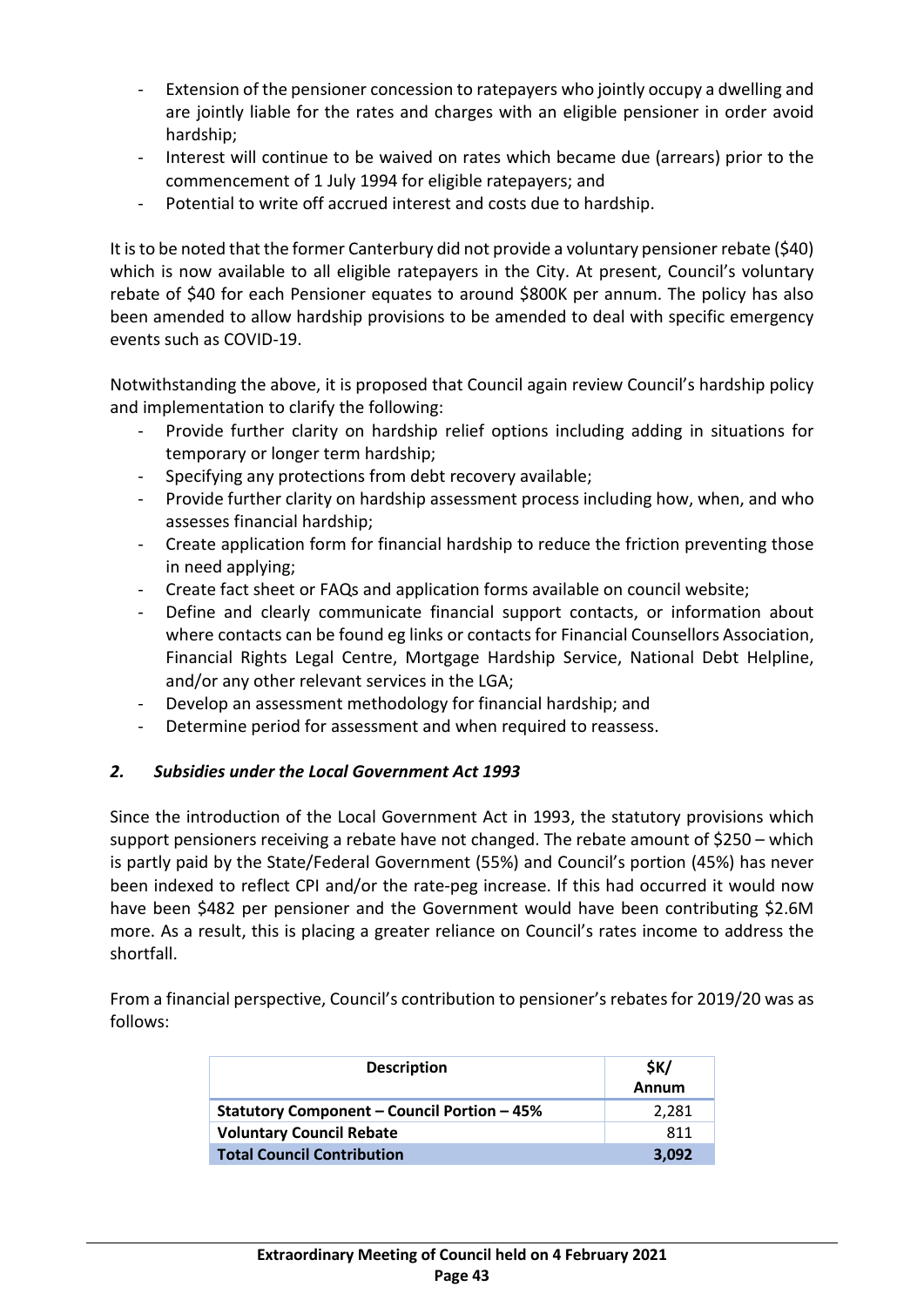That said, it is proposed to write to the NSW Government seeking further reforms and/or consideration to indexing the rebate amount funded by the Government to ensure that it does not continue to erode and that at least it annually increases (eg. IPART increase).

## **HOW THE SRV WILL BE SPENT**

In line with information set out in the November 2020 Council report and provided to all ratepayers through the mailout, consultation sessions and digitally during the consultation period, Council proposes to raise an additional \$40M income per annum. The table below provides further information on where this is proposed to be allocated.

| \$31 million to maintain and renew | The \$31M will be allocated across the current asset        |
|------------------------------------|-------------------------------------------------------------|
| existing assets                    | classes in line with Council's Asset Management             |
|                                    | Strategy. This will include funding towards the             |
|                                    | following:                                                  |
|                                    |                                                             |
|                                    | <b>ROADS</b>                                                |
|                                    | Road pavement;                                              |
|                                    | Footpaths;<br>٠                                             |
|                                    | Bridges;<br>$\bullet$                                       |
|                                    | Kerb and gutter;<br>٠                                       |
|                                    | Street furniture;<br>$\bullet$                              |
|                                    | Traffic management devices; and                             |
|                                    | Ground level carparks.<br>$\bullet$                         |
|                                    |                                                             |
|                                    | <b>BUILDING AND OTHER STRUCTURES</b>                        |
|                                    | <b>OPEN SPACE AND RECREATION</b>                            |
|                                    | Sportfields and irrigation;<br>٠                            |
|                                    | Lighting;                                                   |
|                                    | Park furniture; and                                         |
|                                    | Playgrounds.                                                |
|                                    |                                                             |
|                                    | <b>STORMWATER</b>                                           |
|                                    | Drainage conduits;                                          |
|                                    | Drainage structures; and                                    |
|                                    | Water quality devices.                                      |
|                                    |                                                             |
|                                    | The split across funds across these asset classes is set    |
|                                    | out in the Asset Management Strategy. Specific works        |
|                                    | will be identified as part of the annual Operational Plan   |
|                                    | and reported through the quarterly, annual and end of       |
|                                    | term reporting.                                             |
| \$4 million to provide new and     | It is proposed that the following NEW programs will be      |
| enhanced services                  | introduced:                                                 |
|                                    |                                                             |
|                                    | <b>CITY IMPROVEMENTS PROGRAM</b>                            |
|                                    | Implementation of improved services for litter<br>$\bullet$ |
|                                    | picking, town centre cleaning and                           |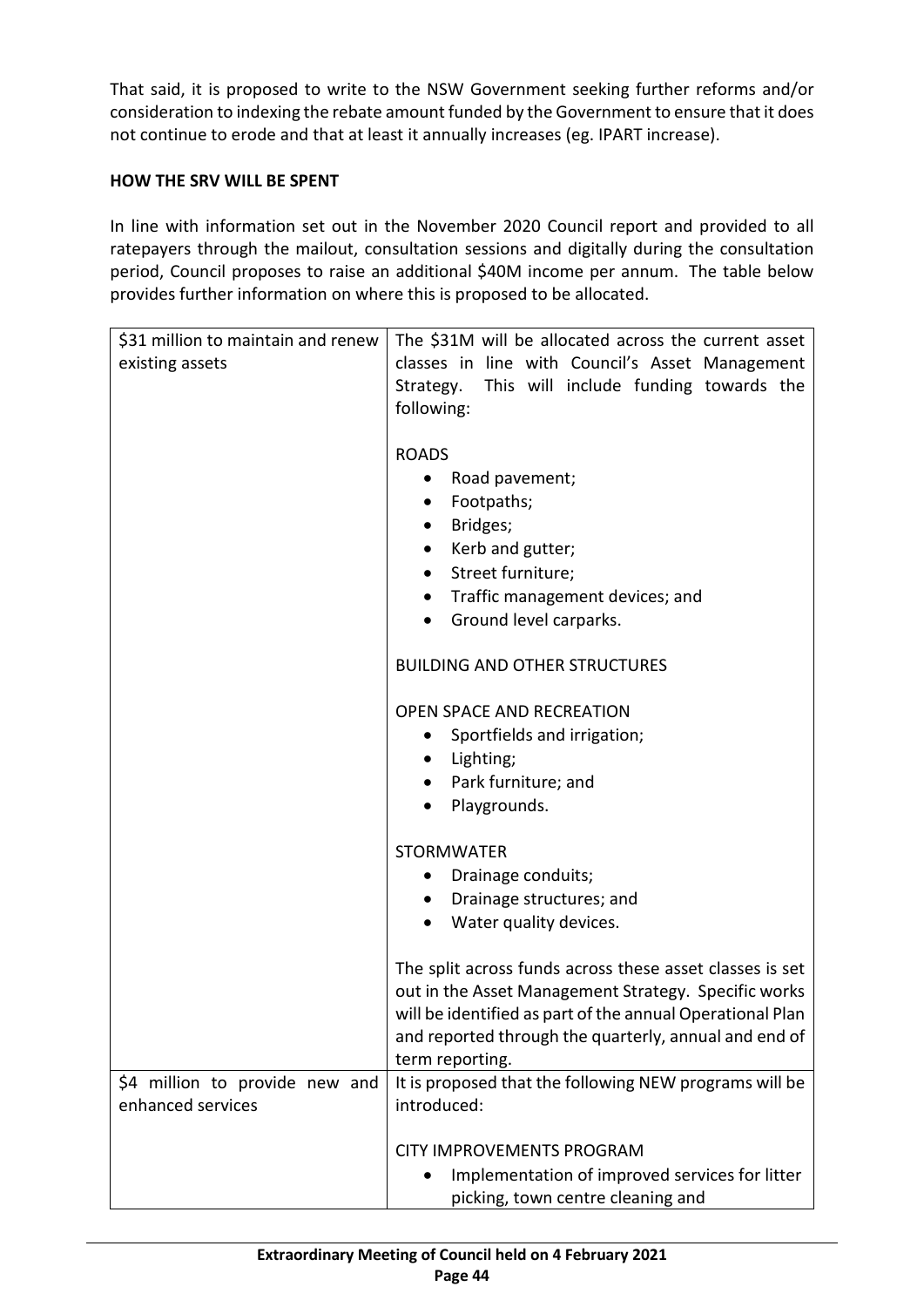|                                       | maintenance, bins, park maintenance and<br>illegal dumping.                                                                                                                                                                                                                                      |
|---------------------------------------|--------------------------------------------------------------------------------------------------------------------------------------------------------------------------------------------------------------------------------------------------------------------------------------------------|
|                                       | <b>STREET CLEANLINESS PROGRAM</b>                                                                                                                                                                                                                                                                |
|                                       | Implementation of enhanced street cleaning<br>$\bullet$                                                                                                                                                                                                                                          |
|                                       | and amenity.                                                                                                                                                                                                                                                                                     |
|                                       | <b>INDUSTRIAL IMPROVEMENT PROGRAM</b>                                                                                                                                                                                                                                                            |
|                                       | Capital works improvements within prioritised<br>industrial centres.                                                                                                                                                                                                                             |
|                                       | <b>INNOVATION AND TECHNOLOGY PROGRAM</b>                                                                                                                                                                                                                                                         |
|                                       | Incorporating innovation and technology into<br>day to day business activities to improve<br>service outcomes and efficiencies. Council's<br>adopted Smart Cities Road Map and Activating<br>Data Road Map provide further details on the<br>priorities.                                         |
|                                       | Specific funding allocation, performance measures<br>and service standards will be identified as part of the<br>annual Operational Plan and reported through the<br>quarterly, annual and end of term reporting.                                                                                 |
| \$5 million to provide new and        | Funding to service loans for:                                                                                                                                                                                                                                                                    |
| enhanced<br>leisure<br>and<br>aquatic | Redevelopment of Canterbury Leisure and<br>$\bullet$                                                                                                                                                                                                                                             |
| facilities                            | Aquatic Centre;                                                                                                                                                                                                                                                                                  |
|                                       | Redevelopment of Max Parker Leisure and<br>$\bullet$                                                                                                                                                                                                                                             |
|                                       | Aquatic Centre;                                                                                                                                                                                                                                                                                  |
|                                       | Improvements to Birrong Leisure and Aquatic<br>Centre; and                                                                                                                                                                                                                                       |
|                                       | Improvements to Roselands Leisure and<br>Aquatic Centre.                                                                                                                                                                                                                                         |
|                                       | Council's adopted Leisure and Aquatics Strategy sets<br>the<br>specific<br>community<br>needs,<br>vision,<br>out<br>service<br>requirements,<br>requirements<br>and<br>recommendations for each of the above centres. This<br>includes priorities, timing, estimated costing (whole of<br>life). |
|                                       | If the SRV is approved Council will complete the<br>necessary final business cases, design documentation,<br>and procurement as required under the Local<br>Government Act 1993. This will include the completion<br>of a Capital Expenditure Review where required.                             |
|                                       | Specific timing of works will be identified as part of the<br>annual Operational Plan and reported through the<br>quarterly, annual and end of term reporting.                                                                                                                                   |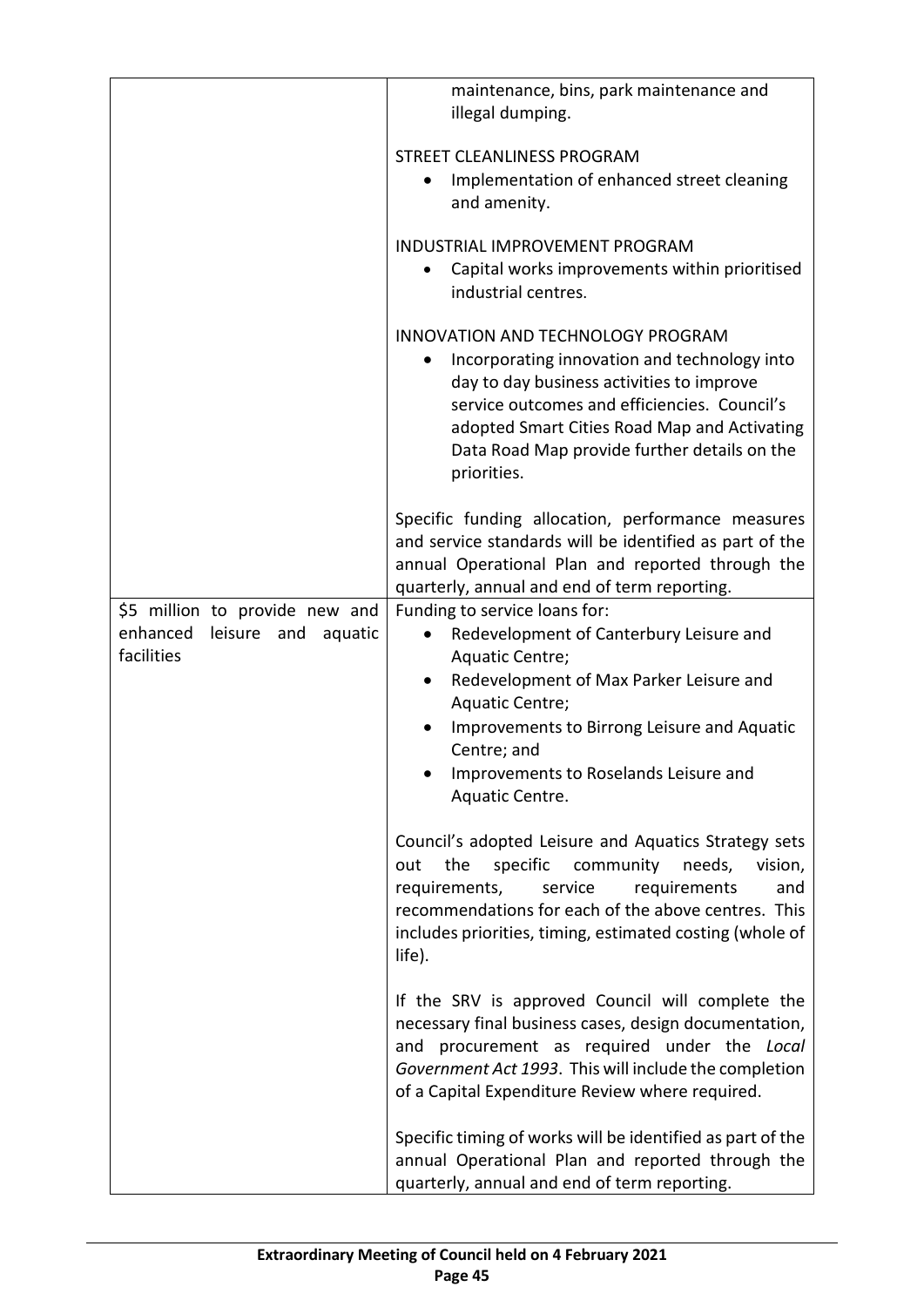The Special Variation and Minimum Rate applications that Council is required to complete will include an estimate of both the income expected and the proposed expenditure. This will include a breakdown of operational and capital expenditure. It is to be noted that the proposed full \$40M will not be fully realised until 2025/26 with less income received in the earlier years (in recognition of reducing the impact of the increases on the community). As a result not all programs will be funded in year one. The allocation will be updated annually as more precise information is provided on Council's expected income and allocation of projects under the Operational Plan are approved.

As part of the applications to IPART, Council will also propose annual reporting requirements to transparently report the use funds and outcomes of expenditure to the community. This will include detailed reporting as part of the Annual Report and the End of Term Report including:

- Reporting on the additional income obtained through the variation;
- The projects or activities funded from the variation;
- Details of any changes to the projects or activities funded from the variation compared with the council's initial proposal; and
- The outcomes achieved as a result of the projects or activities.

## **WHAT HAPPENS IF COUNCIL DOES NOT PROCEED WITH THE SRV OR IPART DOES NOT APPROVE?**

Notwithstanding the SRV IPART process, it is a legal requirement that Council begin the process of harmonising rates across the city, beginning in July 2021. Council's preferred mechanism is to carry out this process over the span of five years, minimising the impact on ratepayers in 2021/22, recognising the financial impacts of COVID-19 in 2020/21. Even without a rate increase, the process of harmonisation will change the amount paid by individual residential and business ratepayers across the City. This is because, as Councillors have been discussing, the two former rating structures vary, particularly the current ad valorem rates for its ordinary residential ratepayers. While this process has an impact on individual ratepayers, it does not generate any additional income for council i.e. does not change the total rates income. Rather, it simply changes the amounts paid by individuals. Regrettably, any variation to individual ratepayers (while Council's overall rates income remains unchanged) is unavoidable, given that the outcome of the harmonisation process and method of calculating rates are set by the NSW Government.

While Council must proceed with some form of harmonisation of the rates, the matter of the additional SRV is a strategic decision of Council to ensure the long term financial sustainability of the organisation, and to ensure that Council can continue to provide services and maintain its current asset base into the future.

The body of the report sets out in detail the purpose of the One Rate proposal and if approved by IPART, the tangible benefits for the community. If Council resolves to not proceed with the SRV, further consideration of options will need to be deliberated, understanding the full scope of the impact on Council's ability to continue to operate sustainably. If an application for a SRV wasn't to proceed, or if the application isn't approved by IPART, there would need to be an urgent need for further investigation into other forms of cost savings and budget reform.

Without a SRV to increase total income, there would be: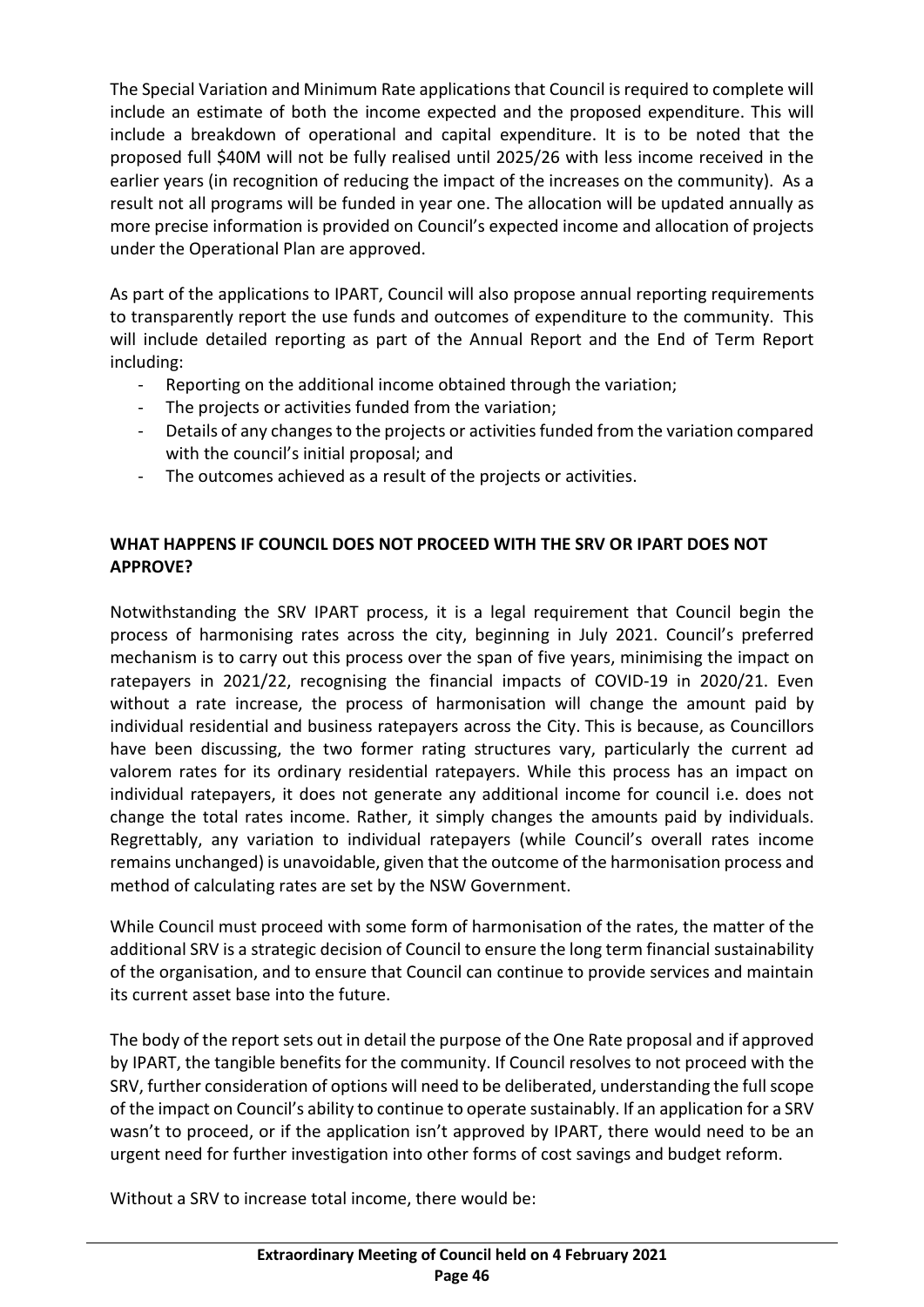- No additional income to keep assets maintained to satisfactory standards;
- No additional income to increase service levels;
- No additional funding to allow the implementation of the Leisure and Aquatic Strategic Plan;
- Significant financial reforms required to adjust our standard of servicing and approach to managing our ongoing liabilities; and
- A continued decline in Council's financial performance and financial indicators set by Government – which will raise concerns for our Auditors and our ongoing ability to remain sustainable, particularly our obligations to maintaining all our long term assets.

Therefore, the first and most urgent matter that would need to be addressed would pertain to a review of existing services, service levels, and operational capacity. For many of our assets, such as roads, we do not simply have a choice to "do nothing" and not maintain these assets. But maintenance to a lower standard could be considered – accepting more pot holes, longer periods before repair.

Overall operational and service costs would need to be cut in order to ensure essential assets are able to be maintained. Some assets will be left to degrade without upkeep, reducing the structural and functional integrity, safety, and usability of Council assets. It may be necessary to sell or dispose of other assets.

These reviews would need to address the minimum level of service and capacity that Council would be able to sustain in a restricted financial environment. Within the review, a clear and decisive framework of essential services would be required to assess the threshold for service that Council currently provides, where any service beyond this threshold would need to be cut or reduced greatly. Council must ensure at all times that its financial stability is measured against what it is able to provide within this context.

During the engagement some responses noted that Council should revert back to the core services. This included dropping non-essential services such as community grants, events and social and community services. It must be noted that these cuts can be undertaken but would unlikely address the required financial shortfall.

If Council was to deliver the necessary savings it would have to review those areas of highest cost in the Council. The list below is a summary of the major direct services provided by Council via the general rates in order of cost (waste is excluded as it is funded separately through the waste charge and operational support is excluded as it is the base support maintaining the operation of the Council):

- 1. Roads
- 2. Parks and Open Space
- 3. Libraries
- 4. Leisure and Aquatics
- 5. Regulation and Compliance
- 6. Flood and Stormwater Management
- 7. Footpath
- 8. Sport and Recreation
- 9. Property Management
- 10. Governance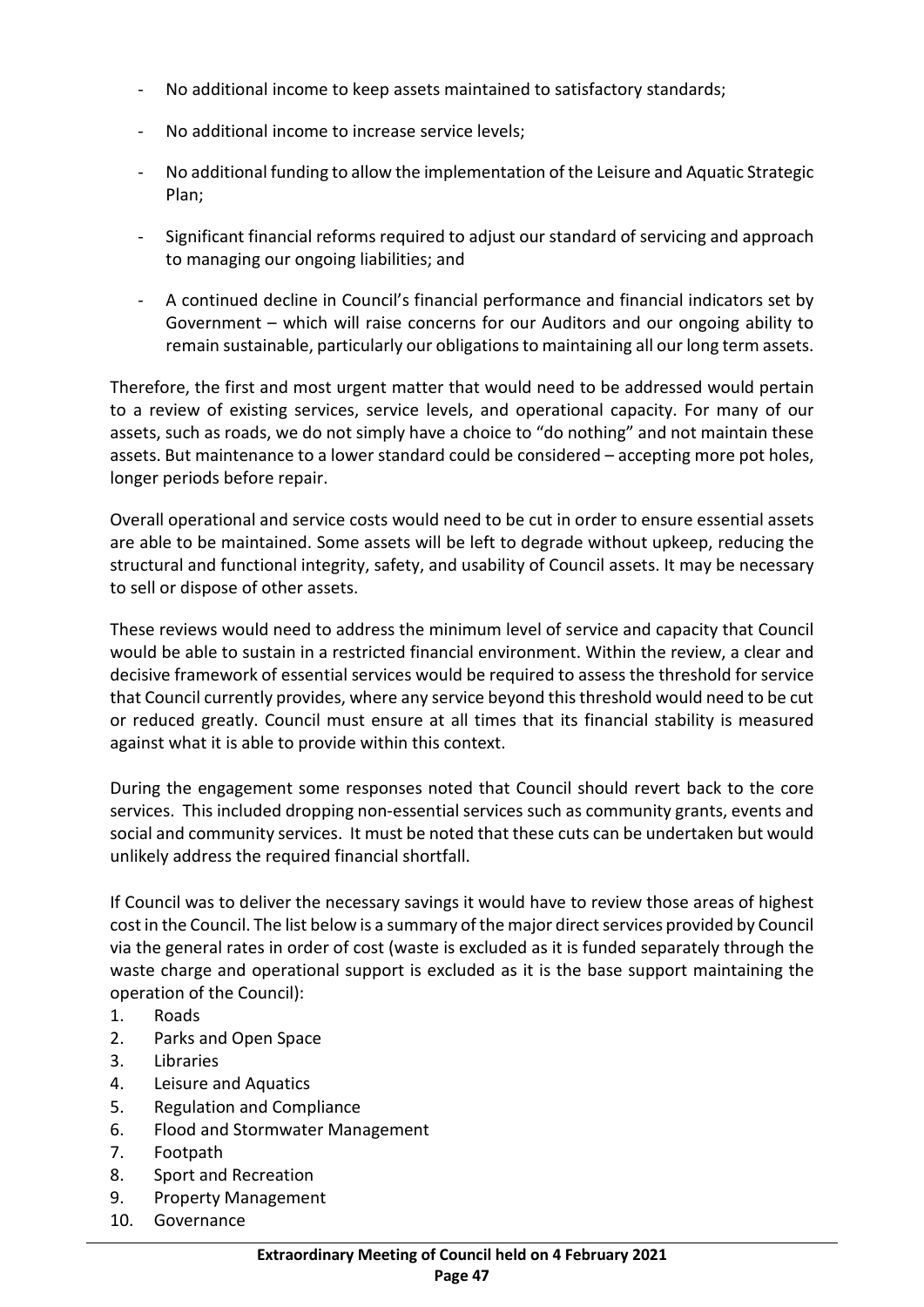- 11. Community Services
- 12. Town Centres
- 13. Streetscapes
- 14. Children Services
- 15. Development Services

To deliver an annual saving of \$40M, Council would need to review all of these and determine the level of service cuts to be undertaken. To give an indication of the challenge, the economic paper 'A Funded Future', examined what such a scenario might entail if only three areas were reduced.

- Reducing the number of libraries to one per ward;
- Cutting the graffiti management service; and,
- Cutting street sweeping across the city

The combined savings from these measures however, only amounted to a saving of \$3.96M per annum. Such a figure would account for only 10% of what Council is hoping to receive if the special variation is accepted, leaving Council 90% short of what it needs to meet the needs of the city.

Beginning with the premise that CBCity is already amongst the most efficient councils in Sydney, the report noted that any reductions to service would come at a great loss to the local community and the continued capacity of Council in the future. Such a pathway was deemed unsuitable, both to Council, and to the local population, who demonstrated such an opinion during the One Rate engagement period.

Each of the cuts proposed in the economic paper are drawn from what can be characterised as non-essential services. This does not mean they are not services highly valued by the community, but rather are services that local governments are not strictly required to undertake. For cuts that would be more meaningful in savings for the budget, larger service cuts would need to be considered, potentially to services that provide more essential outcomes to the community such as allowing the roads to deteriorate further with less maintenance, providing less maintenance of our parks and open space and town centres and closing more of our Leisure and Aquatic Centres. Such a scenario would be deemed unacceptable by large portions of the community, and is completely against the mission of Council.

# **PROPOSED APPROACH**

Council has carried out an extensive engagement with its community on its preferred option (*Option 3 – Harmonisation and Special Rate Variation),* as resolved by Council in November 2020.

To re-cap, the Option is based on the following parameters:

- Gradually merge the two former council rating structures over a 5-year period;
- Gradually increase Minimum Rates to \$850 in 2022/23 and \$990 in 2023/24;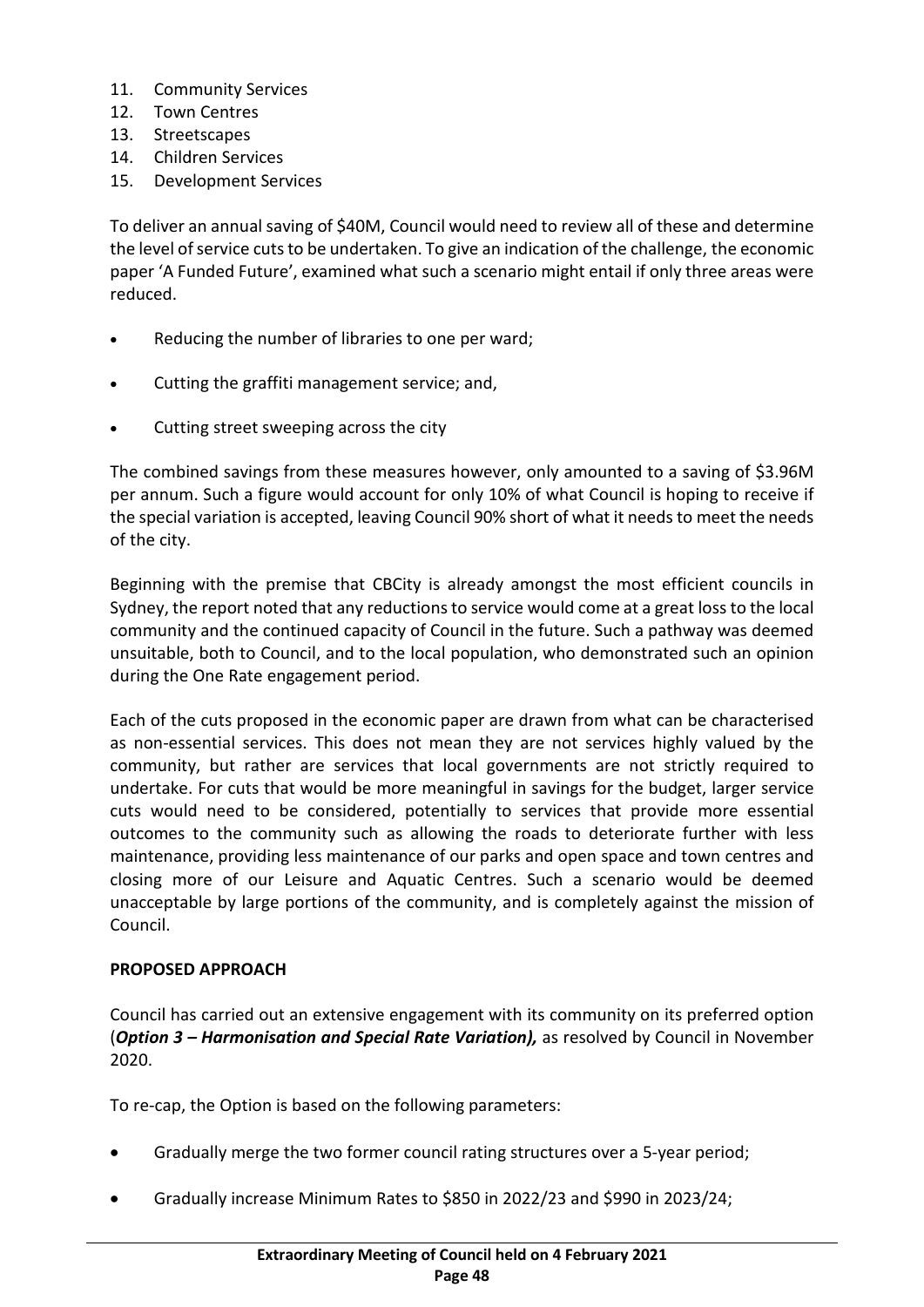- Restore the former CCC Infrastructure Renewal Levy of \$5M per annum and a further \$35M per annum for asset replacement, including realising our Leisure and Aquatics Strategic Plan;
- Note that the additional funds will be utilised to maintain the services that CCC proposed to cut as part of their 2014 SRV proposal – to be financially sustainable;
- The above option is also premised on Council establishing sub-categories for business precincts, with the view to provide greater equity amongst the varied nature, type and size of commercial and industrial properties throughout our area;
- In establishing the sub-categories, Council has relied on the hierarchy of commercial and industrial zones, as adopted in our Local Strategic Planning Statement;
- In terms of implementation, Council's preferred approach is to:
	- Apply a gradual approach to harmonising its former Council's rating structures over a five year period – commencing 1 July 2021; and
	- Separately apply the proposed SRV for an additional \$40M in rating revenue over a four year period – commencing 1 July 2022.
- Notwithstanding its preferred approach, Councillors need to be mindful of the current Draft Bill (as noted above) and the prospect of it either:
	- Proceeding through Parliament thereby requiring Council to harmonise over a four year period (or any other period that may be set by Government) rather than our preferred five year option; or
	- Not proceeding through Parliament thereby requiring Council to harmonise its former Council rating structures by 1 July 2021 – as per current legislation.
- That said, Council will be required to reflect and/or adjust for any of the above decisions made by the Government, as required;
- Having regard to the above  $-$  a summary of Council's preferred approach to harmonisation and apply an SRV remains as follows:

#### **Option 3 - Harmonisation and Special Rate Variation Based on Legislation Changing to Allow Gradual Harmonisation (Assume 5-Years)**

|                               | 2021/22<br>Year 1 | 2022/23<br>Year 2 | 2023/24<br>Year 3 | 2024/25<br>Year 4 | 2025/26<br>Year 5 |
|-------------------------------|-------------------|-------------------|-------------------|-------------------|-------------------|
|                               |                   |                   |                   |                   |                   |
| <b>Harmonisation Process</b>  |                   |                   |                   |                   |                   |
|                               |                   |                   |                   |                   |                   |
| Minimum Rate<br>- Residential | \$728.18          |                   |                   |                   |                   |
| Minimum Rate<br>- Business    | \$794.27          |                   |                   |                   |                   |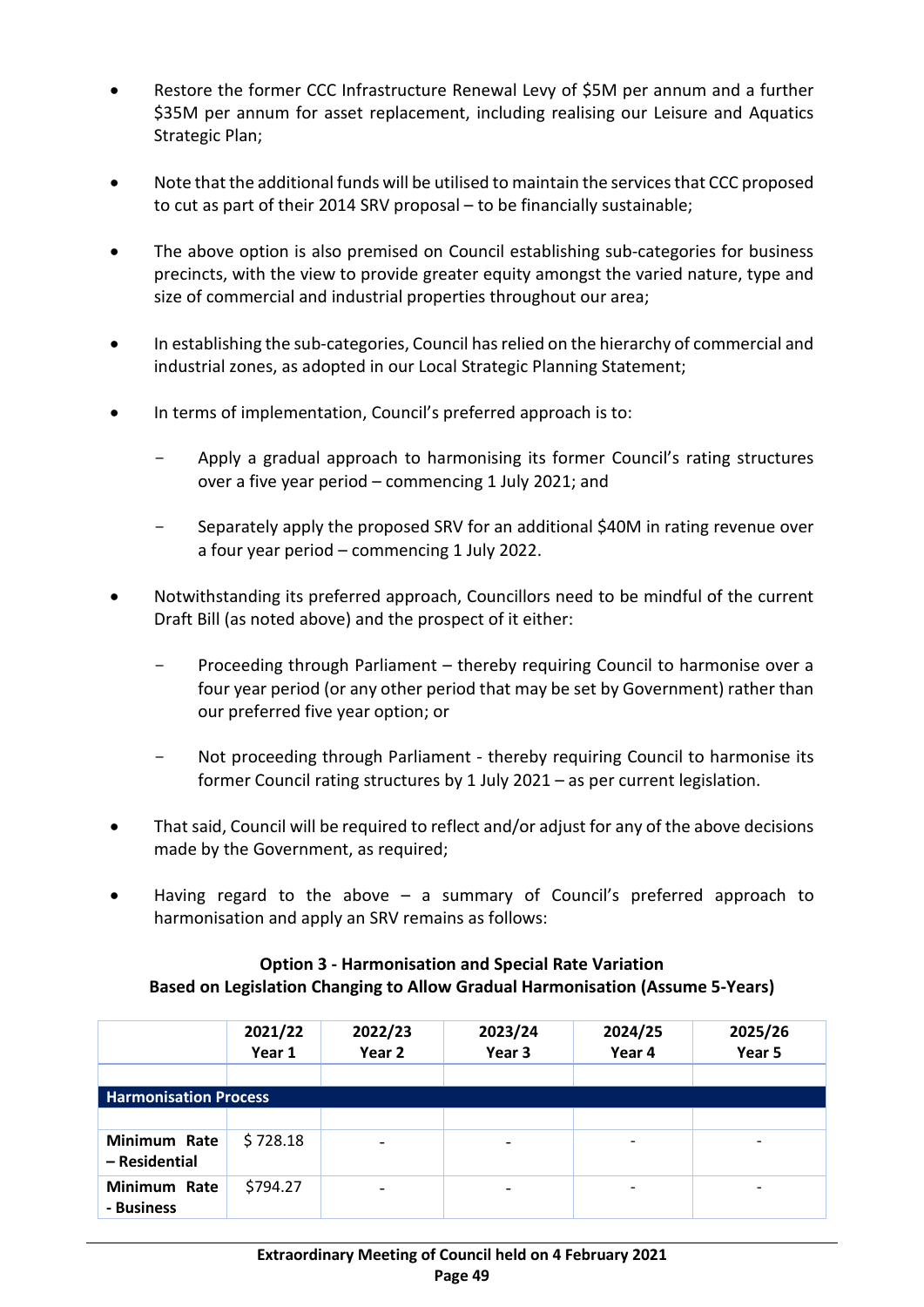| Ordinary<br><b>Residential</b>                                                                                                                                                                              | Adjust for<br>impact of<br>Minimum<br>Rate | Gradual<br>Harmonisation<br>25% + IPART                                                                                   | Gradual<br>Harmonisation<br>25% + IPART                                    | Gradual<br>Harmonisation<br>25% + IPART                                                    | Gradual<br>Harmonisation<br>25% + IPART                                             |  |
|-------------------------------------------------------------------------------------------------------------------------------------------------------------------------------------------------------------|--------------------------------------------|---------------------------------------------------------------------------------------------------------------------------|----------------------------------------------------------------------------|--------------------------------------------------------------------------------------------|-------------------------------------------------------------------------------------|--|
| Ordinary<br><b>Business</b>                                                                                                                                                                                 | Adjust for<br>impact of<br>Minimum<br>Rate | Gradual<br>Harmonisation<br>25% + IPART                                                                                   | Gradual<br>Harmonisation<br>25% + IPART                                    | Gradual<br>Harmonisation<br>25% + IPART                                                    | Gradual<br>Harmonisation<br>25% + IPART                                             |  |
|                                                                                                                                                                                                             |                                            |                                                                                                                           |                                                                            |                                                                                            |                                                                                     |  |
| <b>Special Rate Variation Increase</b><br><b>Minimum Rate</b><br>- Per Residential<br><b>Minimum Rate</b><br>- Per Business<br>Ordinary<br><b>Residential</b><br>- Across all non<br>min resi<br>properties |                                            | $+ $121.82$<br>$(min = $850)$<br>\$55.73<br>$(min = $850)$<br>\$4.5M<br>+ IPART                                           | $+ $140$<br>$(min = $990)$<br>\$140<br>$(min = $990)$<br>\$4.5M<br>+ IPART | <b>IPART</b><br>Increase Only<br><b>IPART</b><br><b>Increase Only</b><br>\$4.5M<br>+ IPART | <b>IPART</b><br>Increase Only<br><b>IPART</b><br>Increase Only<br>\$4.5M<br>+ IPART |  |
| Ordinary<br><b>Business</b><br>- Across all non<br>min business<br>properties                                                                                                                               |                                            | \$2.5M<br>+ IPART                                                                                                         | \$2.5M<br>+ IPART                                                          | \$2.5M<br>+ IPART                                                                          | \$2.5M<br>+ IPART                                                                   |  |
| Ordinary<br>Business $-$<br><b>Subcategories</b>                                                                                                                                                            | Establish                                  | Determine and apply loading<br>Any categorisation loadings will modify distribution but NOT collect<br>additional revenue |                                                                            |                                                                                            |                                                                                     |  |

**If the Draft Bill, which proposes a harmonisation period of four years were to be** agreed to by Parliament – then a summary of Council's approach to harmonisation and apply an SRV is outlined as follows:

## **Option 3a - Harmonisation and Special Rate Variation Based on Legislation Changing to Allow Gradual Harmonisation Over 4 Years**

|                                          | 2021/22<br>Year 1                       | 2022/23<br>Year 2                              | 2023/24<br>Year 3                       | 2024/25<br>Year 4                                | 2025/26<br>Year 5 |
|------------------------------------------|-----------------------------------------|------------------------------------------------|-----------------------------------------|--------------------------------------------------|-------------------|
|                                          |                                         |                                                |                                         |                                                  |                   |
| <b>Harmonisation Process</b>             |                                         |                                                |                                         |                                                  |                   |
|                                          |                                         |                                                |                                         |                                                  |                   |
| <b>Minimum</b><br>Rate<br>– Residential  | \$728.18                                |                                                |                                         |                                                  |                   |
| <b>Minimum Rate -</b><br><b>Business</b> | \$794.27                                |                                                |                                         |                                                  |                   |
| Ordinary<br><b>Residential</b>           | Gradual<br>Harmonisation<br>25% + IPART | Gradual<br><b>Harmonisation</b><br>25% + IPART | Gradual<br>Harmonisation<br>25% + IPART | Gradual<br><b>Harmonisation</b><br>25% + IPART   |                   |
| Ordinary<br><b>Business</b>              | Gradual<br>Harmonisation<br>25% + IPART | Gradual<br>Harmonisation<br>25% + IPART        | Gradual<br>Harmonisation<br>25% + IPART | Gradual<br><b>Harmonisation</b><br>$25% + IPART$ |                   |
|                                          |                                         |                                                |                                         |                                                  |                   |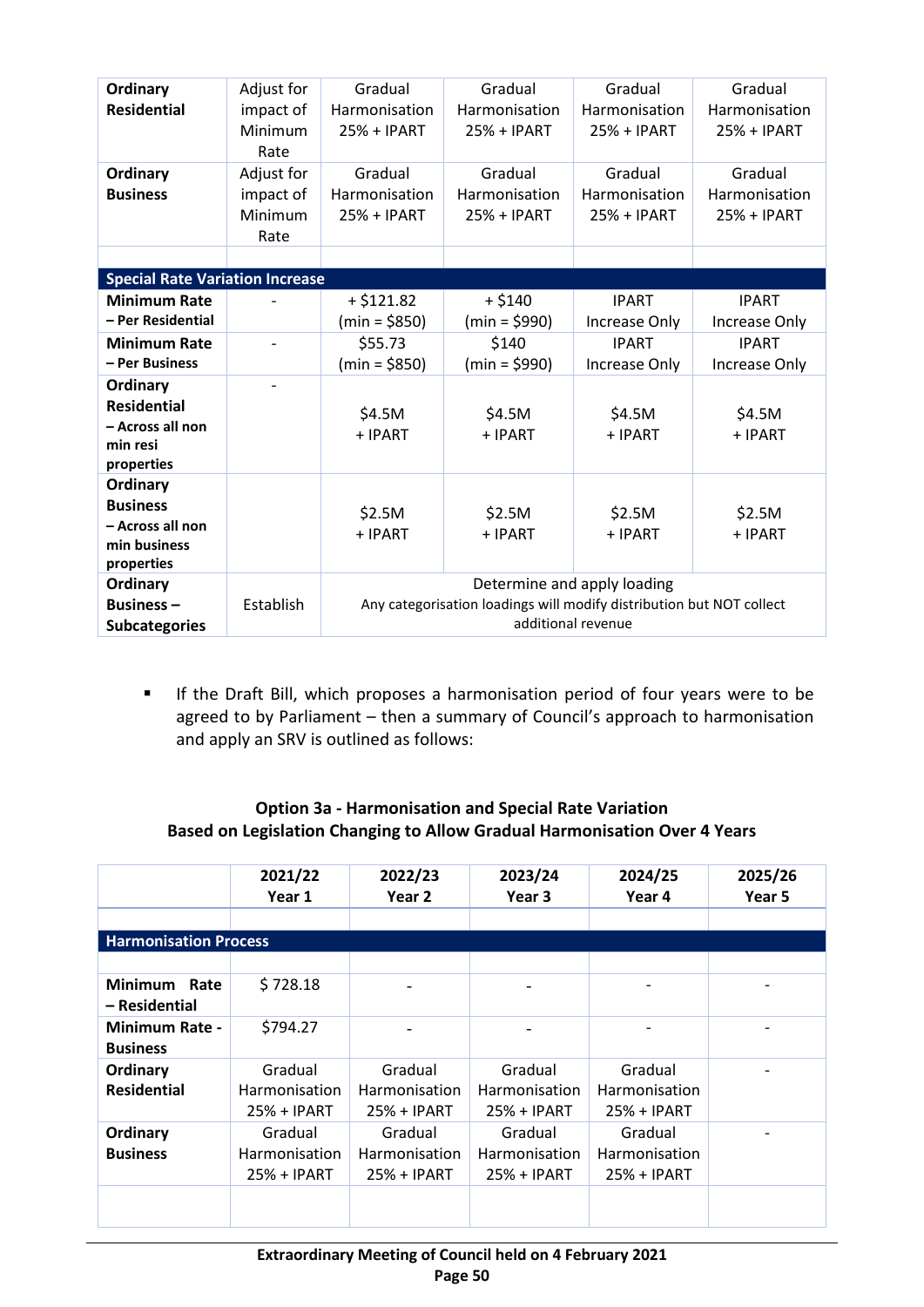| <b>Special Rate Variation Increase</b>                                        |           |                                                                                                                           |                   |                   |                   |
|-------------------------------------------------------------------------------|-----------|---------------------------------------------------------------------------------------------------------------------------|-------------------|-------------------|-------------------|
| <b>Minimum Rate</b>                                                           |           | $+ $121.82$                                                                                                               | $+ $140$          | <b>IPART</b>      | <b>IPART</b>      |
| - Per Residential                                                             |           | $(min = $850)$                                                                                                            | $(min = $990)$    | Increase Only     | Increase Only     |
| <b>Minimum Rate</b>                                                           |           | \$55.73                                                                                                                   | \$140             | <b>IPART</b>      | <b>IPART</b>      |
| – Per Business                                                                |           | $(min = $850)$                                                                                                            | $(min = $990)$    | Increase Only     | Increase Only     |
| Ordinary<br><b>Residential</b><br>- Across all non<br>min resi<br>properties  |           | \$4.5M<br>+ IPART                                                                                                         | \$4.5M<br>+ IPART | \$4.5M<br>+ IPART | \$4.5M<br>+ IPART |
| Ordinary<br><b>Business</b><br>- Across all non<br>min business<br>properties |           | \$2.5M<br>+ IPART                                                                                                         | \$2.5M<br>+ IPART | \$2.5M<br>+ IPART | \$2.5M<br>+ IPART |
| Ordinary<br><b>Business-</b><br><b>Subcategories</b>                          | Establish | Determine and apply loading<br>Any categorisation loadings will modify distribution but NOT collect<br>additional revenue |                   |                   |                   |

- Naturally, if the Government agree to vary the period when considering the Draft Bill, then Council will need to apply the period, as set by legislation – ie less than or greater than four years.
- Lastly, in the event that the Draft Bill were not to be accepted, then Council would be required to complete the harmonisation process by 1 July 2021. A summary of Council's approach to harmonisation and applying an SRV in this situation would be as follows:

## **Option 3b - Harmonisation and Special Rate Variation Based on Legislation Not Changing and Harmonisation Being Implemented On 1 July 2021**

|                                          | 2021/22<br>Year 1     | 2022/23<br>Year <sub>2</sub> | 2023/24<br>Year 3 | 2024/25<br>Year 4 | 2025/26<br>Year 5 |  |  |  |
|------------------------------------------|-----------------------|------------------------------|-------------------|-------------------|-------------------|--|--|--|
|                                          |                       |                              |                   |                   |                   |  |  |  |
| <b>Harmonisation Process</b>             |                       |                              |                   |                   |                   |  |  |  |
|                                          |                       |                              |                   |                   |                   |  |  |  |
| Minimum Rate -<br><b>Residential</b>     | \$728.18              |                              |                   |                   |                   |  |  |  |
| <b>Minimum Rate -</b><br><b>Business</b> | \$794.27              |                              |                   |                   |                   |  |  |  |
| Ordinary<br><b>Residential</b>           | Full<br>Harmonisation |                              |                   |                   |                   |  |  |  |
| Ordinary<br><b>Business</b>              | Full<br>Harmonisation | $\overline{a}$               |                   |                   |                   |  |  |  |
|                                          |                       |                              |                   |                   |                   |  |  |  |
| <b>Special Rate Variation Increase</b>   |                       |                              |                   |                   |                   |  |  |  |
| <b>Minimum Rate</b>                      |                       | $+ $121.82$                  | $+ $140$          | <b>IPART</b>      | <b>IPART</b>      |  |  |  |
| - Per Residential                        |                       | $(min = $850)$               | $(min = $990)$    | Increase Only     | Increase Only     |  |  |  |
| <b>Minimum Rate</b>                      |                       | \$55.73                      | \$140             | <b>IPART</b>      | <b>IPART</b>      |  |  |  |
| - Per Business                           |                       | $(min = $850)$               | $(min = $990)$    | Increase Only     | Increase Only     |  |  |  |
| Ordinary                                 |                       | \$4.5M                       | \$4.5M            | \$4.5M            | \$4.5M            |  |  |  |
| <b>Residential</b>                       |                       | + IPART                      | + IPART           | + IPART           | + IPART           |  |  |  |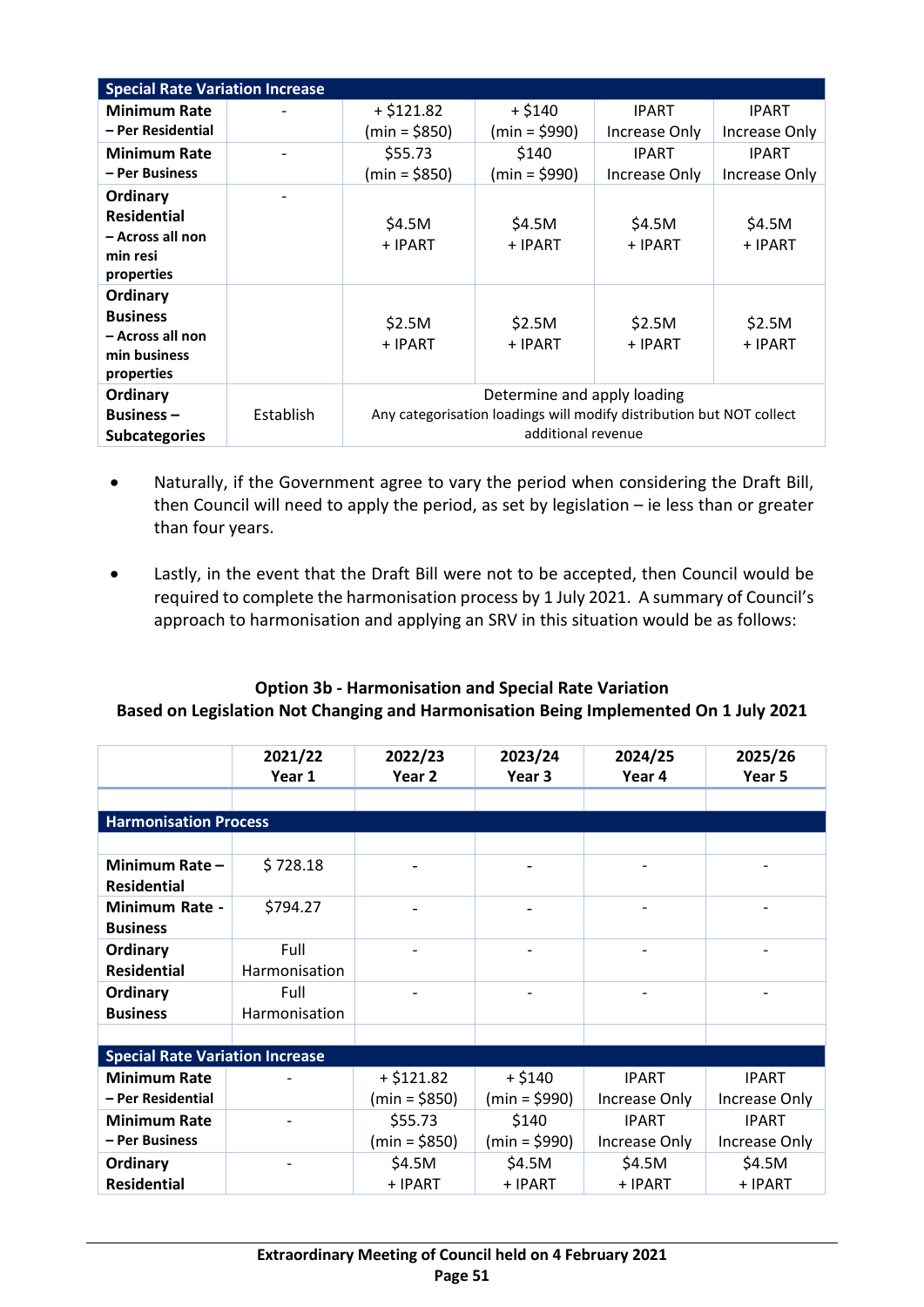| - Across all non<br>min Res.<br>properties                                    |           |                                                                                                                           |                   |                   |                   |
|-------------------------------------------------------------------------------|-----------|---------------------------------------------------------------------------------------------------------------------------|-------------------|-------------------|-------------------|
| Ordinary<br><b>Business</b><br>- Across all non<br>min business<br>properties |           | \$2.5M<br>+ IPART                                                                                                         | \$2.5M<br>+ IPART | \$2.5M<br>+ IPART | \$2.5M<br>+ IPART |
| Ordinary<br><b>Business -</b><br><b>Subcategories</b>                         | Establish | Determine and apply loading<br>Any categorisation loadings will modify distribution but NOT collect<br>additional revenue |                   |                   |                   |

• In any event, given the recent changes made by the Minister, Council will be required apply to the Minister for Local Government / OLG to set the Minimum Rates as at 1 July 2021 under any of the scenarios outlined above.

Council is required to furnish its application to OLG by the end of February 2021.

Separately, the option will also reflect the following parameters:

- The adjusted income split between both Residential and Business categories would be adjusted annually to account for the above movements/impact and then continue to adjust based on future growth – particularly growth in residential flat buildings which will attract a Minimum Rate;
- Council discontinue to levy the current Bankstown CBD Special Improvement Rate as of 1 July 2022 - given that the additional revenue raised under this option and other designated funds (eg. Section 7.11 contributions) would largely accommodate the objectives originally set our under the Special Rate – ie. infrastructure improvements; and
- The above option is also based on Council establishing sub-categories for business precincts, with the view to provide greater equity amongst the varied nature, type and size of commercial and industrial properties throughout our area.

As Councillors will recall, in establishing the sub-categories, Council has relied on the parameters and/or hierarchy of commercial and industrial zones, as adopted in our Local Strategic Planning Statement. On this basis, Business Sub-Categories will be established along the following framework:

| <b>Rating Sub-Category</b>           | <b>LSPS Hierarchy</b>                          |  |  |
|--------------------------------------|------------------------------------------------|--|--|
|                                      |                                                |  |  |
| <b>Business - Commercial Large</b>   | Major Shopping Centres (Bankstown / Roselands) |  |  |
| <b>Business - Commercial General</b> | Bankstown CBD, Campsie, Local Centres          |  |  |
| <b>Business - Industrial Large</b>   | Business Parks, Major Industrial Areas         |  |  |
| <b>Business - Industrial General</b> | All Other Industrial Areas                     |  |  |
| <b>Business - Ordinary</b>           | Village, Small & Neighbourhood Centres         |  |  |

#### **Business Sub-Categories**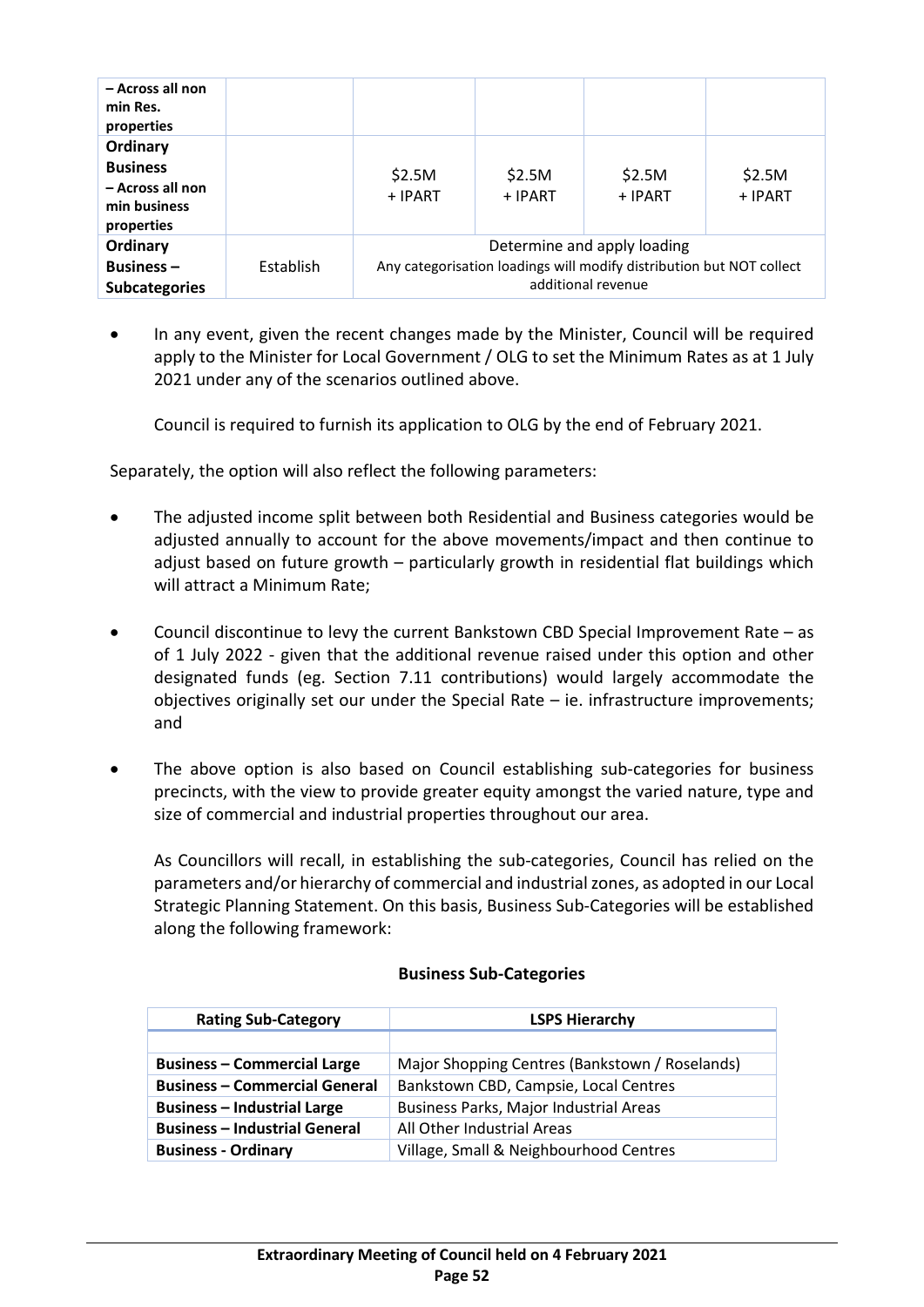It is proposed to establish and allocate each Business to a sub-category as part of formulating our 2021/22 rating structure, though any differentiation in rates set for each sub-category will not be determined until Council sets/formulates its 2022/23 Rates Yield – given it will align with the first adjustment for Businesses when applying the SRV.

| <b>Description</b>                              | \$M/<br>Annum |
|-------------------------------------------------|---------------|
| <b>Funding Asset Renewals &amp; Backlog</b>     | 31            |
| <b>Service Enhancements</b>                     |               |
| Leisure & Aquatics - Annual Debt Servicing Cost |               |
| <b>Total Required Funding</b>                   | 40            |

• A break-up of our funding needs is for the following purposes:

The income would be obtained as follows:

| <b>Description</b>                                           | \$M/<br>Annum |
|--------------------------------------------------------------|---------------|
| <b>Restore Former Canterbury Council Infrastructure Levy</b> |               |
| <b>New SRV Funding</b>                                       | 35            |
| <b>Total Required Funding</b>                                | 40            |

• A summary of the increases would be as follows:

| Year              | <b>IPART %</b> | SRV %                    | Total % | <b>IPART \$M</b> | SRV \$M                  | SRV \$M<br><b>Cumulative</b> |
|-------------------|----------------|--------------------------|---------|------------------|--------------------------|------------------------------|
| 2021/22           | 2.00           | $\overline{\phantom{0}}$ | 2.00    | 3.49             | $\overline{\phantom{a}}$ |                              |
| 2022/23           | 2.50           | 5.30                     | 7.80    | 4.45             | 9.43                     | 9.43                         |
| 2023/24           | 2.50           | 5.30                     | 7.80    | 4.80             | 10.16                    | 19.59                        |
| 2024/25           | 2.50           | 4.90                     | 7.40    | 5.17             | 10.13                    | 29.72                        |
| 2025/26           | 2.50           | 4.60                     | 7.10    | 5.55             | 10.21                    | 39.93                        |
| <b>Cumulative</b> | 12.60          | 21.60                    | 36.34   | 23.45            | 39.93                    | $\overline{\phantom{0}}$     |

• The above outlines the total annual and cumulative increase resulting from annual IPART increase (rate peg) and the proposed SRV. This applies differently for each Minimum Rate and both Residential and Business categories. A breakdown of the in the likely *average* combined increase (IPART and SRV) for each Minimum Rate and rating category over five years from 2021/22 is as follows:

| <b>Former Bankstown</b> |             |                 |                 | <b>Former Canterbury</b> |             |                 |                 |
|-------------------------|-------------|-----------------|-----------------|--------------------------|-------------|-----------------|-----------------|
| <b>Residential</b>      | Ordinary    | <b>Business</b> | Ordinary        | Residential              | Ordinary    | <b>Business</b> | Ordinary        |
| minimum                 | Residential | minimum         | <b>Business</b> | minimum                  | Residential | minimum         | <b>Business</b> |
| 30.2%                   | 15.9%       | 19.1%           | 26.9%           | 30.2%                    | 16.9%       | 19.1%           | 30.2%           |

Naturally, each individual property will vary from the average somewhat given the varied nature of land values for each property throughout the local government area.